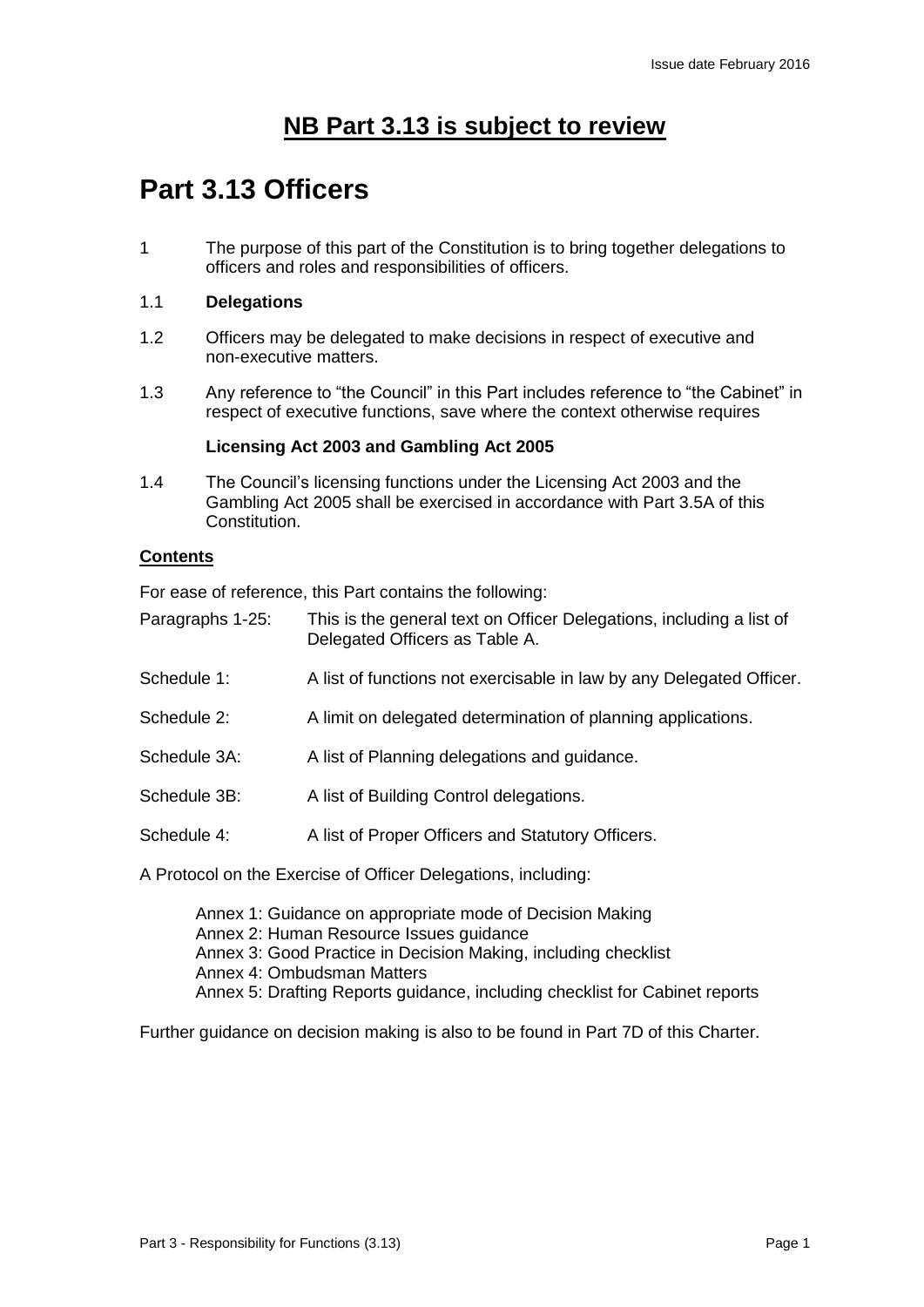# **OFFICER DELEGATIONS – GENERAL**

- 1. The Council delegates to each of the officers referred to in Table A (referred to as a "**Delegated Officer**") authority to discharge any function of the Council EXCEPT
- 1.1. Where by law, the function must be discharged by the Council, a specific Committee or Sub-Committee of the Council, the Cabinet or by a specific Officer;

[See Schedule 1 for examples]

1.2. Where by law, the function may not be exercised by a specific Officer;

[See Schedule 2 for examples]

1.3 Where the discharge of the function has been specifically delegated under paragraphs 2, 3 and 4 below.

| <b>LIST OF DELEGATED OFFICERS- TABLE A</b>                      |                                                                                                                                                                                                                                                              |  |
|-----------------------------------------------------------------|--------------------------------------------------------------------------------------------------------------------------------------------------------------------------------------------------------------------------------------------------------------|--|
| <b>Head of Paid Service: Chief Executive</b>                    |                                                                                                                                                                                                                                                              |  |
| "Chief Officer"                                                 | "Deputy Chief Officers"                                                                                                                                                                                                                                      |  |
| Executive Director of Adult &<br><b>Culture Services</b>        | Director of Adult Social Care<br>Director of Business Management<br>Director of Commissioning<br><b>Director of Transformation</b><br>Director of Public Health***<br>Director of Culture, Libraries & Lifelong Learning<br>*** also Scrutiny Chief Officer  |  |
| <b>Executive Director of</b><br><b>Children's Services</b>      | Director of Early Intervention and Social Care<br>Director of Performance, Outcomes and<br>Commissioning<br>Director of School Improvement                                                                                                                   |  |
| <b>Executive Director of</b><br>Environment and<br>Regeneration | Director of Neighbourhood Services<br>Director of Regulatory Services and Public Protection<br>Director of Resources and Performance<br>Director of Housing, Planning & Transportation<br><b>Director of Technical Services</b>                              |  |
| <b>Director of Corporate Services</b><br>(CXD)                  | Head of Efficiency and Procurement<br>Assistant Director Legal Services**<br>Head of HR and Organisational Improvement<br><b>ICT Services Manager</b><br>Corporate Revenues and Exchequer Manager<br>** also chief officer in capacity as Monitoring Officer |  |
| Director of Resources (CXD)                                     | <b>Head of Finance</b><br>Head of Strategic Property and Asset Management<br><b>Head of Major Projects and Programmes</b><br>Head of Audit and Strategic Risk                                                                                                |  |
| Director of Policy, Strategy<br>and Communication (CXD)         | <b>Head of Communities</b><br><b>Head of Community Safety</b>                                                                                                                                                                                                |  |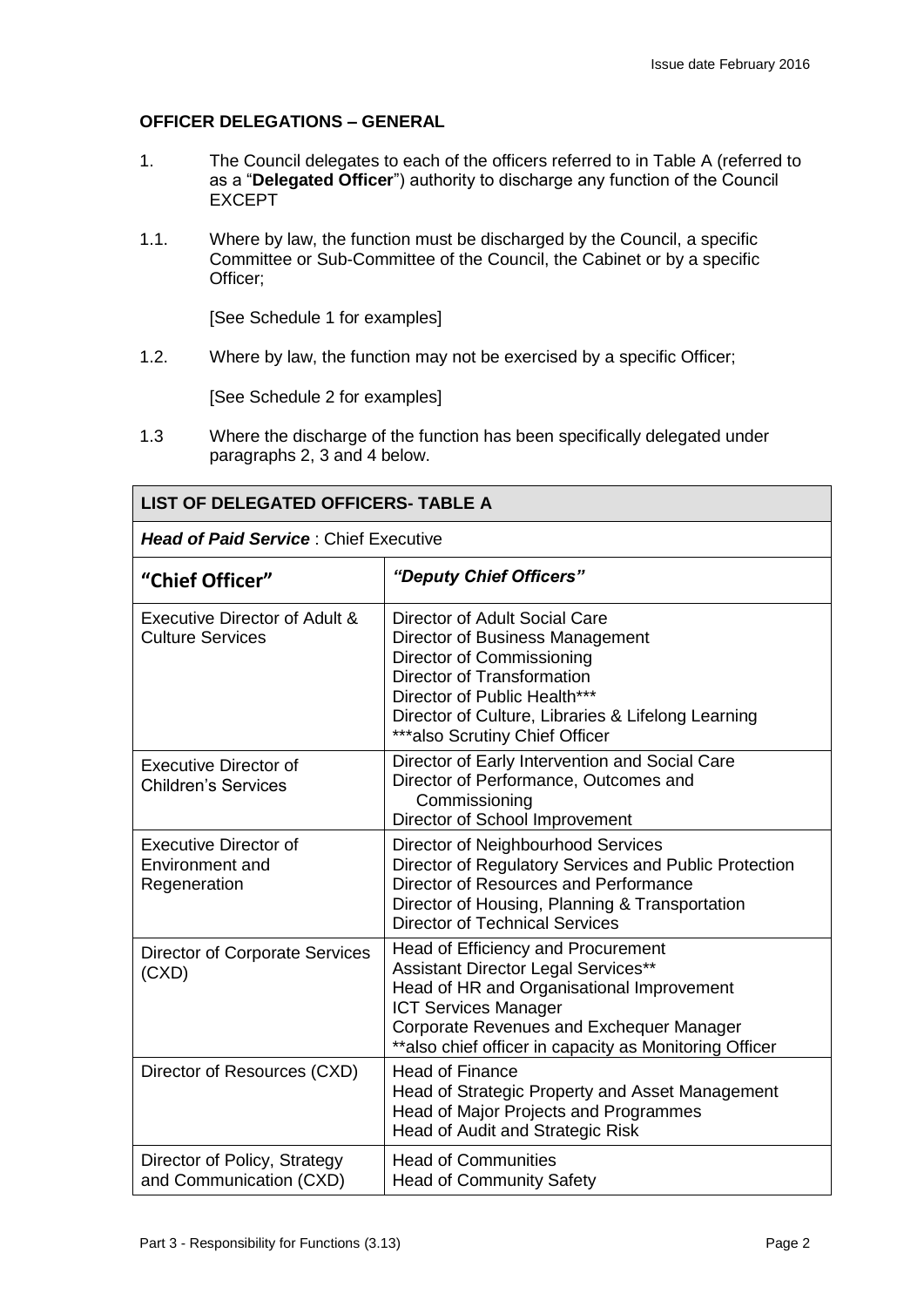| Head of Policy and Research                 |
|---------------------------------------------|
| <b>Head of Economic Development</b>         |
| <b>Head of Communications and Marketing</b> |
| Service Manager Democratic Services         |

#### **OFFICER DELEGATIONS – DEVELOPMENT MANAGEMENT**

2. The Council delegates to the **Head of Development Management** authority to discharge the functions of the Council within the terms of reference of its Planning Committee as set out in Schedule 3A.

#### **OFFICER DELEGATIONS – REGULATORY LICENSING, GAMBLING AND TRAFFIC REGULATION ENFORCEMENT**

3A Regulatory Matters

The Council delegates to the **Director of Regulatory Services and Public Protection** authority to discharge the functions of the Council which are delegated to Regulatory and Appeals Committee.

3B Licensing Act 2003 and Gambling Act 2005 Matters

The only officer who has delegated power to exercise these functions is the **Director of Regulatory Services and Public Protection** but only to the extent set out in Part 3.5A.

### 3C Traffic Regulation Enforcement

In addition to other Delegated Officers, the **Head of Parking Services** has delegated power to exercise the Council's functions in relation to the enforcement of any traffic regulation and car parking orders made by it from time to time.

#### **OFFICER DELEGATIONS – BUILDING CONTROL**

4. The Council delegates to the **Director of Regulatory Services and Public Protection** authority to discharge the functions of the Council in respect of Building Control as set out in Schedule 3B.

### **OFFICER DELEGATIONS – NON-EXECUTIVE FUNCTIONS AND LOCAL CHOICE FUNCTIONS**

- 5. Without prejudice to the above, in relation to the local choice functions listed in the first column of Table 3.1 where "NX" appears in relation to that function (treating it as a non-executive function) in the second column, and where an officer appears in the fourth column in relation to that function, that officer shall have full delegated power to exercise that function.
- 6. Without prejudice to the above, in relation to the non-executive functions listed in the first column of Table 3.2, where an officer appears in the fourth column in relation to that function, that officer shall have full delegated power to exercise that function EXCEPT in relation to those functions where "Planning" appears in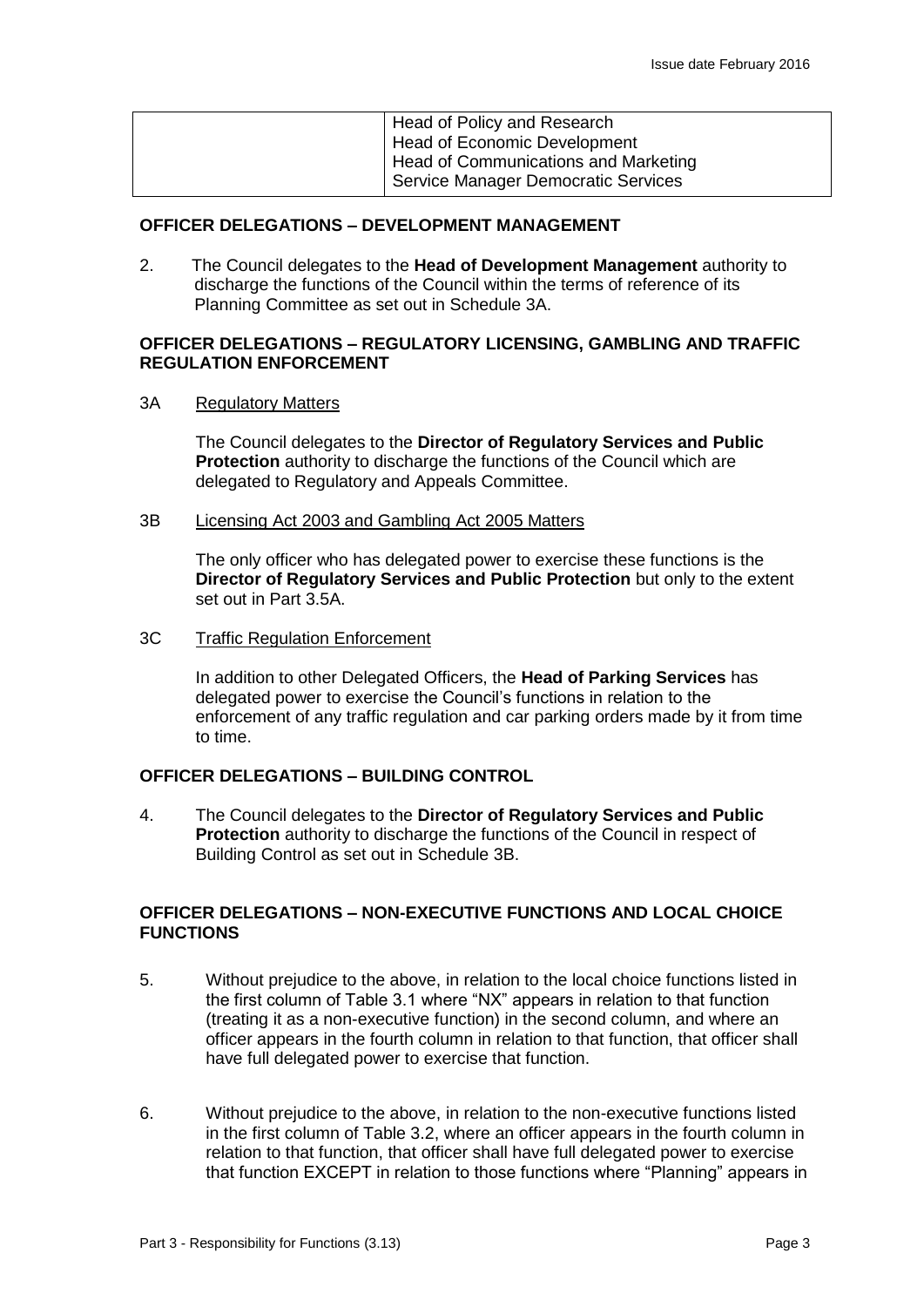which case paragraph 2 sets out the extent of delegations.

# **OFFICER DELEGATIONS – LEGAL AND SIMILAR MATTERS**

- 7. The Council delegates to the **Assistant Director Legal Services** authority:-
	- 7.1 To give effect to all resolutions and/or decisions of the Council or the Cabinet or the Leader or (where they exercise delegated powers) a committee, sub-committee, individual member of Cabinet or Delegated Officer;
	- 7.2 To institute, defend or act in respect of legal proceedings or other determinations involving the Council (whether actual or potential) (including power to settle and compromise such matters);
	- 7.3 To issue and serve notices and/or demands and to make orders and other instruments;
	- 7.4 To take whatever action is necessary to protect the interests of the Council.
- 8. The Council delegates to the **Service Manager Democratic Services** authority:-

8.1 To give effect to all resolutions and/or decisions of the Council or the Cabinet or the Leader or (where they exercise delegated powers) a committee, sub-committee, individual member of Cabinet or Delegated Officer;

8.2 To issue and serve notices and/or demands and to make orders and other instruments;

### **OFFICER DELEGATIONS – LOCAL TAXATION AND FINANCIAL CLAIMS**

- 9. (a) The Council delegates to the **Corporate Revenues, Benefits and Exchequer Manager, and the Business Rates and Enforcement Manager and the Revenues and Benefits Service Support Manager** authority to sign complaints, informations or applications (as the case may be) for liability orders, warrants of commitment and prosecutions in the Magistrates' Courts in accordance with:-
	- 9.1 the Non-Domestic Rating (Collection and Enforcement) (Local Lists) Regulations 1989; and
	- 9.2 the Council Tax (Administration and Enforcement) Regulations 1992;and
	- 9.3 the Business Improvement Districts (England) Regulations 2004.

(b) The Council delegates to the **Revenues and Benefits Service Support Officer, Revenues and Benefits Quality Assurance and Statistics Officer and the Revenue and Benefits Service Response Officer** authority to prosecute and appear before the Magistrates' Court in connection with complaints, informations and applications (as the case may be) for liability orders, warrants of commitment and prosecutions under the provisions of the Regulations listed in paragraphs 9.1 to 9.3 above.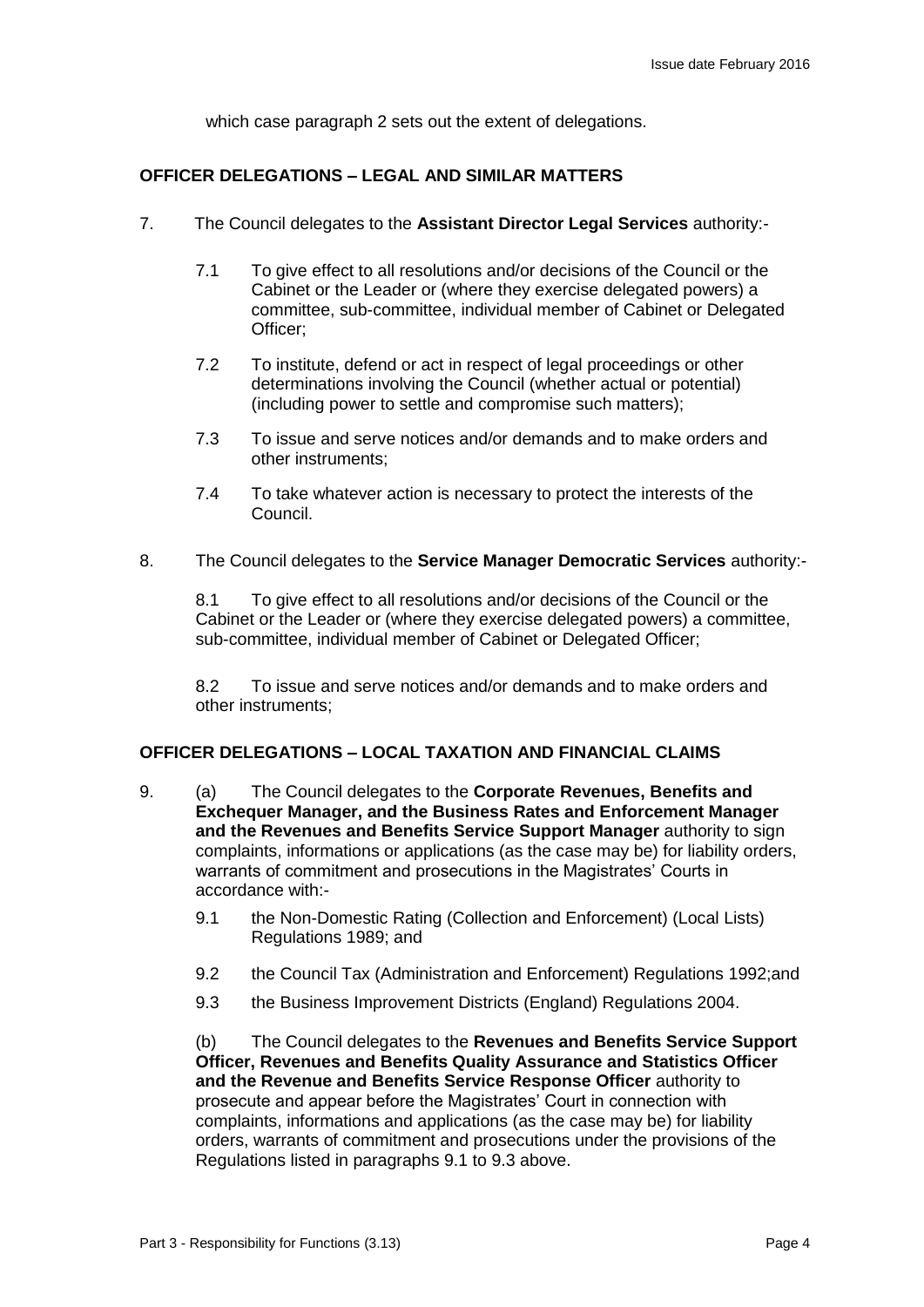10. The Council delegates to the **Team Manager Insurance** as well as the Assistant Director Legal Services, authority to defend any civil liability claim for injury, damage or financial loss against the Council dealt with by its Insurance and Risk Management Section unless otherwise directed by the Assistant Director Legal Services.

# **OFFICER DELEGATIONS – CONDITIONS**

- 11. In exercising a delegated function, the Officer shall comply with the provisions of this Constitution and in particular:-
	- 11.1 The Council's Standing Orders;
	- 11.2 The Council's Financial Regulations.
	- 11.3 The Access to Information Rules.
- 12. Where a function has been delegated to an officer or officers, the decision shall be taken in the name of (but not necessarily personally by) such officer or officers in accordance with arrangements made from time to time by such officer or officers for this purpose.
- 13. Notwithstanding a delegation to an officer of the Council's functions, the Council or (where it exercises delegated functions) a Committee or Sub-Committee of the Council, an individual member of Cabinet or the Leader may direct an Officer not to exercise the delegated function but instead may exercise the delegated function itself (or the Leader may direct that function be exercised by another part of the Cabinet) PROVIDED THAT the matter has not been finally dealt with and/or has not had legal effect.
- 14. Notwithstanding a delegation to an officer of the council's functions, the Delegated Officer may refer the matter for decision to the Council or (where it exercises delegated functions) to a Committee or Sub-Committee of the Council or to Cabinet or a committee of Cabinet or an individual member of Cabinet.
- 15. In exercising the delegated function, the Officer shall have regard to the provisions of a Protocol approved by the Council on the exercise of delegated functions by officers.

#### **PROPER OFFICERS AND OTHER STATUTORY OFFICERS**

- 15. The Council appoints Officer or Officers for the respective purposes set out in Schedule 4.
- 16. The "Proper Officer" and other "statutory officer" functions shall be exercised in the name of (but not necessarily personally by) such officer or officers in accordance with arrangements made from time to time by such officer or officers for this purpose.

#### **SUBSTITUTE OFFICERS**

17. In the event of any officer being for any reason unable to act or of any of their posts being vacant, except where specific provision has been made, the officer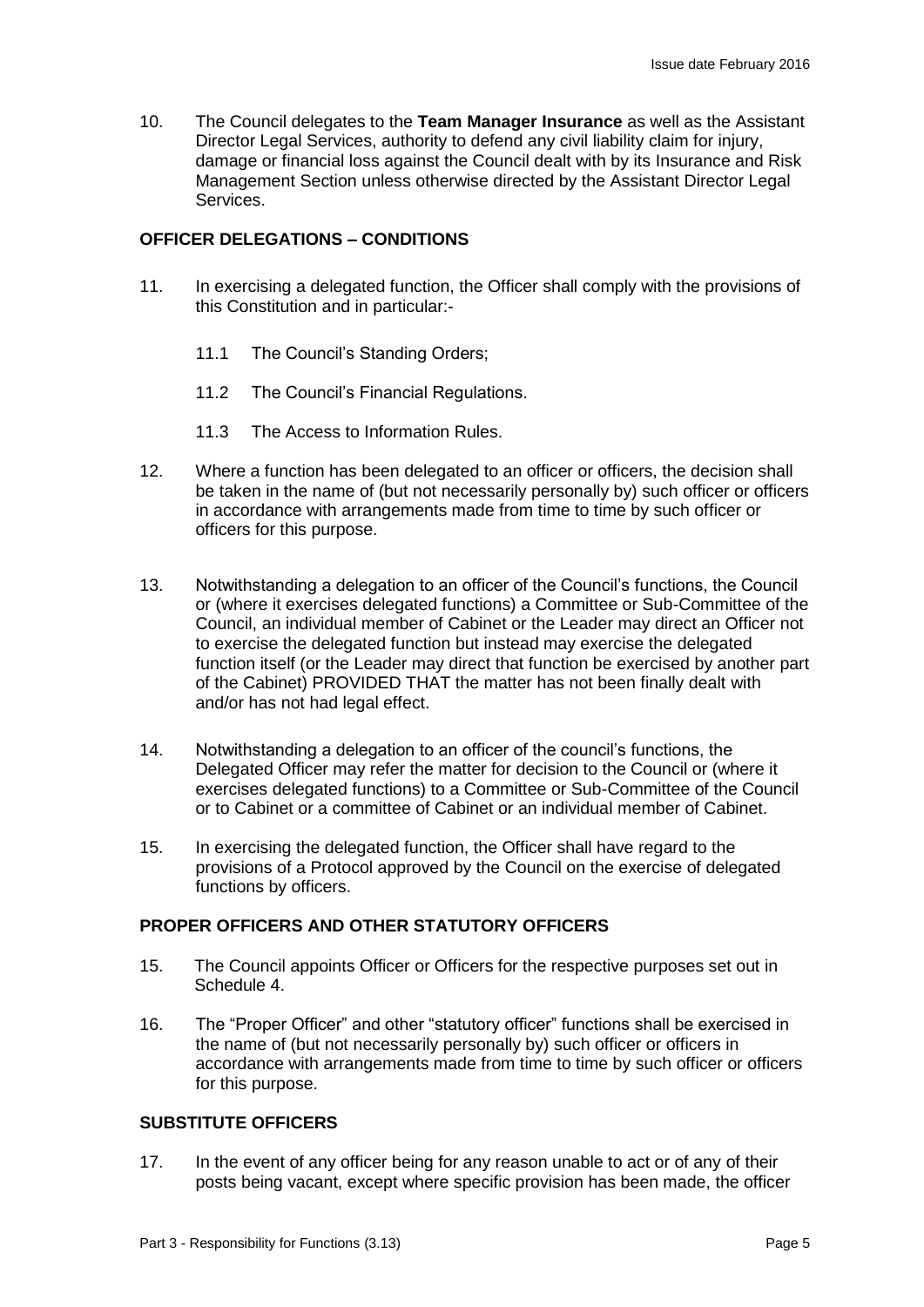specified in column 2 of the Table below is appointed to act instead of the officer specified in column 1, whether as "proper" or other "statutory officer" or a Delegated Officer:-

| Column 2                                         |
|--------------------------------------------------|
|                                                  |
| <b>Substitute Officer</b>                        |
|                                                  |
| Appropriate Executive Director/Director or,      |
| for electoral purposes, Assistant Director       |
| <b>Legal Services</b>                            |
| Appropriate Head of Service or Chief             |
| Executive                                        |
| <b>PH Consultant</b>                             |
| <b>Appropriate Senior Solicitor</b>              |
| Appropriate Executive Director or Director       |
| <b>Head of Environment and Public Protection</b> |
|                                                  |
| Senior Planning Officer (Planning and            |
| <b>Building Control)</b>                         |
|                                                  |

### **TRANSITIONAL PROVISIONS**

18. The approval of this scheme of officer delegations shall not prejudice the continued exercise of powers previously delegated to an officer by the Council or a Committee or Sub-Committee of the Council, notwithstanding that under the terms of this scheme of delegations the power would be exercisable by another officer.

#### **OFFICER DELEGATIONS - INTERPRETATION AND VALIDITY OF DECISIONS**

- 19. A purposive approach shall be taken in interpreting the delegations and other appointments. In particular:-
	- 19.1 To give effect to the Council's intention that all functions of the Council may be exercised by a Delegated Officer, except where reserved by law to the Council, a committee, a sub-committee or specific officer or to the Leader; and
	- 19.2 To avoid duplication in decision making.
- 20. If there is any uncertainty as to the interpretation of this document, the issue shall be referred to the Assistant Director Legal Services, or in his/her absence the Senior Solicitor, whose decision shall be final.
- 21. The validity of a decision of a Delegated Officer shall not be questioned on the grounds:-
	- 21.1 That it ought not to have been made by an officer because the issue is of such significance that it ought to have been referred for decision to the Council, the Leader, the Cabinet, an individual member of Cabinet or a sub-committee or because the officer ought to have consulted with a member(s) of the Council;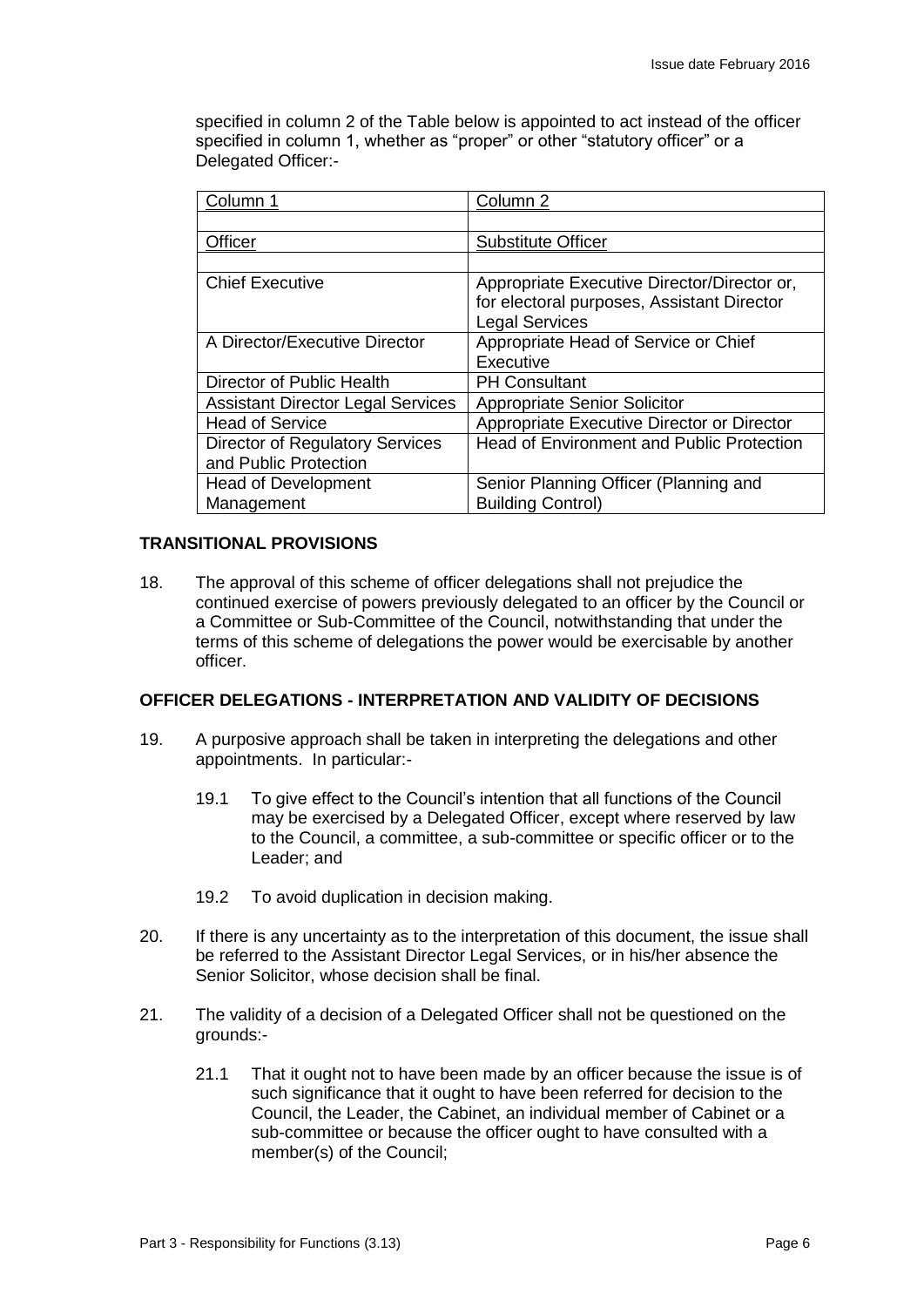- 21.2 That it ought to have been made by a different officer; or
- 21.3 The provisions of an agreed protocol have not been followed.

# **DIRECTIONS**

- 23. The Director of Resources or the Assistant Director Legal Services may from time to time issue directions concerning the exercise of Delegated Powers by Officers of the Council.
- 24. Without prejudice to the generality of paragraph 23:-
	- 24.1. The direction may be addressed to all or specified Delegated Officers.
	- 24.2. The direction may be addressed to all or specified officers authorised by Delegated Officers in accordance with arrangements made by them.
	- 24.3. The direction may refer to all decisions or decisions of a type referred to in the direction.
	- 24.4. The direction may be in force for a specified period of time or for an unlimited period of time.
	- 24.5. The direction may specify that decisions shall be referred to a Committee or Sub-Committee of the Council or to Cabinet or a committee of Cabinet for decision.
	- 24.6. The direction may specify that consultation shall take place with specified persons before decisions are made.
	- 24.7. The direction may specify that specified persons shall be notified before or after decisions are made.
- 25. The Director of Resources or the Assistant Director Legal Services may from time to time require officers to give them access to documentation in their possession relating to decisions made or proposed to be made by them.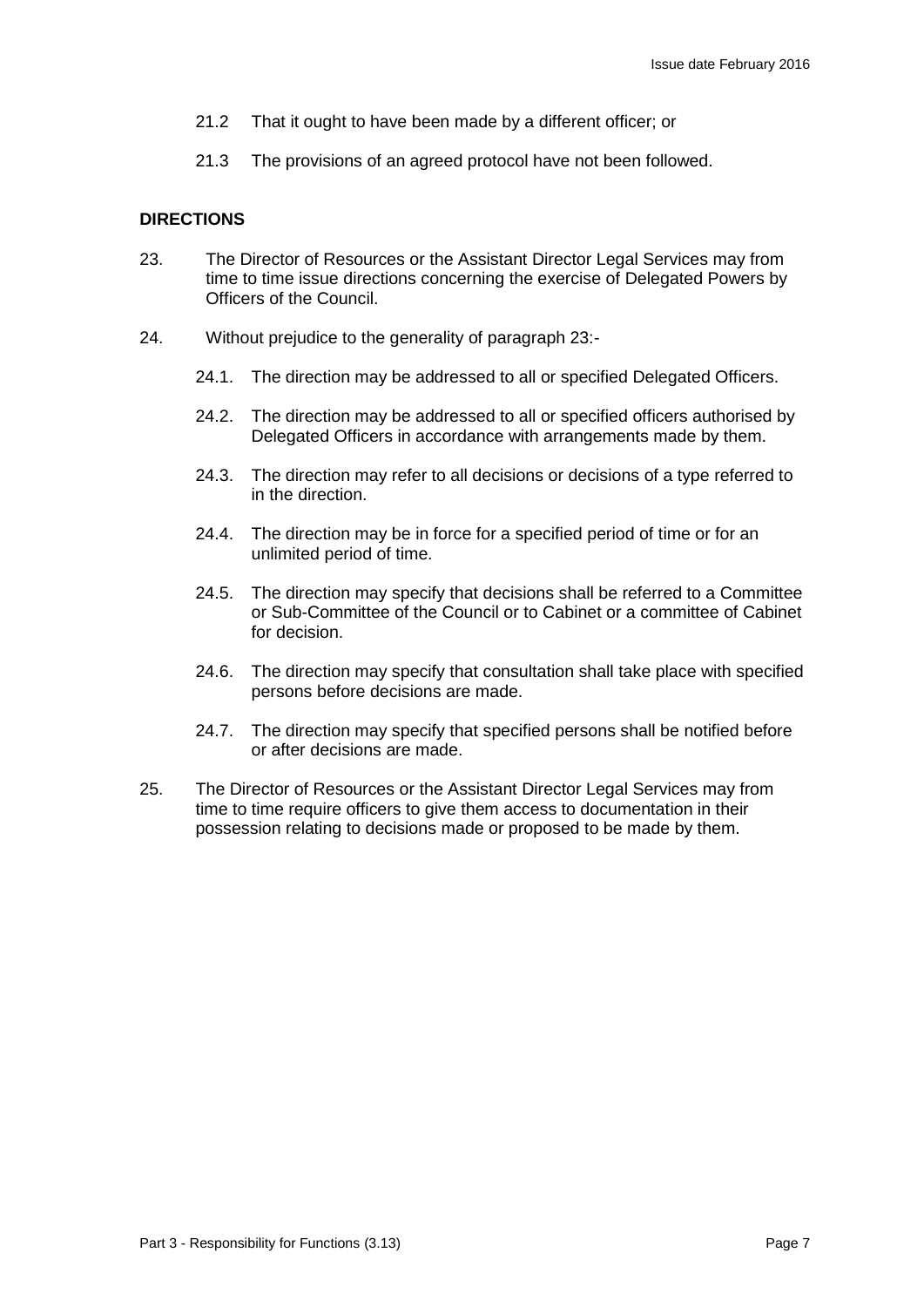# **OFFICER DELEGATIONS - SCHEDULE 1**

#### **Functions that cannot be exercised by any Delegated Officer**

- 1. Consideration of certain Ombudsman Reports (section 31A Local Government Act 1974);
- 2. Consideration of reports of the Chief Finance Officer (section 115 Local Government Finance Act 1988);
- 3. Consideration of reports of the Head of Paid Service (section 4(5) Local Government and Housing Act 1989);
- 4. Consideration of reports of the Monitoring Officer (section 5(5) Local Government and Housing Act 1989);
- 5. Certain functions relating to non-domestic rating (section 139 Local Government Finance act 1988);
- 6. Certain functions relating to council tax (section 67 Local Government Finance Act 1992)
- 7. The preparation of an annual report on the health of the people in the city (section 73B(5) – National Health Service Act 2006). This is a personal duty of the Director of Public Health.

### **OFFICER DELEGATIONS - SCHEDULE 2**

#### **Prohibitions on the exercise of functions by specific Delegated Officers**

1. Determination of applications for planning permission by an officer if his or her responsibilities include any aspect of the management of any land or buildings to which the application relates (Regulation 10 - Town and Country Planning General Regulations 1992)

### **SCHEDULE 3A - DEVELOPMENT MANAGEMENT Delegations to Head of Development Management**

To determine applications, notifications, consultations, enforcements and all other matters within the terms of reference of the Planning Committee subject to the exceptions specified below.

### **Exceptions**

- 1. Applications (other than those for the discharge of reserved matters or conditions or for applications under s73 Town and Country Planning Act 1990, as amended) for major development as defined for the purposes of the government PS2 statistical return i.e.
	- residential development of 10 or more dwellings or, where numbers not specified, the site area is more than 0.5 hectares;
	- other development where the floor space is 1000 sq. metres or more or the site is 1 hectare or more;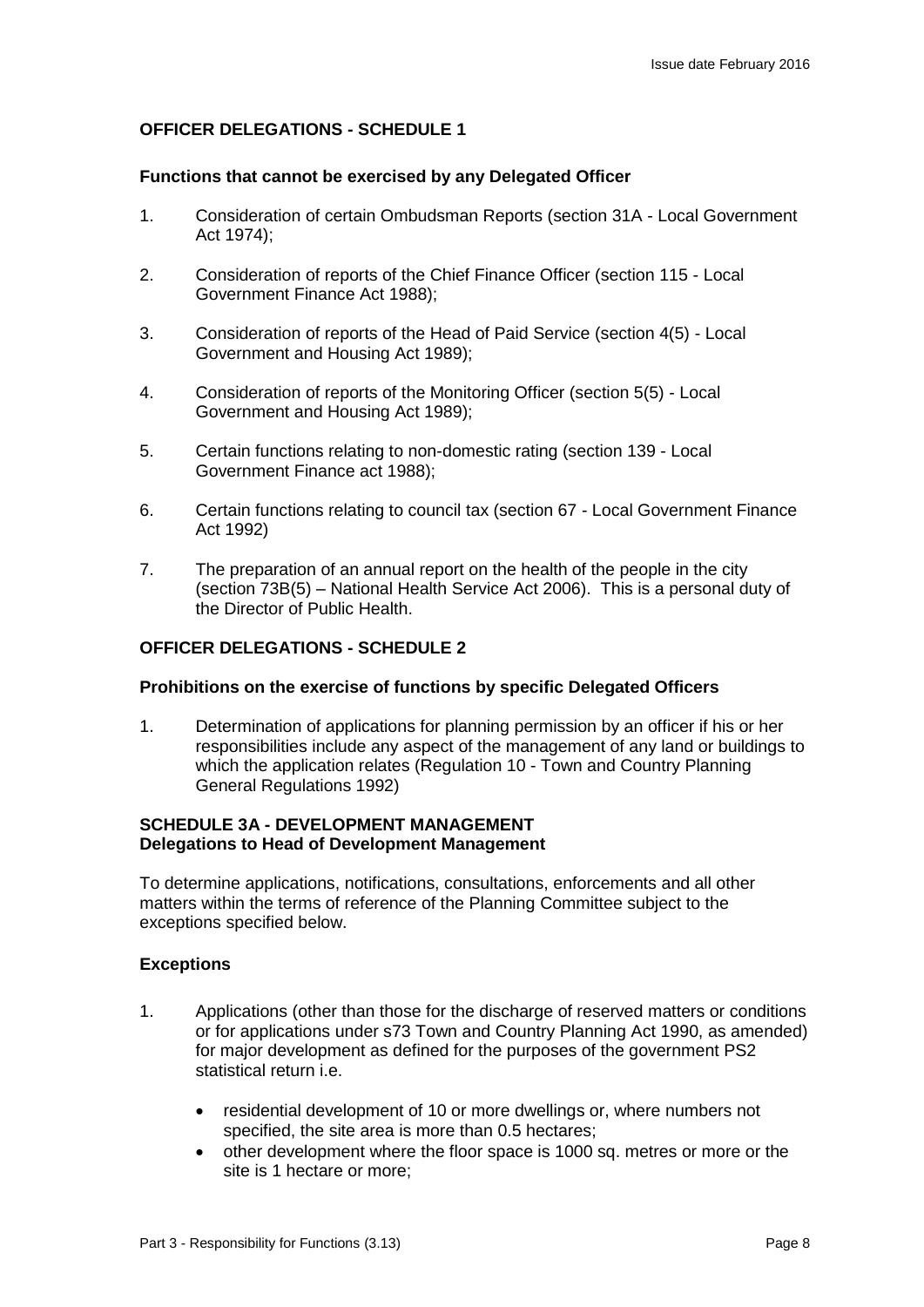where a major development is subject to a change of use, it will be classed as a major development and not as a change of use.

Provided that officers may determine applications for major development which consists of external alterations to 10 or more flats.

- 2. Mineral Applications (other than those for the discharge of conditions or for applications under s73 Town and Country Planning Act 1990) as defined for the purposes of the government PS2 statistical returns, i.e. applications under the National Land Use Classification M101D, MA06A, TR05B.
- 3. Applications (other than applications under s73 Town and Country Planning Act 1990) which are a departure from the Development Plan and which would need to be notified to the Secretary of State under the Town and Country Planning (Consultation) (England) Directions 2009 if the Council was minded to grant permission for them.
- 4. Applications which are subject to an objection from a statutory consultee (as defined in Article 16 of the Town and Country Planning (Development Management Procedure) (England) Order 2010 which has not been resolved by negotiation or the imposition of conditions.
- 5. Applications submitted by or on behalf of the Council for its own development which are the subject of substantive planning objections which have not been resolved by negotiation or the imposition of conditions.
- 6. Applications submitted by or on behalf of a City Councillor or their spouse/partner.
- 7. Applications submitted by or on behalf of any member of staff of the Strategic Housing, Planning and Transportation Division or any Chief Officer of the Council or their spouse/partner.
- 8. Applications which the delegated officer considers should be determined by Planning Committee, having regard to approved guidance on this matter.

### **Development Management Delegations – Guidance to Officers**

Factors to be taken into account by delegated officers in deciding whether a planning application should be determined by Planning Committee.

- 1. Whether a Councillor, applicant or other person with a significant interest has, within the statutory publicity period, requested in writing with reasons that the matter be determined by Committee. In all such cases, the delegated officer must liaise with the Chair and Vice Chair in relation to the request.
- 2. Whether it is desirable that representations for and/or against a development proposal should be heard by the Committee. In all cases of requests for such hearings, the delegated officer must liaise with the Chair and Vice Chair in relation to the request.
- 3. The impact of the development on communities, businesses or individuals.
- 4. The number, strength and issues raised in public representations.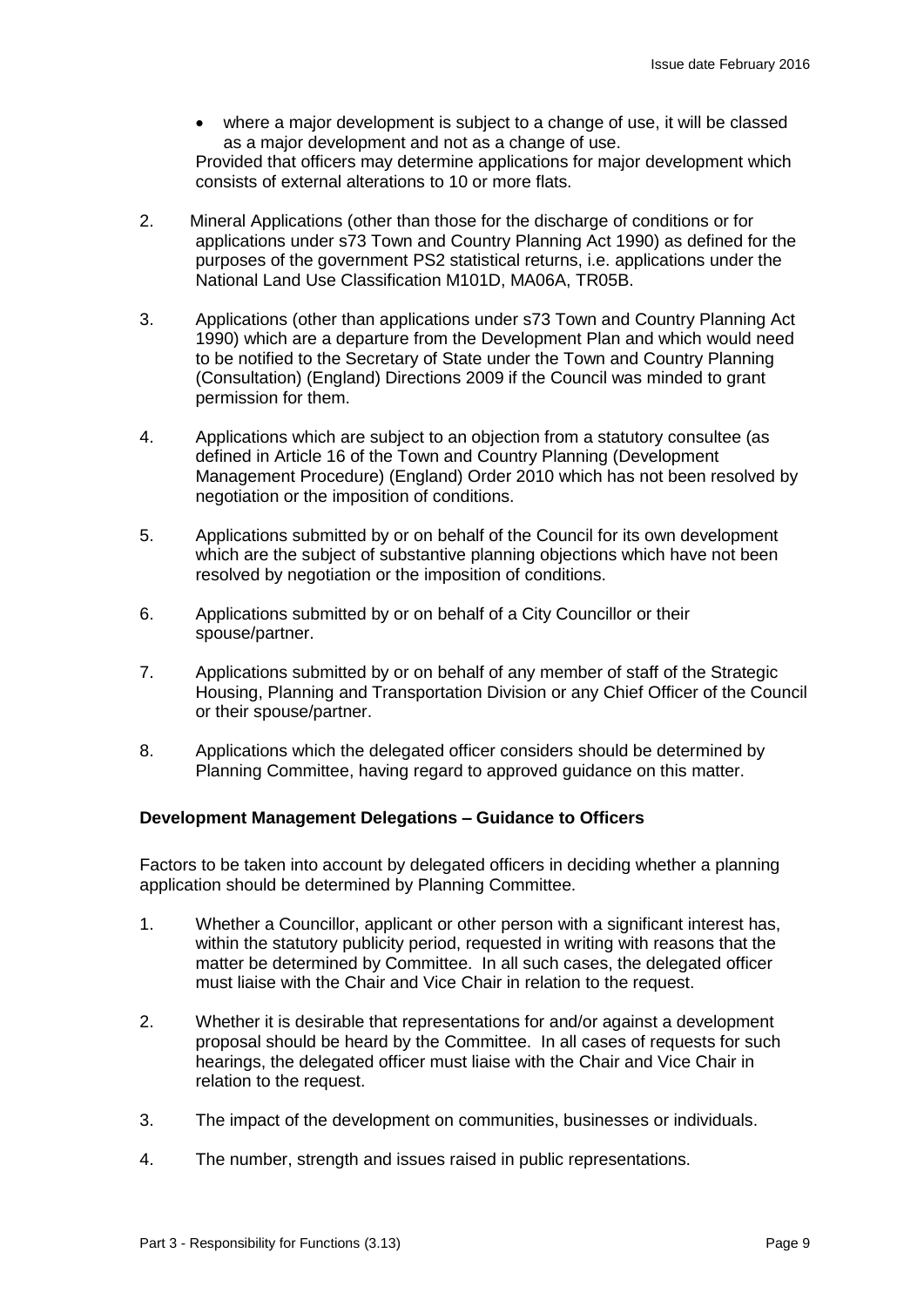- 5. Whether there are significant national planning policy or development plan implications raised in the proposal.
- 6. Whether formal Environmental Impact Assessment is involved.
- 7. The scale and/or complexity of the development.
- 8. The characteristics and sensitivity of the site or adjacent sites, including amenity and heritage considerations.
- 9. The nature of the planning history and the history of previous Committee involvement.
- 10. Whether Council owned land is involved and it is prudent and in the public interest that the decision is taken by Committee.
- 11. Whether the matter is likely to involve either a fine balance between alternative decisions or disputed/uncertain matters of fact or law which ought in the interests of natural justice to be considered by Committee.
- 12. Whether there are any legal consequences arising from the determination of the application which are of such significance that they ought to be considered by Committee.
- 13. Whether there are any other factors which indicate a Committee decision to be appropriate.
- N.B. This Scheme of Delegation was originally approved by Development Control Committee on 20 September 2002 and came into force on 1 October 2002. It was reviewed and confirmed by Development Control Committee on 11 July 2003.

### **SCHEDULE 3B - BUILDING CONTROL**

#### **Delegations to Director of Regulatory Services and Public Protection**

- 1. To approve an application which conforms with the requirements of the Building Regulations and associated legislation.
- 2. To refuse an application not conforming with the requirements of the Building Regulations and associated legislation.
- 3. To relax or dispense with the requirements of the Building Regulations where he or she considers this appropriate in the circumstances of any particular case.
- 4. To carry out the functions applicable on receipt of a building notice given under the Building Regulations.
- 5. To carry out the functions applicable to initial notices, plans, certificates and final certificates under the Building (Approved Inspectors Etc.) Regulations.
- 6. To carry out the functions in relation to dangerous structures under the Building Act.
- 7. To carry out the functions under the Building Act to require the removal or alteration of work not in conformity with Regulations or executed despite rejection of plans.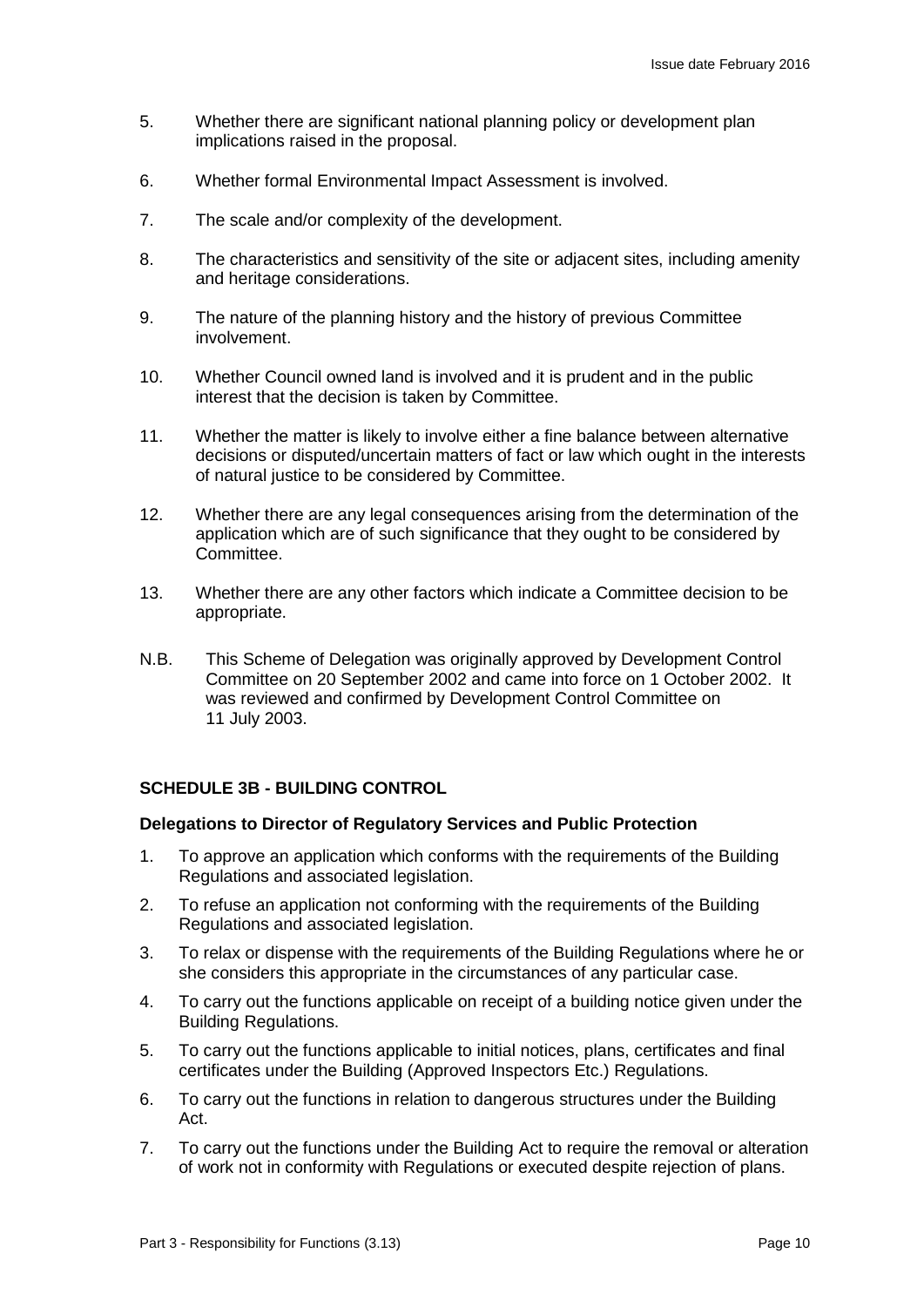- 8. To approve the institution, amendment or withdrawal of proceedings under the Building Act for non-compliance with the Building Regulations.
- 9. To carry out the functions in relation to demolition of buildings under the provisions of the Building Act.
- 10. To carry out the functions under the Building Act in pursuance of the Council's licensing control function, including representations to the courts in respect of liquor and gaming licences.
- 11. To approve the numbering of houses and street naming.
- 12. Appointing Officer for the purposes of the Party Wall Etc. Act.
- 13. To determine applications for permits and licences in accordance with the requirements of the Highways Act for the placing of builders skips on the highway and the erection of scaffolds/hoardings.
- 14. To determine applications for licences under the Highways Act in respect of buildings or other structures which project over the highway.

### **SCHEDULE 4**

#### **"Proper" officers and other "statutory" officers**

| <b>ABBREVIATIONS</b> | <b>STATUTE</b>                                          |
|----------------------|---------------------------------------------------------|
| <b>NA48</b>          | National Assistance Act 1948                            |
| LASSA70              | Local Authority Social Services Act 1970                |
| LGA72                | <b>Local Government Act 1972</b>                        |
| LGA74                | <b>Local Government Act 1974</b>                        |
| LLCA75               | Local Land Charges Act 1975                             |
| $LG(MP)$ A76         | Local Government (Miscellaneous Provisions)<br>Act 1976 |
| <b>HA80</b>          | Highways Act 1980                                       |
| RPA83                | Representation of the People Act 1983                   |
| PH(CoD)84            | Public Health (Control of Diseases) Act 1984            |
| <b>W&amp;MA85</b>    | <b>Weights and Measures Act 1985</b>                    |
| <b>CA88</b>          | Coroners Act 1988                                       |
| LGFA88               | Local Government Finance Act 1988                       |
| LGHA89               | Local Government and Housing Act 1989                   |
| FSA <sub>90</sub>    | Food Safety Act 1990                                    |
| <b>EA96</b>          | <b>Education Act 1996</b>                               |
| <b>LGA2000</b>       | <b>Local Government Act 2000</b>                        |
| <b>NHSA2006</b>      | National Health Service Act 2006                        |

In this Schedule the following abbreviations are used: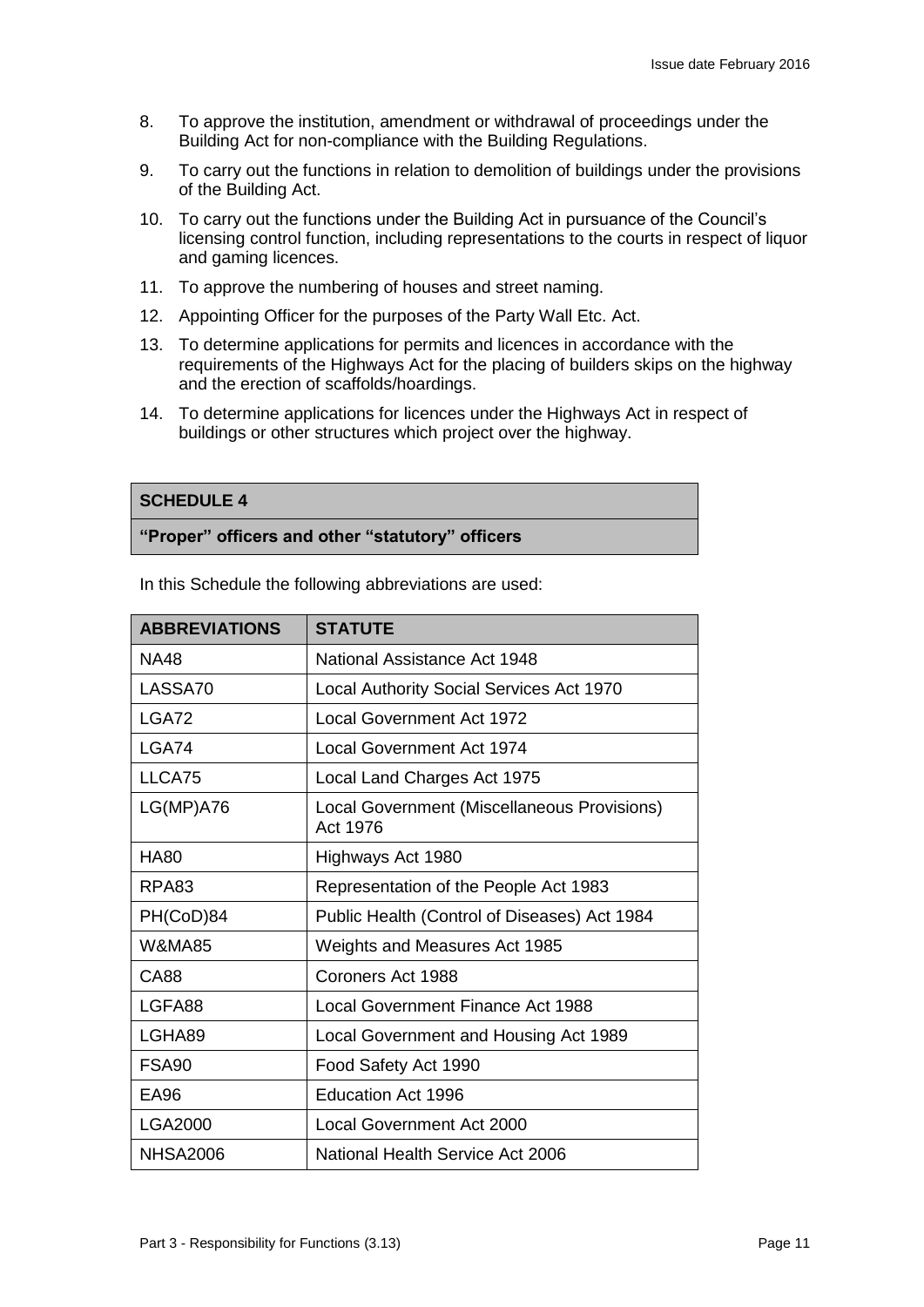# **"Statutory Officers"**

| <b>Title</b>                                                                                    | <b>Officer</b>                                                                                                 | <b>Statute</b>                    |
|-------------------------------------------------------------------------------------------------|----------------------------------------------------------------------------------------------------------------|-----------------------------------|
| Head of Paid Service #                                                                          | <b>Chief Executive</b>                                                                                         | $LGHAB9 - S.4$                    |
| Chief Finance Officer $\pm$ $\uparrow$                                                          | Director of Resources<br>or nominated deputy<br>pursuant to s.114(6)                                           | LGA72 – s.151<br>$LGFA88 - s.114$ |
| Monitoring Officer $\pm$ #                                                                      | Assistant Director Legal<br><b>Services</b><br>or nominated deputy<br>pursuant to s.5(7)                       | $LGHAB9 - s.5$                    |
| <b>Chief Education Officer</b>                                                                  | Executive Director of<br><b>Children's Services</b>                                                            | EA96 - s.532                      |
| Director of Social Services<br>ŧ                                                                | Executive Director of<br>Children's Services and<br><b>Executive Director of Adult</b><br>and Culture Services | LASSA70 - s.6                     |
| <b>Scrutiny Officer</b>                                                                         | <b>Policy Co-ordinator</b><br>(Scrutiny)                                                                       | LGA2000- s.9FB                    |
| Director of Public Health                                                                       | Director of Public Health                                                                                      | <b>NHSA2006-s73A</b>              |
| $\pm$ # May not be the same officer                                                             |                                                                                                                |                                   |
| † Legislation prescribes qualification                                                          |                                                                                                                |                                   |
| ‡ May only exercise non social services functions with the consent of the Secretary<br>of State |                                                                                                                |                                   |

# **"Proper Officers"**

| Officer:-                            | <b>Chief Executive</b>                                                                              |
|--------------------------------------|-----------------------------------------------------------------------------------------------------|
| <b>Statute</b>                       | <b>Function</b>                                                                                     |
| LGA72 $-$ s.83(1)-(3)                | Witness and receipt of declaration of acceptance of<br>office by councillors                        |
| $LGA72 - s.84(1)(a)$                 | Receipt of written notice of resignation of office by a<br>councillor                               |
| $LGAY2 - s.88(2)$                    | Convening of meeting of Council to fill casual vacancy<br>in the Office of Chair                    |
| $LGA72 - s.89(1)(b)$                 | Receipt of notice of casual vacancy in the office of<br>councillor by two local government electors |
| $LGAY2$ – sch.12,<br>para. $4(2)(b)$ | Signature of summonses to Council meetings                                                          |
| RPA83 – s.8                          | Registration Officer for the various constituencies<br>comprised within the city                    |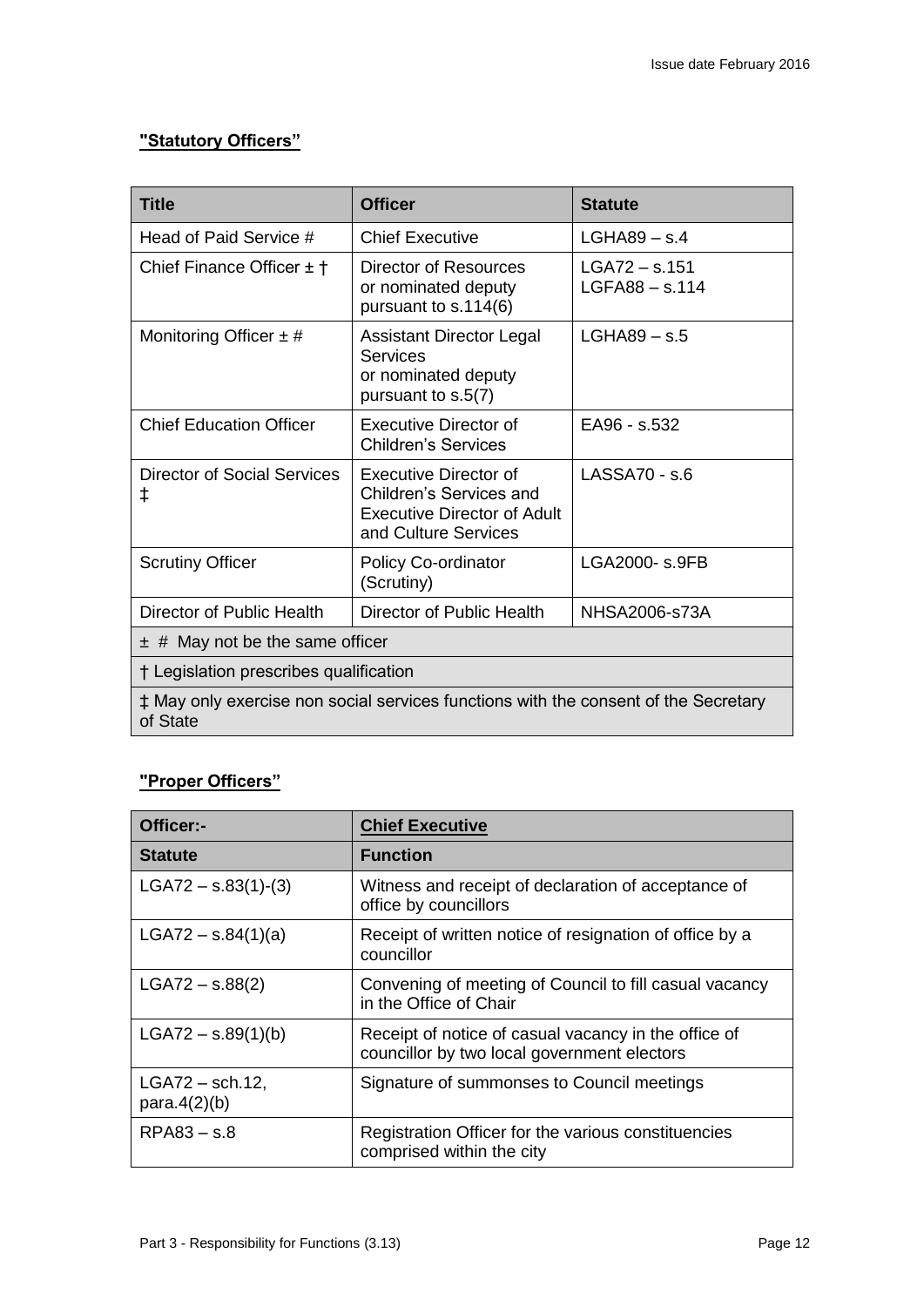| $RPA83 - S.28$  | Acting Returning Officer for certain Parliamentary<br>constituencies comprised within the city    |
|-----------------|---------------------------------------------------------------------------------------------------|
| RPA83 - s.35    | Returning Officer for the elections of councillors of the<br>city and of parishes within the city |
| $LGHAB9 - S.3A$ | Grant and supervision of exemptions from political<br>restrictions                                |

| Officer:-                        | <b>Director of Resources</b>                                                                   |  |
|----------------------------------|------------------------------------------------------------------------------------------------|--|
| <b>Statute</b>                   | <b>Function</b>                                                                                |  |
| $LGAY2 - s.115(2)$               | Receipt of money due from officers                                                             |  |
| LGA72 – $s.146(1)(a)$ and<br>(b) | Declarations and certificates with regard to securities<br>standing in the name of the Council |  |

| Officer:-                       | <b>Service Manager Democratic Services</b>                                                            |
|---------------------------------|-------------------------------------------------------------------------------------------------------|
| <b>Statute</b>                  | <b>Function</b>                                                                                       |
| $LGAY2 - s.96(1)$               | Receipt of general notices of pecuniary interests                                                     |
| $LGA72 - s.96(2)$               | Keeping records of disclosures of pecuniary interests<br>under s.94 and general notices under s.96(1) |
| $LGAY2 - S.191(2)$              | Receipt of applications under the Ordnance Survey Act<br>$1841 - s.1$                                 |
| LGA72 – s.210(6) and $(7)$      | Certain charity functions of holders of offices                                                       |
| $LGA72 - s.225$                 | Deposit of documents                                                                                  |
| $LGA72 - s.229(5)$              | Certification of photographic copies of documents                                                     |
| $LGA72$ – sch.12, para.4(3)     | Receipt of notices regarding address to which summons<br>to meetings is to be sent                    |
| $LGAY2$ – sch.14,<br>para.25(7) | Certification of resolutions under sch.14, para.25                                                    |
| $LG(MP)$ A76 – s.41             | Certification of copies of resolutions and minutes of<br>proceedings, etc.                            |

| Officer:-                     | <b>Assistant Director Legal Services</b>                  |  |
|-------------------------------|-----------------------------------------------------------|--|
| <b>Statute</b>                | <b>Function</b>                                           |  |
| $LGAY2 - s.229(5)$            | Certification of photographic copies of documents         |  |
| LGA72 – $s.236(9)$ and $(10)$ | Service of copies of byelaws                              |  |
| $LGA72 - S.238$               | Certification of copies of byelaws                        |  |
| $LGA72 - s.248(2)$            | Keeping of the roll of Freemen                            |  |
| $LGA74 - s.30(5)$             | Publication of Ombudsman reports                          |  |
| LLCA75                        | Responsibility for the registration of local land charges |  |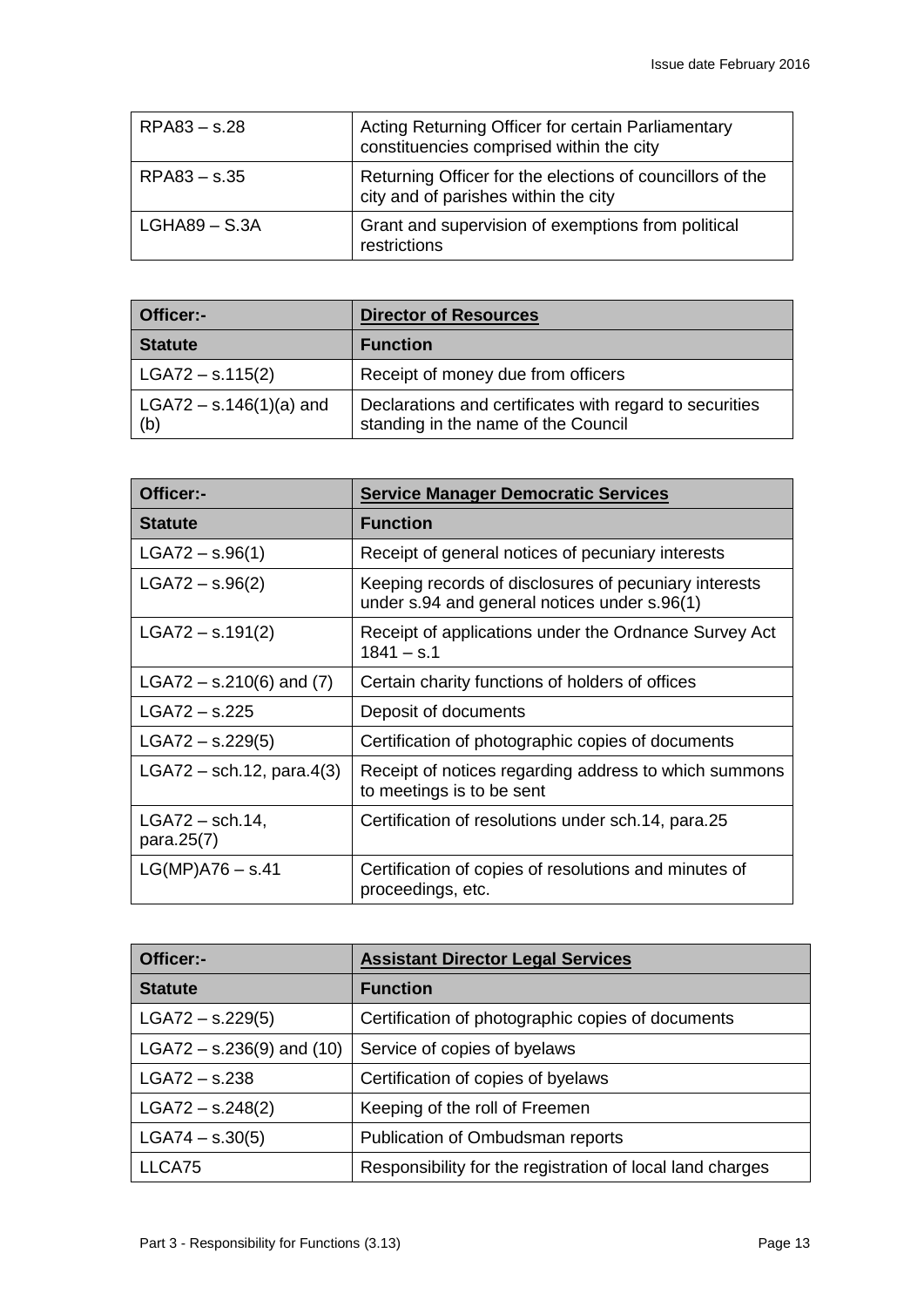| Officer:-                  | <b>Assistant Director Legal Services</b>                                                                    |
|----------------------------|-------------------------------------------------------------------------------------------------------------|
| <b>Statute</b>             | <b>Function</b>                                                                                             |
| RPA83 – s. $52(2)$ and (3) | Deputy registration officer and acting in the event of<br>incapacity or vacancy of the registration officer |
| $LGHAB9 - s.2$             | Deposit of list of politically restricted posts                                                             |
| $LGHAB9 - s.19$            | Register of members' interests                                                                              |
| <b>CA88</b>                | Matters related to coroners                                                                                 |

| Officer:-                            | <b>Corporate Customer Services and Registration</b><br><b>Manager</b>                                                                         |
|--------------------------------------|-----------------------------------------------------------------------------------------------------------------------------------------------|
| <b>Statute</b>                       | <b>Function</b>                                                                                                                               |
| LGA72-sch 29, para 41(3)<br>to $(5)$ | Functions relating to the Registration Services under the<br>Registration Services Act 1953 - S9(1), 9(2), 13(2)(h),<br>$13(3)(b)$ and 20 (b) |

# **Local Government (Access to Information) Act 1985 and Local Authorities (Executive Arrangements) (Access to Information) Regulations 2000**

[LGA72 – part VA and sch.12A]

The "proper officer" functions shall be exercised by the author of the particular report or the first named author in the case of joint reports

| <b>Public Health Functions</b>                                                                                                                  |                                                                                                                                       |  |
|-------------------------------------------------------------------------------------------------------------------------------------------------|---------------------------------------------------------------------------------------------------------------------------------------|--|
| <b>National Assistance Act</b><br>$1948 - s.47(2)$ and (3)                                                                                      | Dr Roberta Marshall - (Director of North East Health<br>Protection Unit)                                                              |  |
| Public Health (Control of                                                                                                                       | and, in her absence,                                                                                                                  |  |
| Disease) Act 1984 – s.11,<br>18, 20, 21, 22, 24, 29, 31,<br>32, 36, 40, 42, 43 and 48                                                           | Deputy or Deputies who may be appointed by the Director<br>of Regulatory Services and Public Protection under his<br>delegated powers |  |
| Public Health (Control of<br>Disease) Act 1984 – s.35<br>and 36 (nominated<br>registered medical<br>practitioner)                               |                                                                                                                                       |  |
| Public Health (Aircraft)<br>Regulations 1979                                                                                                    |                                                                                                                                       |  |
| Food Safety Act 1990                                                                                                                            |                                                                                                                                       |  |
| N.B.<br>The Director of Regulatory Services and Public Protection has delegated power<br>to appoint this proper officer and deputy or deputies. |                                                                                                                                       |  |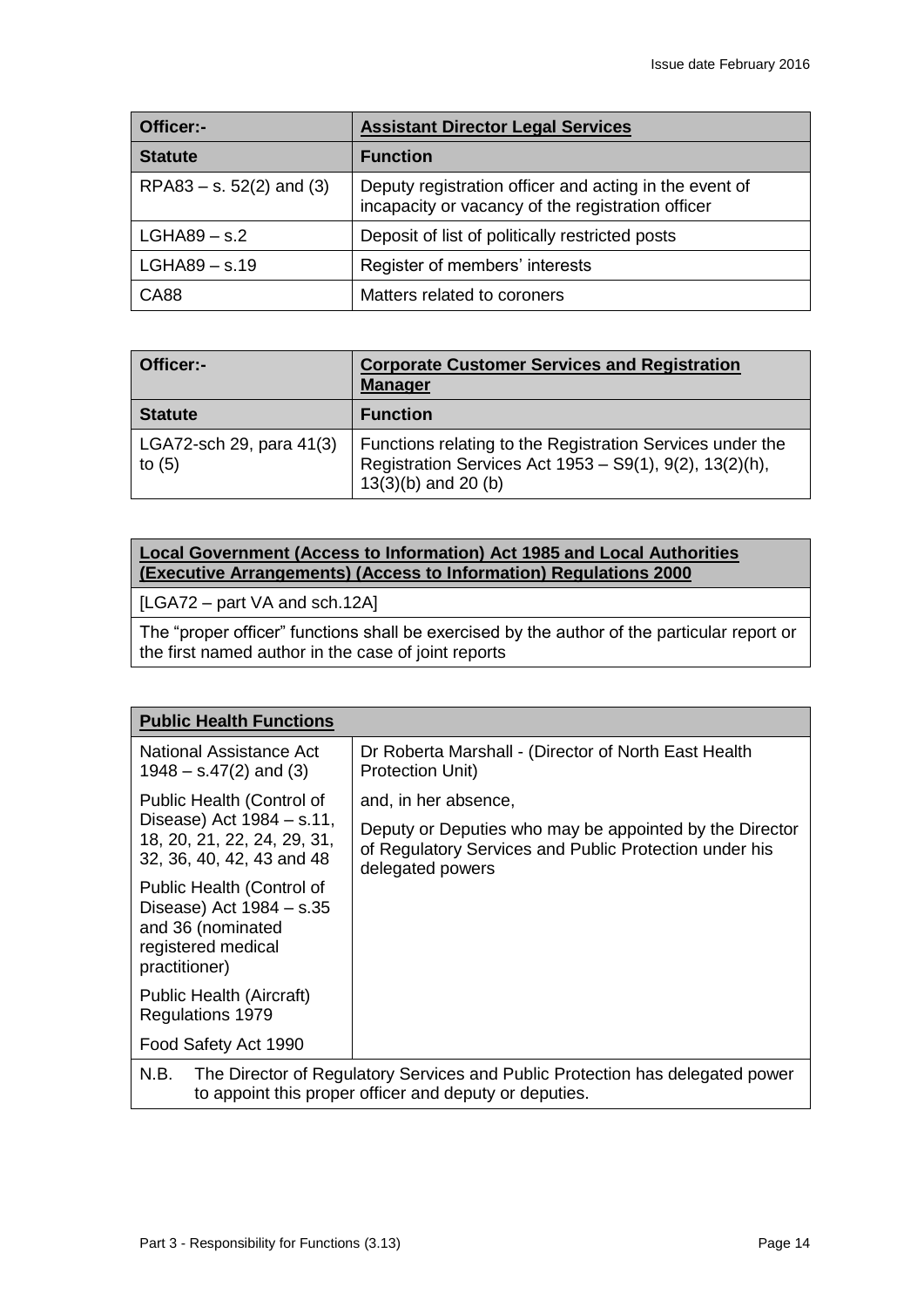| <b>Weights and Measures Functions</b>  |                                                                                                                                 |
|----------------------------------------|---------------------------------------------------------------------------------------------------------------------------------|
| W&MA85 - s.72 +                        | Chief Inspector of Weights and Measures -<br>Dave Ellerington                                                                   |
|                                        | Also authorised to issue Certificates of competence under<br>s.18 and of exemption under regulations made under s.49<br>and 54. |
| † Legislation prescribes qualification |                                                                                                                                 |

| <b>Special Educational Needs</b>                       |                                                                                                                                                       |  |
|--------------------------------------------------------|-------------------------------------------------------------------------------------------------------------------------------------------------------|--|
| <b>Head of SEN Services</b>                            | Statements of special educational needs - Regulation 16<br>of the Education (Special Educational Needs) (England)<br>(Consolidation) Regulations 2001 |  |
| Head of SEN Assessment,<br><b>Provision and Review</b> | LEA Case Statement - Regulation 13 of the Special<br><b>Educational Needs Tribunal Regulations 2001</b>                                               |  |

| <b>Safeguarding Children</b>   |                                                           |
|--------------------------------|-----------------------------------------------------------|
| Unit Co-ordinator,             | Local Authority Designated Officer (LADO) responsible for |
| <b>Children's Safeguarding</b> | managing allegations against persons who work with        |
| Standards Unit, Children's     | children, appointed under statutory guidance "Working"    |
| <b>Services</b>                | Together to Safeguard Children 2006" per section 7 Local  |
|                                | Authority Social Services Act 1970                        |

| <b>Authentication of Documents</b>                                                                                                   |               |  |
|--------------------------------------------------------------------------------------------------------------------------------------|---------------|--|
| [LGA72 – s.234, HA80 – s.321,PH(CoD)A84 – s.59, FSA90 – s.49 and all other<br>provisions relating to the authentication of documents |               |  |
| <b>Assistant Director Legal</b><br>Services                                                                                          | All documents |  |
| Service Manager Democratic<br><b>Services</b>                                                                                        | All documents |  |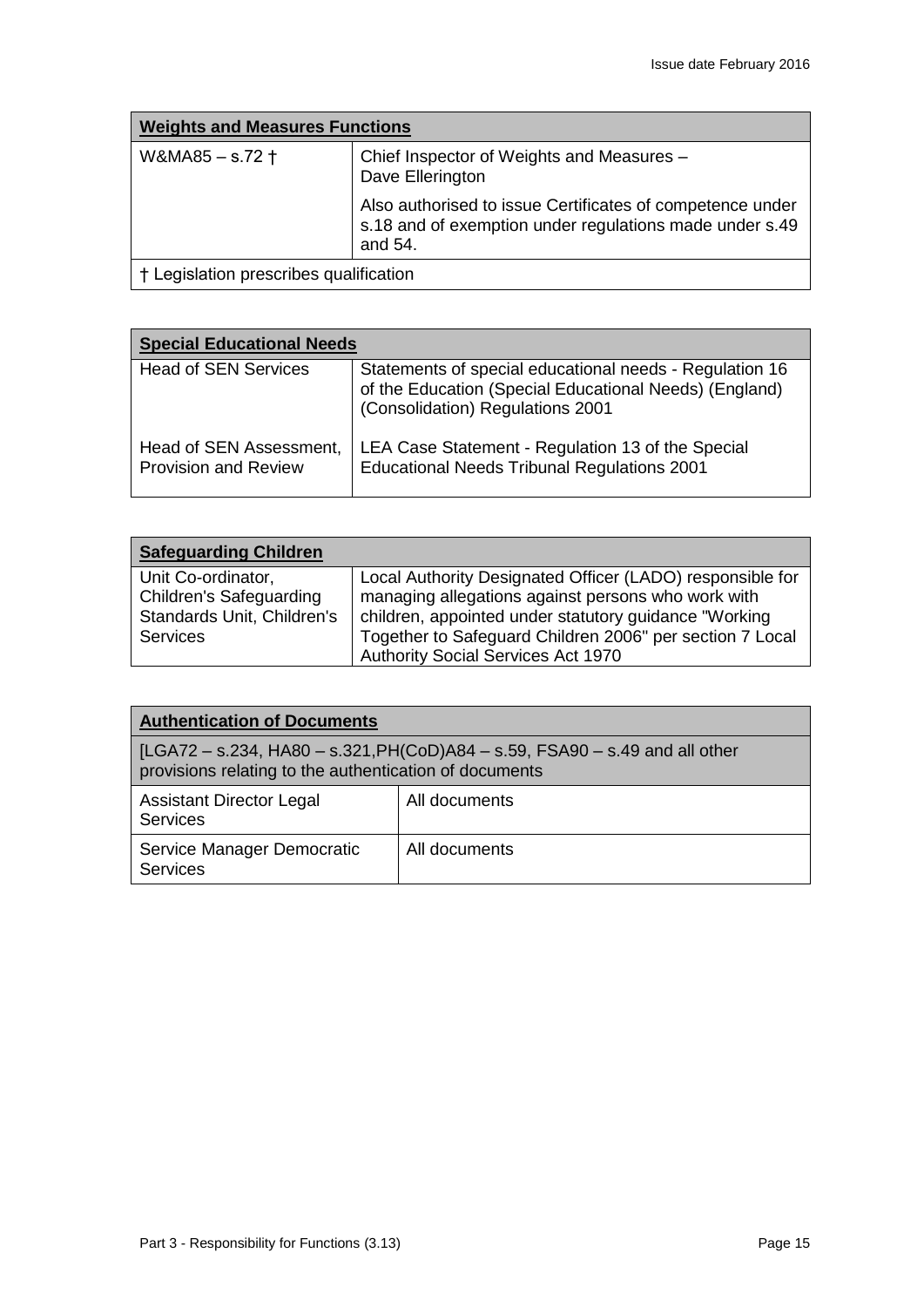| All other officers                                                                                                            | Where authentication is made pursuant to functions<br>of the Council delegated to them or in respect of<br>their appointment as "proper officer" of the Council |
|-------------------------------------------------------------------------------------------------------------------------------|-----------------------------------------------------------------------------------------------------------------------------------------------------------------|
| Head of Development<br>Management                                                                                             | All matters within the terms of reference of Planning<br>Committee, including: -                                                                                |
|                                                                                                                               | Signing and issuing decision notices as local<br>planning authority;                                                                                            |
|                                                                                                                               | Signing and issuing all forms of enforcement notices<br>as local planning authority;                                                                            |
|                                                                                                                               | Issuing copied material under section 47 of the<br>Copyright, Designs and Patents Act 1988 as local<br>planning authority                                       |
|                                                                                                                               | Signing and issuing of all notices in respect of<br><b>Building Control functions</b>                                                                           |
| Area Housing Directors and<br>Principal Housing Managers of<br>Your Homes Newcastle Ltd                                       | Notices to quit and notices seeking possession                                                                                                                  |
| The nominated architect,<br>engineer, supervising officer,<br>authorised officer, or other such<br>person named in contracts. | All the functions conferred on such person by the<br>contract                                                                                                   |

| <b>Other</b>                                |                                                                                                                                          |
|---------------------------------------------|------------------------------------------------------------------------------------------------------------------------------------------|
| <b>Assistant Director Legal</b><br>Services | "Proper Officer" for the purposes of all other<br>statutory provisions, whether existing or in the<br>future, until otherwise determined |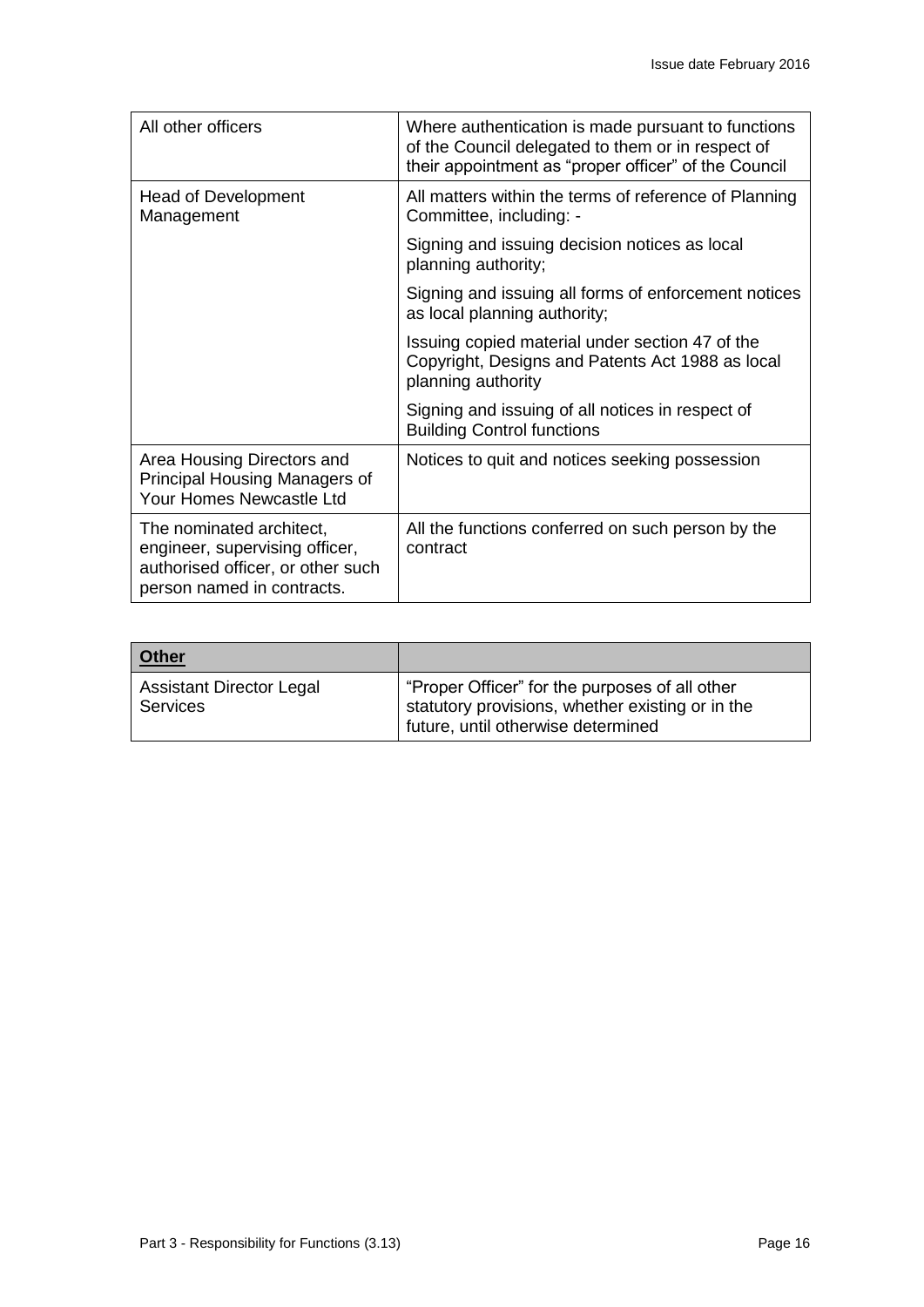# **PROTOCOL ON THE EXERCISE OF OFFICER DELEGATIONS**

# **Purpose of the Protocol**

- 1. The Council and the Leader have power to make decisions themselves and have respectively also delegated powers to (a) Committees and Sub-Committees of the Council and to (b) the full Cabinet and to Cabinet Committees.
- 2. The Leader has also appointed Cabinet Members who have individual portfolio responsibilities. In May 2011 the Leader delegated power to make executive decisions to individual Executive members.
- 3. The Council and the Leader have each delegated to the Chief Executive and certain other senior officers (referred to as a "Delegated Officer") power to make most operational decisions on behalf of the Council, both in respect of executive and non-executive functions.
- 4. The Council has also established a Corporate Management Team consisting of the Chief Executive and certain senior officers.
- 5. The purpose of this Protocol is to advise Delegated Officers on when it is appropriate to exercise their delegated powers and the manner in which they should be exercised.

#### *Further Guidance*

6. Delegated Officers shall follow any further guidance that may be issued from time to time by the Chief Executive, the Director of Resources or the Assistant Director Legal Services, including Protocols relating to Property Issues.

#### *Directorate Responsibilities*

- 7. As a general rule, Delegated Officers designated as "Chief Officers" in Table A shall only exercise delegated powers in respect of matters that fall within their area of responsibility and shall act in accordance with any guidance given by the Chief Executive.
- 8. As a general rule, Delegated Officers designated as "Deputy Chief Officers" in Table A and other Delegated Officers shall only exercise powers in respects of matters that fall within their area of responsibility and shall act in accordance with any guidance given by the Chief Executive or their Chief Officer.
- 9. Where a matter falls within the responsibilities of more than one Directorate or Division, there shall be full liaison and consultation between the Delegated Officers with a view to deciding who should exercise the power and how it should be exercised.
	- 9.1. If it proves impossible to decide the issue, the matter shall be referred to the Chief Executive, relevant Chief Officer or Corporate Management Team (as appropriate).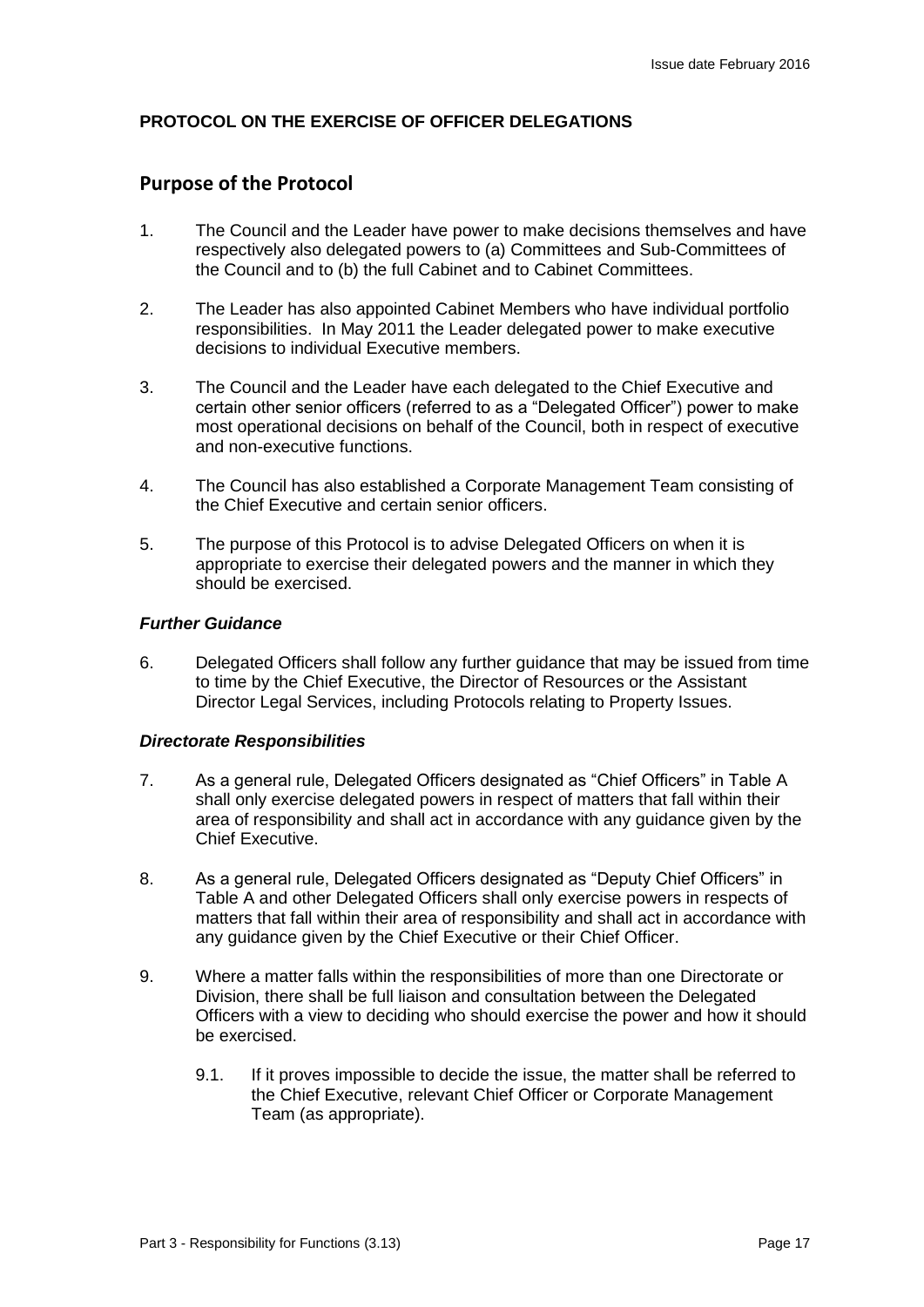#### *Internal Arrangements*

- 10. It is not necessary for Delegated Officers to exercise delegated powers personally. They may be exercised by junior officers ("Authorised Officers") in the name of a Delegated Officer in accordance with arrangements made by the Delegated Officer.
	- 10.1. If Delegated Officers consider that it is appropriate to make such arrangements, the arrangements should be made in writing and a copy supplied to the Service Manager Democratic Services for public inspection.
	- 10.2. The Delegated Officer remains responsible for the exercise of the power.

#### *Reference to Members etc*

- 11. There are a number of different avenues for making decisions:-
	- 11.1. By the Council
	- 11.2. By a committee or sub-committee of the Council (which has delegated powers)
	- 11.3. By the Leader or (if he has delegated power to them) the full Cabinet or a committee of Cabinet or an individual Cabinet member
	- 11.4. By a Delegated Officer after consultation with the Corporate Management Team\*
	- 11.5. By a Delegated Officer after consultation with a Cabinet member\*
	- 11.6. By a Delegated Officer after consultation with a chair of a non-executive committee\*
	- 11.7. By a Delegated Officer after consultation with Ward Members\*
	- 11.8. By a Delegated Officer alone

**Note:** An asterisk (\*) indicates that the person/body referred does not have delegated powers and the responsibility for making the decision remains with the Delegated Officer.

- 12. In deciding on the appropriate method for making a decision, the Delegated Officer shall consider the guidance contained in **Annex 1** to this Protocol. If a Delegated Officer is unsure whether a decision should be made by elected members, s/he should seek the view of the relevant Cabinet member (for executive decisions) or committee chair (for non-executive ones).
- 13. Consultation with Corporate Management Team (paragraph 11.4), Cabinet Members (paragraph 11.5), Chair (paragraph 11.6) and Ward Members (paragraph 11.7) are not necessarily alternatives. In particular, in many cases it will be appropriate to consult with both Cabinet Members and all relevant Ward **Members**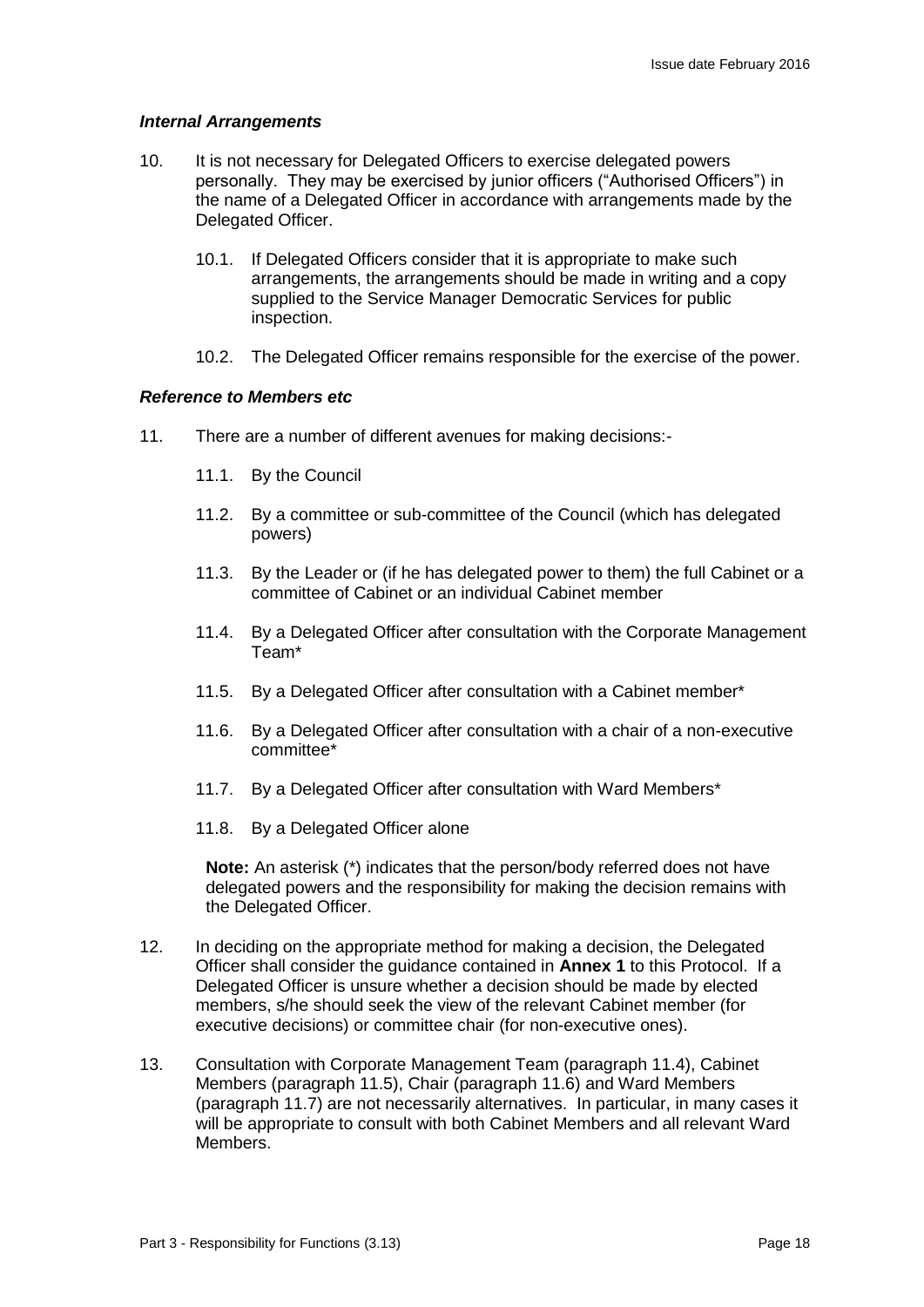14. Delegated Officers should proceed on the basis that they should consult with Cabinet members/chairs and ward members unless they have good reasons for not doing so i.e. they are satisfied that the decision (a) involves purely administrative or operational issues with no significant direct impact on local services or local residents, with any expenditure being within existing budgets or (b) otherwise has no implications about which the Cabinet member/chair or any ward member is likely to be concerned. If Delegated Officers decide not to consult, they should record their reasons on the record of the decision. Even if a Delegated Officer decides not to **consult**, because for instance the decision will have no **significant** impact on local services or residents, s/he should ensure ward members are at least **notified** of any changes which will affect local services or residents.

If during consultation there is any significant member disagreement with the proposed decision, the Delegated Officer should generally seek the view of a more senior Delegated Officer and the relevant Cabinet member before deciding on the matter.

- 15. Where ward members are consulted individually, all the members in the ward should be consulted unless the ward members have jointly indicated that it is not necessary to do so. If a decision affecting a ward has wider implications for the city, the relevant Cabinet member/chair should also be consulted.
- 16. Directorates should establish procedures to manage the consultation process in an effective manner and try to avoid ad hoc consultation exercises. Examples might be regular bulletins. Directorates should also consider the possibility of consultation taking place through Ward Committees. Any consultation with members should be carried out, or at least recorded, in writing and in a way which ensures the relevant members clearly understand what they are being consulted about.

### *Property Issues*

- 17. Delegated powers regarding land and buildings (including issues relating to management, acquisition, disposal and appropriation of land and buildings) and other property issues shall be exercised by the Head of Strategic Property and Asset Management, except as provided in paragraph 17.1.
	- 17.1. Other Delegated Officers may only make such decisions with the prior agreement of the Head of Strategic Property and Asset Management and in accordance with his or her advice.
	- 17.2. This will be appropriate where, traditionally, the Head of Strategic Property and Asset Management has not been involved and such matters do not raise strategic or professional issues (e.g. allotment tenancies, school rooms, burial rights). The Assistant Director Legal Services should approve all documentation.
	- 17.3. The Head of Strategic Property and Asset Management will ensure regular liaison with the Executive Director of Environment and Regeneration in respect of the overall exercise of his delegated powers.
- 18. The following decisions should generally be referred to the Cabinet:-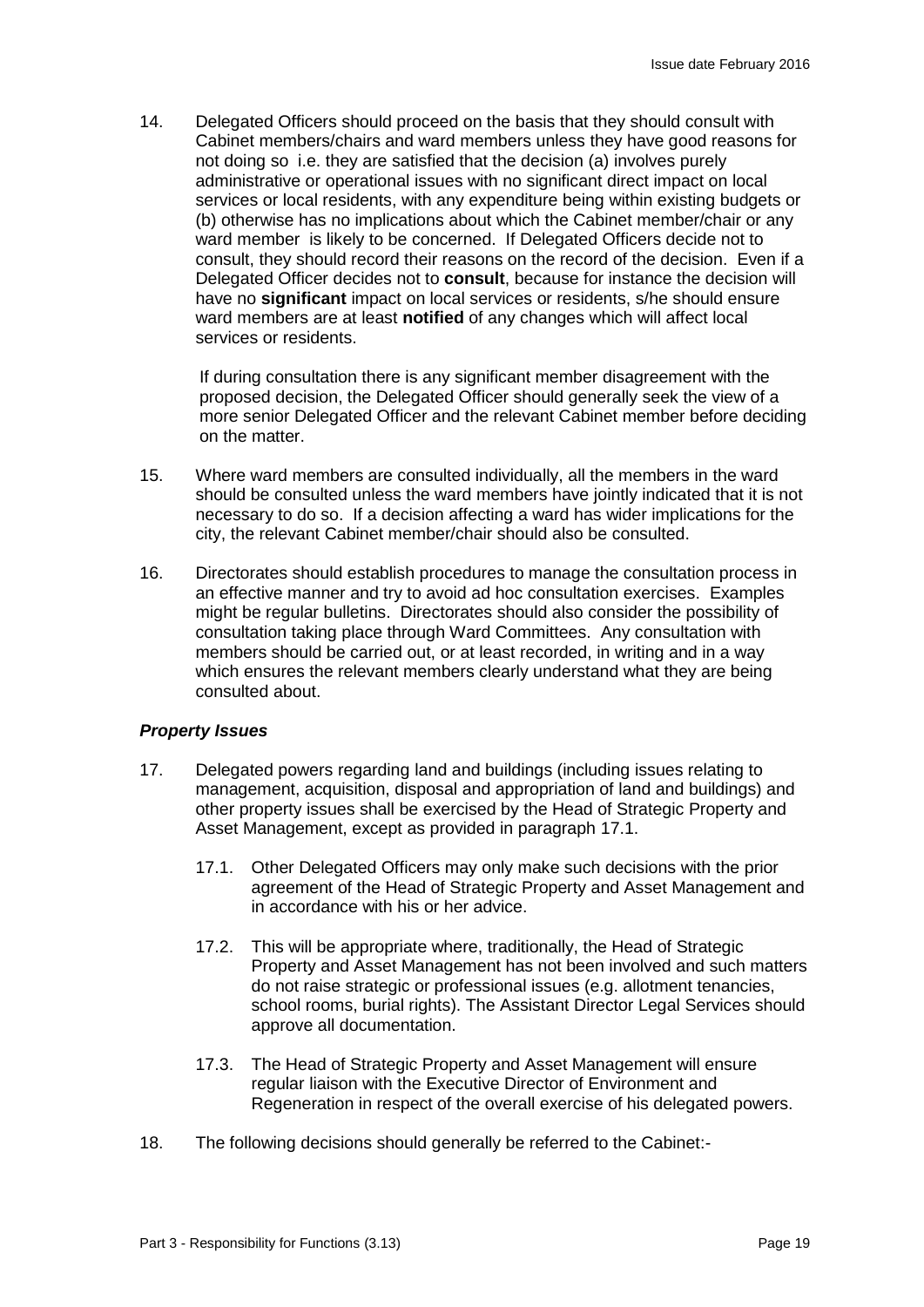- 18.1. The principle of significant acquisitions or disposals except where the proposal forms part of an overall scheme or project that has been approved under delegated powers by an officer or committee of the Council;
- 18.2. Freehold or leasehold disposals/acquisitions where the consideration is greater than £250,000;
- 18.3. Leasehold disposals/acquisitions where the rental value is greater than £100,000 per annum;
- 18.4. Disposals not at best consideration (other than leases of seven years or less) whether or not the disposal falls within the terms of a general or specific consent from the Secretary of State.
- 19. All reports to Cabinet or full City Council relating to the acquisition or disposal of land and other property issues shall include advice from
	- the Executive Director of Environment and Regeneration (or other appropriate Director)
	- the Head of Strategic Property and Asset Management
	- the Assistant Director Legal Services and
	- the Director of Resources (as the Chief Finance Officer),

unless they have indicated that they do not wish to give advice.

- 19.1. Alternatively, these officers shall have the right to report separately in their own name.
- 20. In order to ensure compliance with the duty with regard to best consideration:-
	- 20.1. In all cases, the Head of Strategic Property and Asset Management shall state in such reports whether in his or her professional opinion the Council is or is not receiving or giving best consideration.
	- 20.2. Where the Council is not receiving best consideration, the Assistant Director Legal Services shall indicate whether in his or her opinion it is necessary to obtain the consent of the Secretary of State or whether the circumstances fall within the terms of a general consent; and
	- 20.3. Where the Council is not receiving best consideration, the Director of Resources shall give advice on any financial consequences for the Council.
- 21. While property related reports will normally be in the name of the relevant chief officer (together with the Head of Strategic Property and Asset Management and other appropriate officers): -
	- 21.1. The Head of Strategic Property and Asset Management shall have the right at any time to submit a report in his or her own name to the City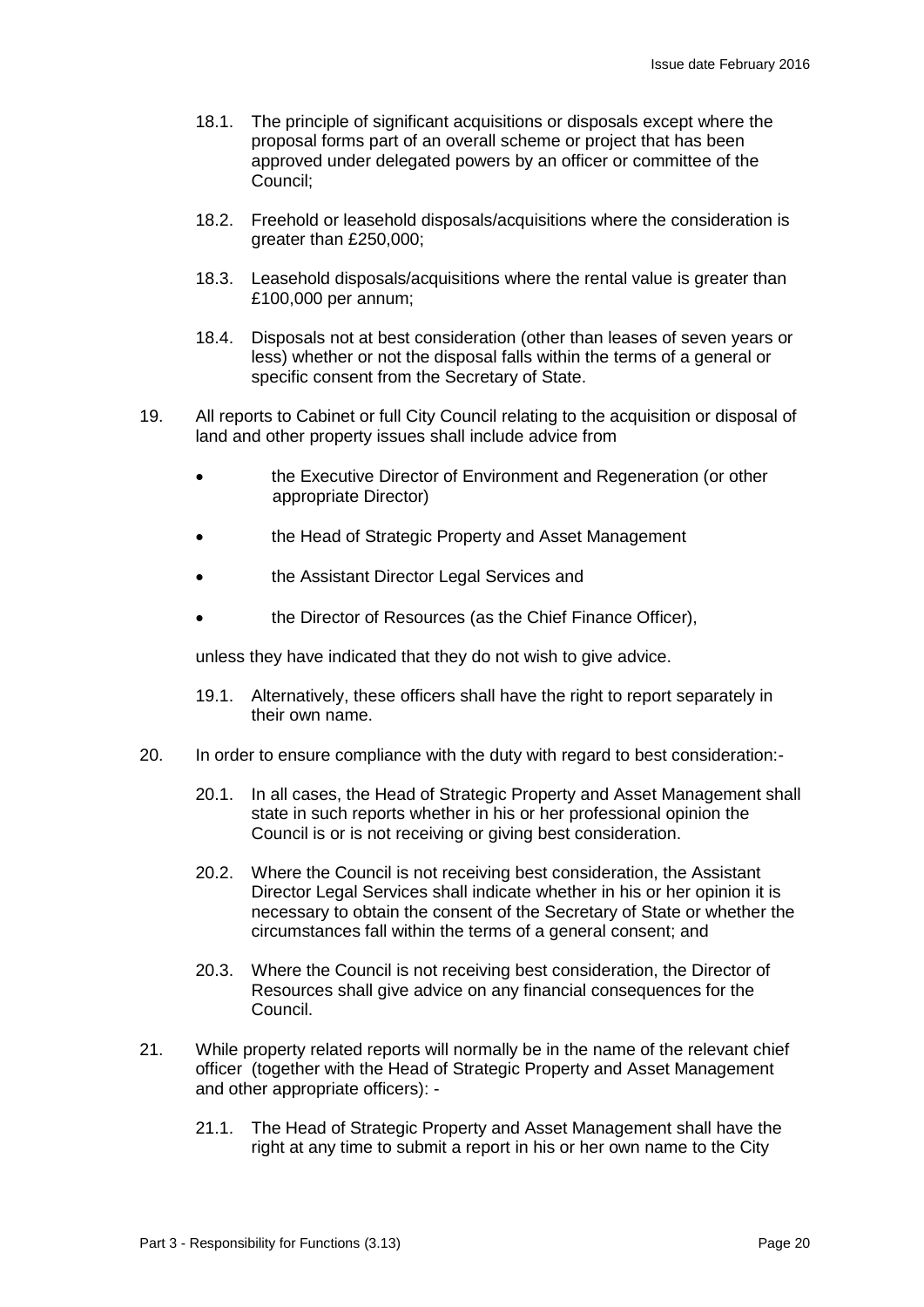Council, to Cabinet or to any other committee or sub-committee of the Council on property issues that fall within his or her responsibilities; and

21.2. The Head of Strategic Property and Asset Management shall also have the right to report direct to the Chief Executive (as Head of Paid Service), the Director of Resources (as Chief Finance Officer), or the Assistant Director Legal Services (as Monitoring Officer) on property issues that fall within his or her responsibilities.

#### *Human Resources Issues*

22. Delegated powers regarding Human Resources issues shall be exercised in accordance with the provisions of the Council's Personnel Manual, as issued from time to time by the Head of Strategic HR. Delegated Officers shall also act in accordance with the guidance contained in **Annex 2** to this Protocol.

#### *Contract/Procurement Issues*

- 23. The provisions of Financial Regulations (Part 4F) shall be observed, in particular:-
	- 23.1. The requirements of FR8 on procurement and contracts and associated procedures.
	- 23.2. The desirability of obtaining legal advice.

#### *Providers of External Professional Services*

- 25 A decision to appoint a provider of External Professional Services shall only be made:
	- (a) by a Delegated Officer only after consultation with the relevant Cabinet Member, where the value of the commission is between £10,000 and £50,000
	- (b) by Procurement Committee, where the value of the commission exceeds £50,000
- 26 Every proposal to procure a provider of external professional services shall be approved by the Head of Efficiency and Procurement or the Head of Major Projects and Programme Management.
- 27 For these purposes, "external professional services" has the meaning given in Appendix 3 of the Procurement Procedure Rules, namely any external advice and/or assistance in identifying, investigating and/or analysing problems, issues or opportunities concerned with policy, organisation, procedure, method or operational activity, and/or recommending appropriate action and/or helping to implement those recommendations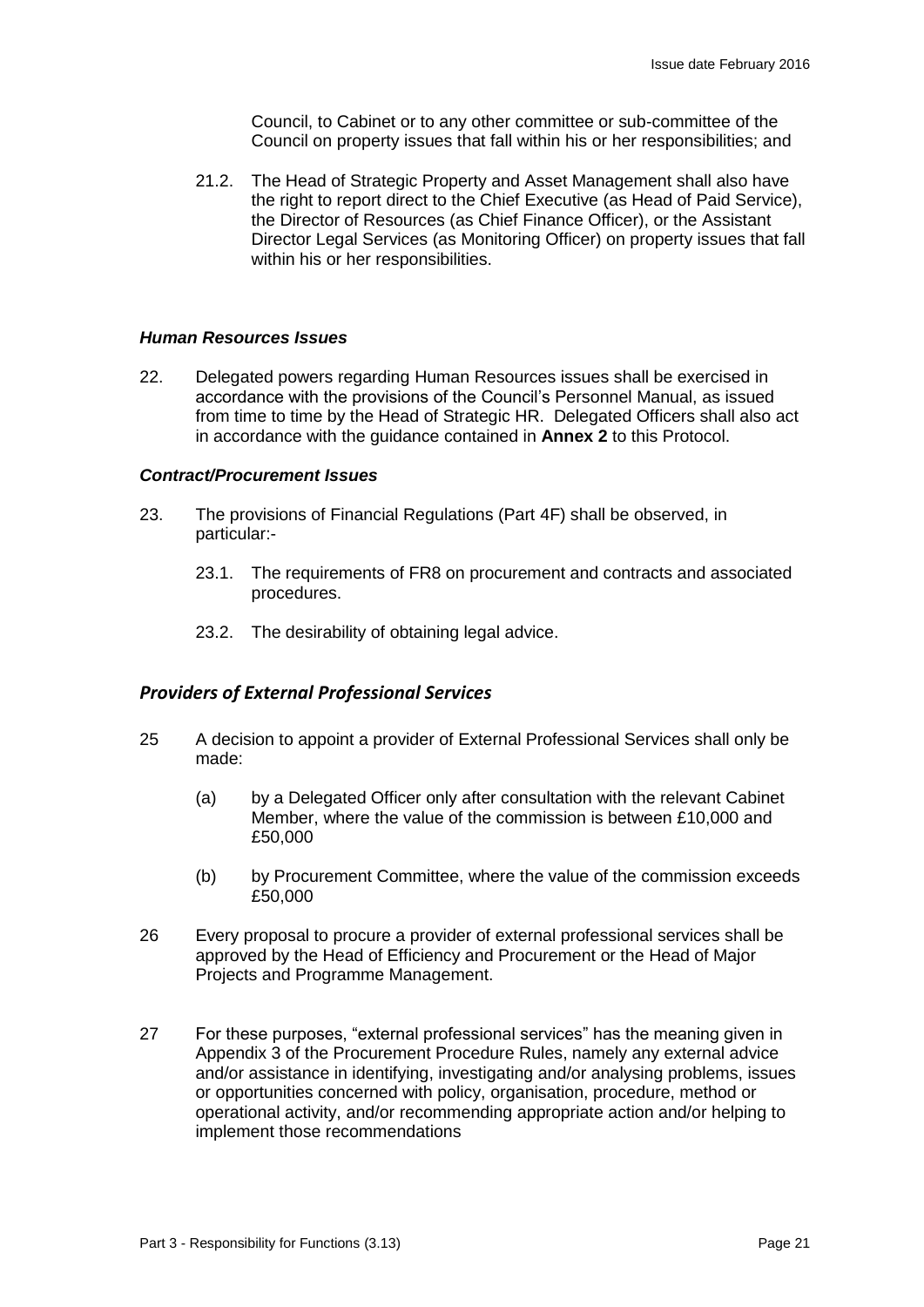# *School Organisation Proposals*

- 28. Cabinet (in its then name of Executive) on 18 July 2007 agreed that generally the approval of any school organisation proposals under the Education and Inspections Act 2006 would lie with Cabinet itself, on receipt of a report from the Executive Director of Children's Services. In the case of contentious decisions (i.e. where objections to the proposals have been received), the Service Delivery Scrutiny Committee will be asked to consider the proposals before they are reported to Cabinet for final decision.
- 29. Cabinet have acknowledged that only in exceptional cases (e.g. where the proposal is both non-contentious and either particularly minor in its effect or where an urgent decision is required) would a Delegated Officer be expected to approve any proposal.

#### *Finance Issues*

- 30. Delegated Officers shall seek advice and guidance from the Director of Resources on any issue that may have significant financial consequences for the Council.
- 31 The provisions of Financial Regulations shall be observed.

#### *Legal Issues*

- 32. Delegated Officers shall seek advice and guidance from the Assistant Director Legal Services on any issue that may have significant legal consequences for the Council.
- 33. The Assistant Director Legal Services shall be responsible for conducting all legal proceedings on behalf of the Council (except Local Taxation matters delegated to other officers and civil liability claims handled by the Insurance Manager).

#### *Risk Management*

34. Delegated Officers shall consider the risks to the Council before making delegated decisions and shall carry out a full risk analysis in significant cases as part of the decision making process.

#### *Good Practice*

35. Delegated Officers shall have regard to the guidance contained in **Annex 3** to this Protocol on good practice in decision making.

#### *Ombudsman Matters*

36. Delegated Officers shall have regard to guidance contained in **Annex 4** for dealing with Ombudsman Matters.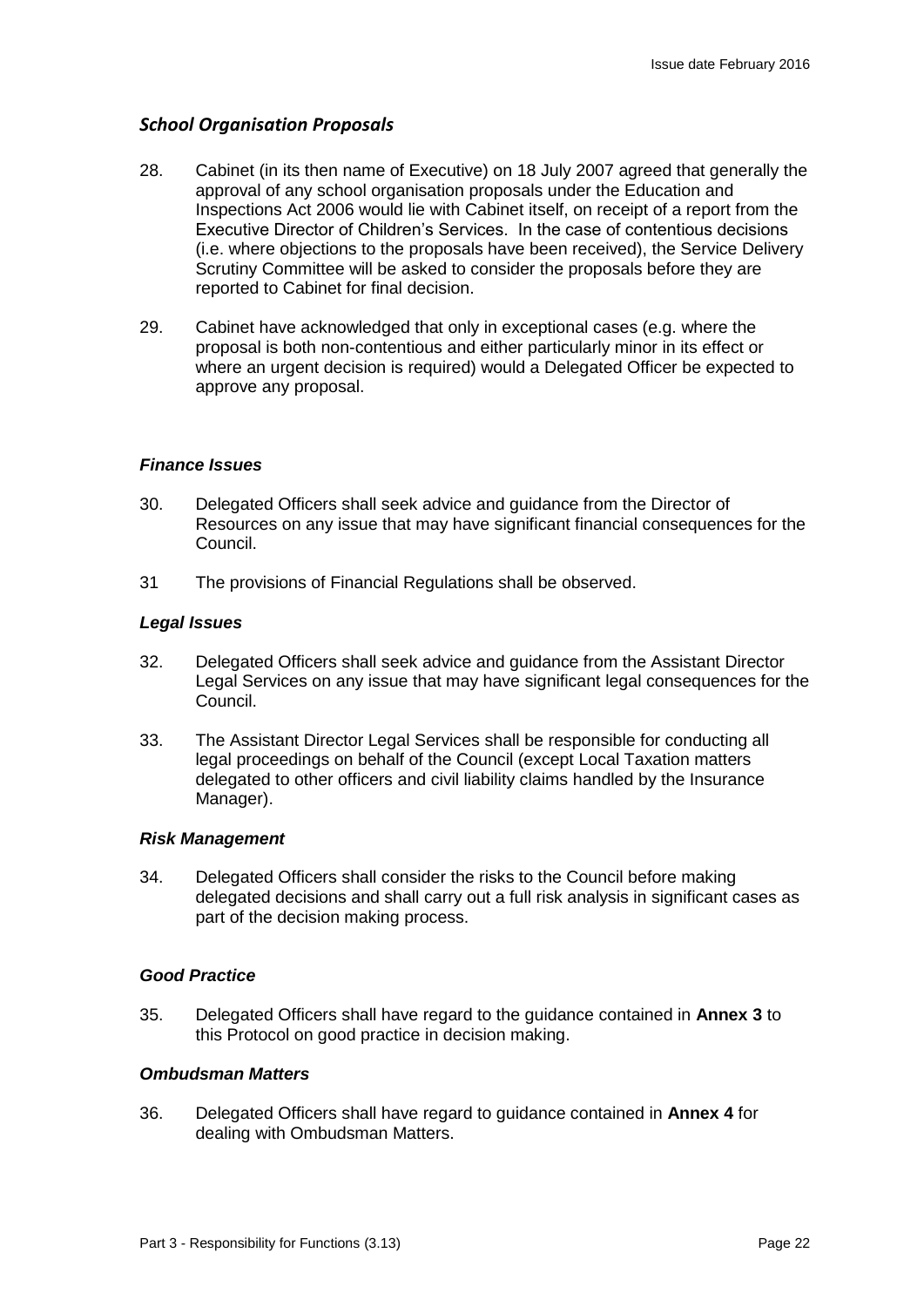### *Reports*

- 37. When preparing a report to Council, Cabinet or other committees, authors shall have regard to guidance contained in **Annex 5**.
- 38. Any officer decision (or a decision by an individual Cabinet member) should be recorded on the CMIS System. The template report for such decisions at **Annex 6** of this Protocol shall be used, as well as the accompanying checklist. Annex 6 also includes explanatory notes about making such decisions.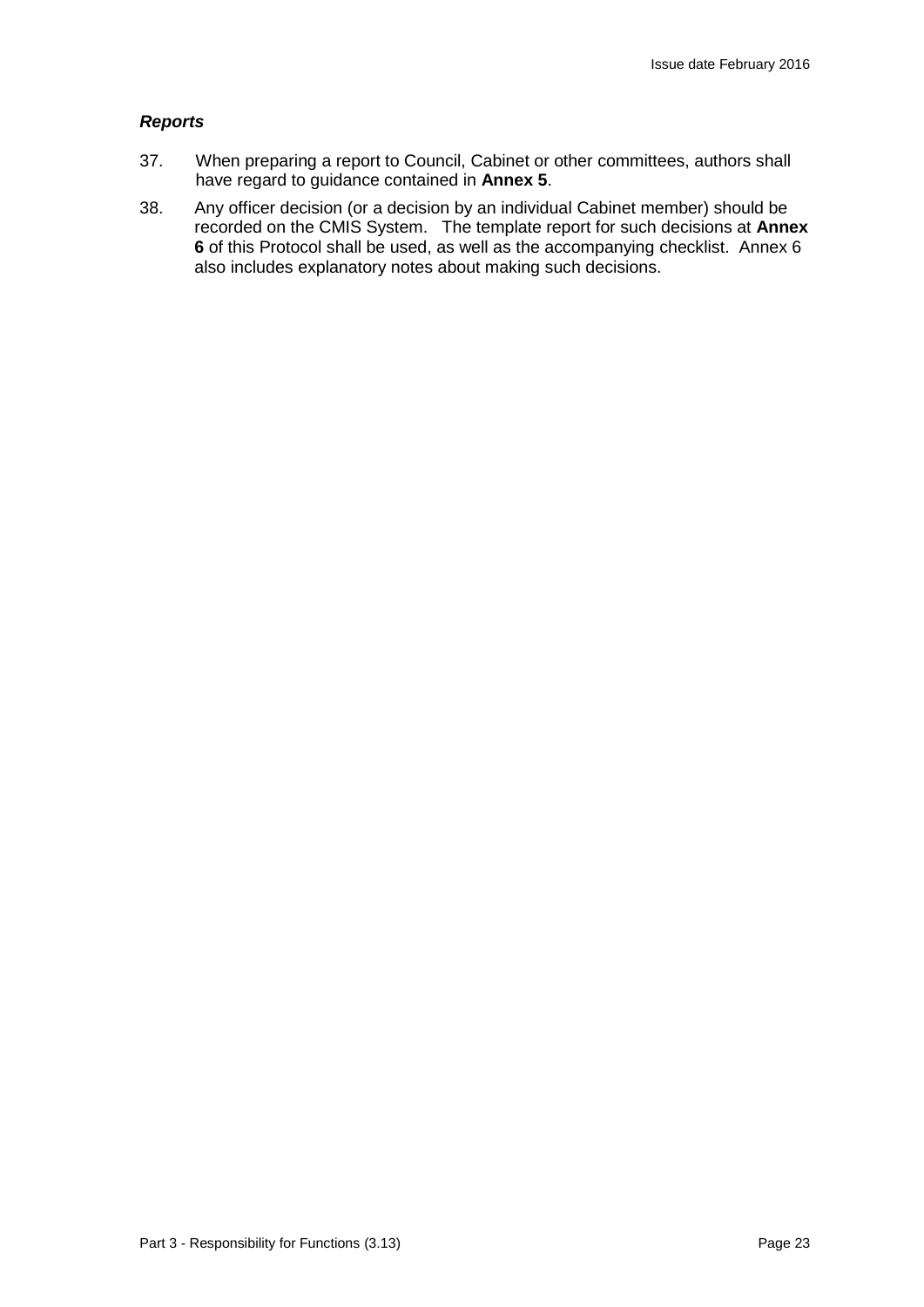| ANNEX 1 TO THE PART 3.13 PROTOCOL - GUIDANCE |                          |                                                                                                                                                         |
|----------------------------------------------|--------------------------|---------------------------------------------------------------------------------------------------------------------------------------------------------|
| 1.                                           |                          | A Delegated Officer shall have regard to the following matters in deciding what<br>is the appropriate mode of decision making:-                         |
|                                              | 1.1.                     | Whether the issue is of corporate or strategic significance;                                                                                            |
|                                              | 1.2.                     | Whether the matter raises new significant policy issues;                                                                                                |
|                                              | 1.3.                     | The financial consequences;                                                                                                                             |
|                                              | 1.4.                     | The legal consequences;                                                                                                                                 |
|                                              | 1.5.                     | The human resources consequences;                                                                                                                       |
|                                              | 1.6.                     | Public relations/communications implications:                                                                                                           |
|                                              | 1.7.                     | The risks to the Council                                                                                                                                |
|                                              | 1.8.                     | The involvement of members;                                                                                                                             |
|                                              | 1.9.                     | Whether the matter involves significant issues relating to the Council's<br>relationship with Government, Local Government and other outside<br>bodies; |
|                                              | 1.10.                    | Public expectation as to the mode of decision making;                                                                                                   |
|                                              | 1.11.                    | Where there is significant public interest or concern;                                                                                                  |
|                                              | 1.12.                    | Whether it is a key decision (See Part 4B)                                                                                                              |
|                                              | 1.13.                    | The practice adopted previously by the Council.                                                                                                         |
| 2.                                           | Table 1 gives examples:- |                                                                                                                                                         |

# **TABLE 1**

| <b>Mode of Decision Making</b>                                                                                                                       | <b>Guidance</b>                                                 |
|------------------------------------------------------------------------------------------------------------------------------------------------------|-----------------------------------------------------------------|
| By the Council                                                                                                                                       | If required by law                                              |
|                                                                                                                                                      | Overall guidance of the Council's strategic policy<br>$\bullet$ |
| By the Leader or full<br>Cabinet (or a Committee of<br>Cabinet) or a committee or<br>sub-committee of the<br>Council (which has<br>delegated powers) | If required by law                                              |
|                                                                                                                                                      | Issues of corporate/strategic significance                      |
|                                                                                                                                                      | Where there are significant new policy issues                   |
|                                                                                                                                                      | Where there is significant public interest                      |
|                                                                                                                                                      | Where there is significant member interest                      |
|                                                                                                                                                      |                                                                 |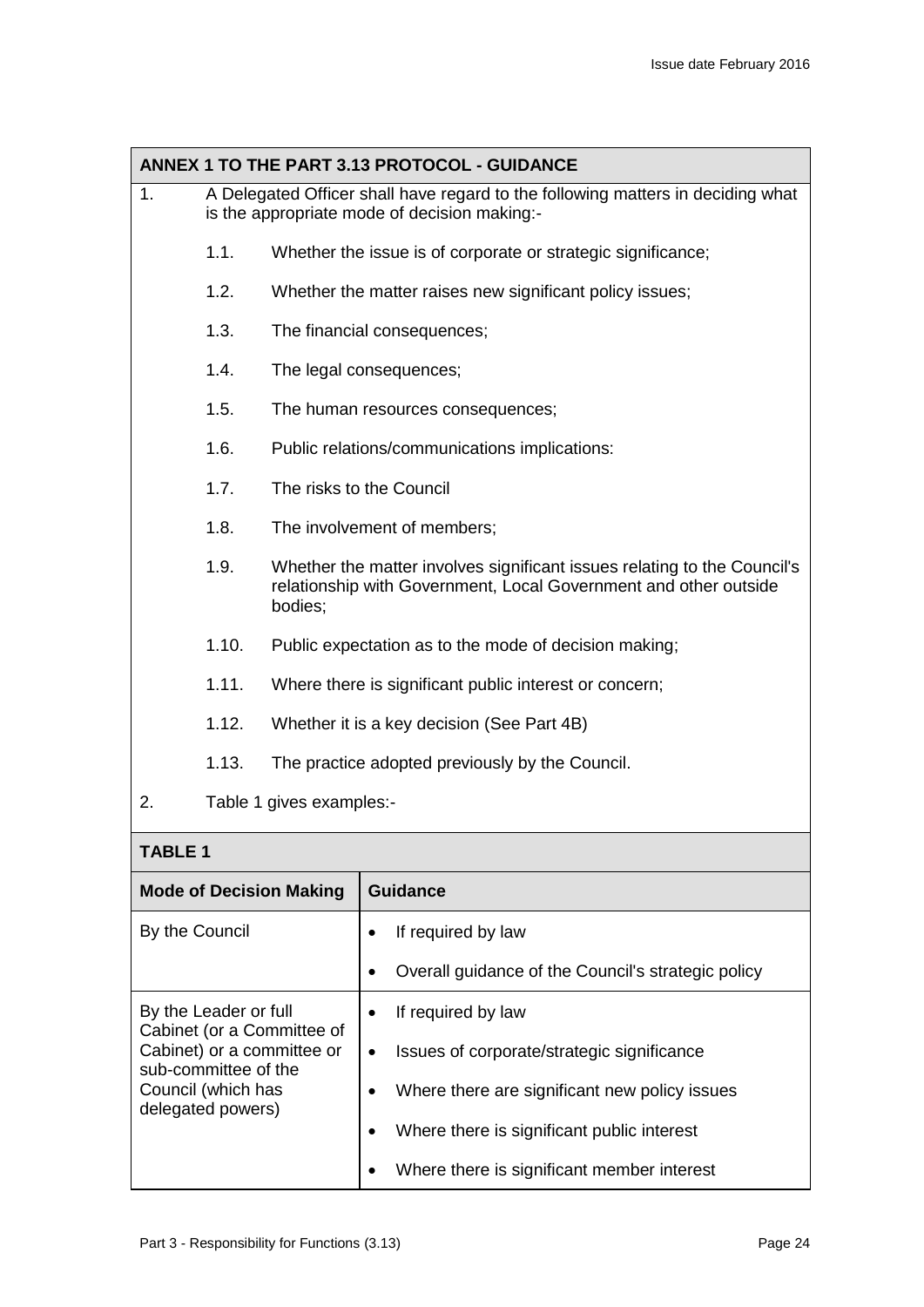| By an individual member of<br>Cabinet                                                                     | Where there are significant new policy issues<br>$\bullet$                                                                                                                                                                                                                                                                                                                                                                                                                                                                                                                                                                                                                                                                                 |  |
|-----------------------------------------------------------------------------------------------------------|--------------------------------------------------------------------------------------------------------------------------------------------------------------------------------------------------------------------------------------------------------------------------------------------------------------------------------------------------------------------------------------------------------------------------------------------------------------------------------------------------------------------------------------------------------------------------------------------------------------------------------------------------------------------------------------------------------------------------------------------|--|
|                                                                                                           | Where there is significant public interest<br>$\bullet$                                                                                                                                                                                                                                                                                                                                                                                                                                                                                                                                                                                                                                                                                    |  |
|                                                                                                           | Where there is significant member interest<br>$\bullet$                                                                                                                                                                                                                                                                                                                                                                                                                                                                                                                                                                                                                                                                                    |  |
|                                                                                                           | Where there is public interest<br>$\bullet$                                                                                                                                                                                                                                                                                                                                                                                                                                                                                                                                                                                                                                                                                                |  |
|                                                                                                           | Where there is member interest                                                                                                                                                                                                                                                                                                                                                                                                                                                                                                                                                                                                                                                                                                             |  |
|                                                                                                           | Matters involving policy changes                                                                                                                                                                                                                                                                                                                                                                                                                                                                                                                                                                                                                                                                                                           |  |
| By a Delegated Officer after<br>consultation with the<br><b>Corporate Management</b><br>Team <sup>*</sup> | Where there are significant cross-directorate issues<br>$\bullet$                                                                                                                                                                                                                                                                                                                                                                                                                                                                                                                                                                                                                                                                          |  |
| By a Delegated Officer after<br>consultation with a Cabinet                                               | Where there is public interest<br>$\bullet$                                                                                                                                                                                                                                                                                                                                                                                                                                                                                                                                                                                                                                                                                                |  |
| member/chair*                                                                                             | Where there is member interest<br>$\bullet$                                                                                                                                                                                                                                                                                                                                                                                                                                                                                                                                                                                                                                                                                                |  |
|                                                                                                           | Matters involving policy changes<br>$\bullet$                                                                                                                                                                                                                                                                                                                                                                                                                                                                                                                                                                                                                                                                                              |  |
| By a Delegated Officer after<br>consultation with Ward<br>Members*                                        | Where the decision has a impact on local services or<br>$\bullet$<br>local residents in the ward                                                                                                                                                                                                                                                                                                                                                                                                                                                                                                                                                                                                                                           |  |
| By a Delegated Officer<br>alone                                                                           | Administrative or Operational issues having no<br>$\bullet$<br>significant direct impact on local services or local<br>residents, and with any expenditure being within<br>existing budgets                                                                                                                                                                                                                                                                                                                                                                                                                                                                                                                                                |  |
| Note (1):                                                                                                 | An asterisk (*) indicates that the person/body referred does not have<br>delegated powers and the responsibility for making the decision remains<br>with the Delegated Officer.                                                                                                                                                                                                                                                                                                                                                                                                                                                                                                                                                            |  |
| Note $(2)$ :                                                                                              | A decision may fall within more than one of the above examples.                                                                                                                                                                                                                                                                                                                                                                                                                                                                                                                                                                                                                                                                            |  |
| Note (3):                                                                                                 | There is a presumption of consultation with Cabinet members/chairs and<br>ward members under paragraph 14 of the Protocol on the exercise of officer<br>delegations. There should be a good reason for not doing so i.e. the<br>decision (a) will have no significant impact on local services or local<br>residents, with any expenditure being within existing budgets or (b) has no<br>implications about which the Cabinet member/chair or any ward member is<br>likely to be concerned. Even if no member is consulted (e.g. because the<br>decision will have no significant impact on local services or residents), ward<br>members should still be notified of any changes which will affect services or<br>residents in the ward. |  |
| Note $(4)$ :                                                                                              | If a Delegated Officer is unsure if a decision should be made by elected<br>members, s/he should seek the view of the relevant Cabinet member (for<br>executive decisions) or committee chair (for non-executive ones).                                                                                                                                                                                                                                                                                                                                                                                                                                                                                                                    |  |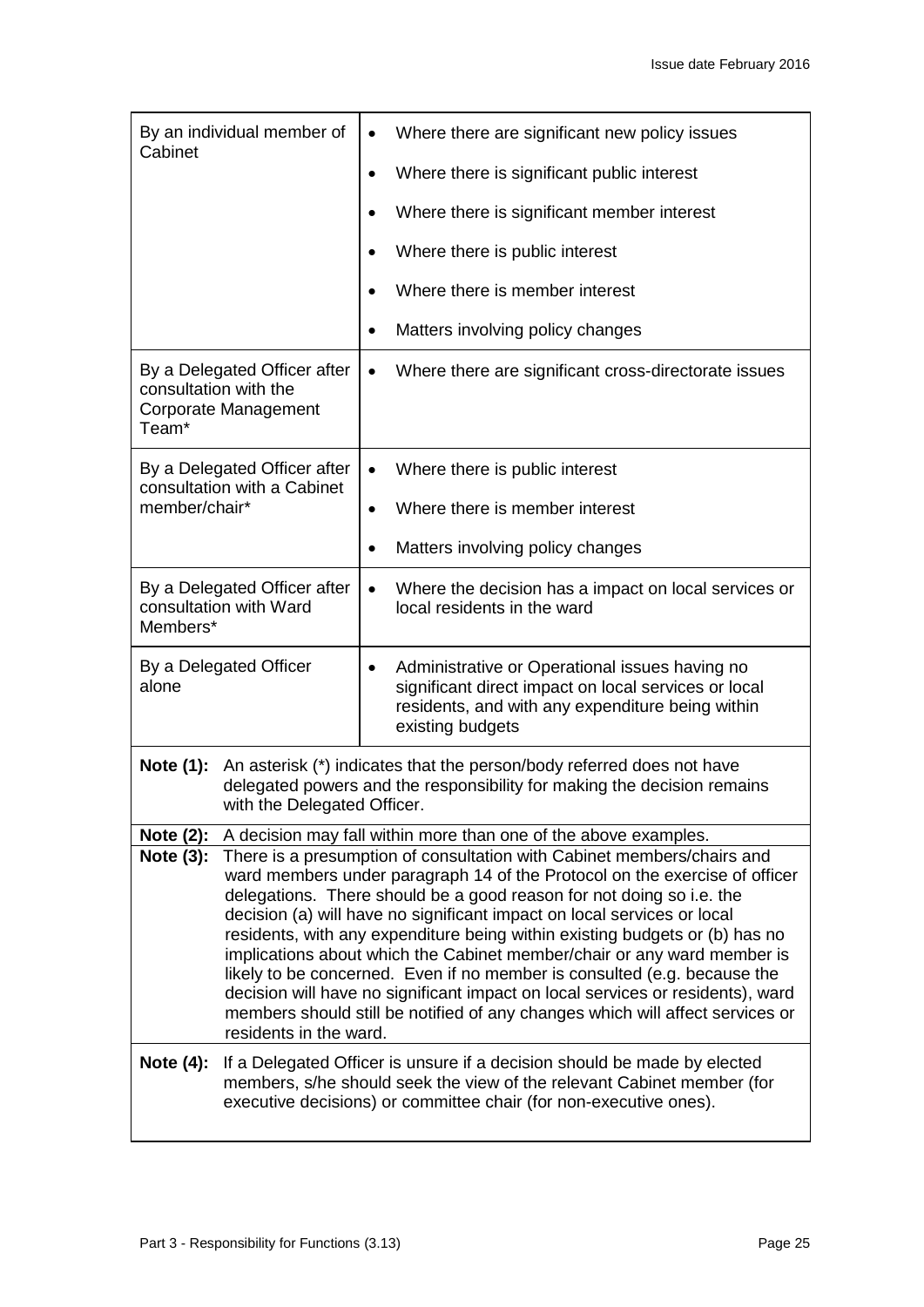**Note (5):** A Delegated Officer is required to consult with a Cabinet member on any matter where there is likely to be public interest, member interest or which involves policy changes.

> If such public or member interest, or policy changes, are perceived as 'significant', then the decision may be taken by the relevant Cabinet member rather than a Delegated Officer.

An individual Cabinet member may also elect to be the decision maker on any matter which might otherwise have been decided by a Delegated Officer.

In practice, however, Cabinet members will not be expected to assume decision-making roles on local operational or administrative matters, but will be expected to concentrate on matters of wider public interest or which reflect policy changes.

**Note (6):** In practice, a Cabinet member will often consult the Leader about whether a decision should be more appropriately made by full Cabinet or the individual Cabinet member.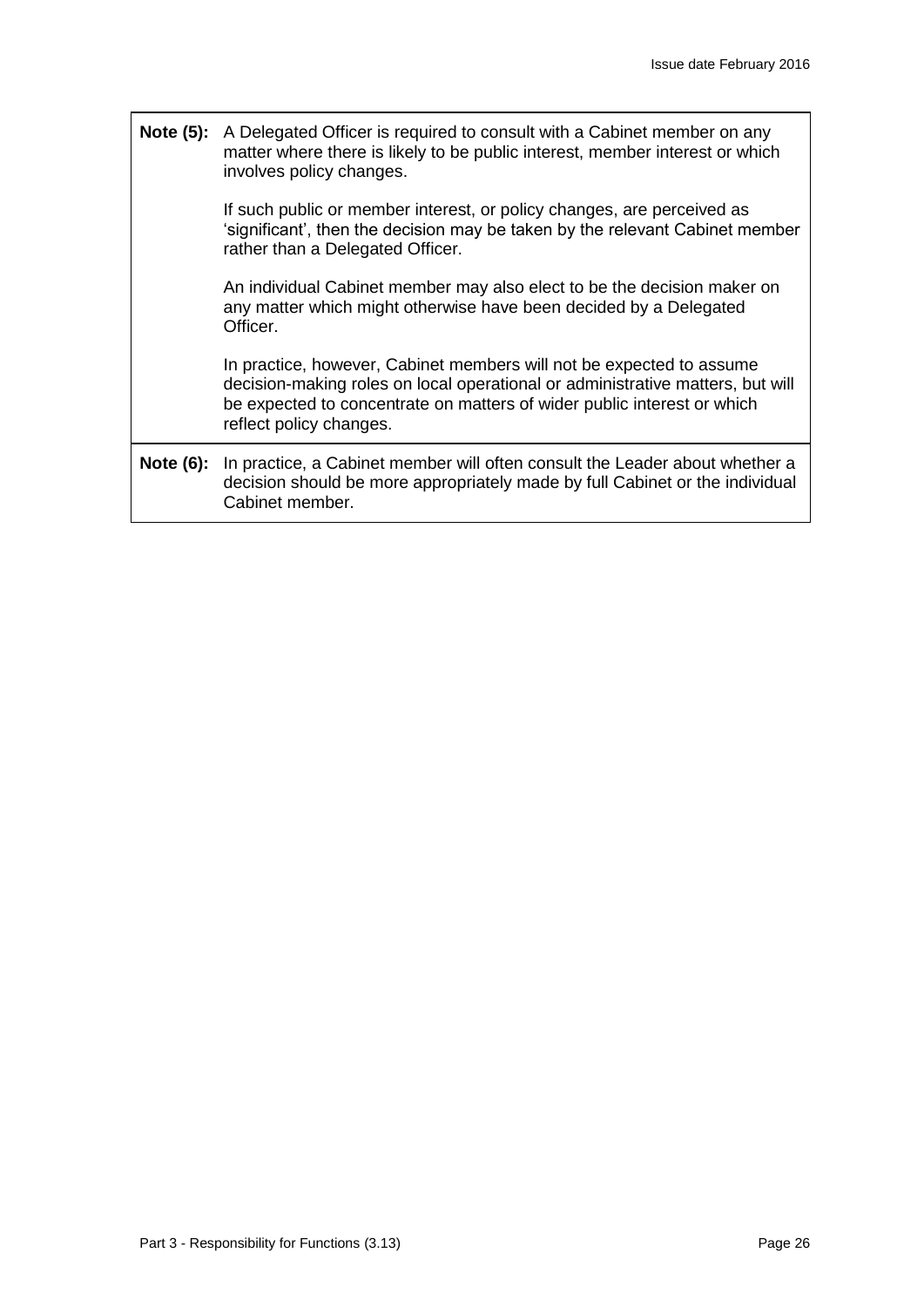# **ANNEX 2 TO THE PART 3.13 PROTOCOL – HUMAN RESOURCE ISSUES**

Delegated powers in respect of Human Resources Issues shall generally be exercised in accordance with the guidance contained in the following Table: -

| <b>Body/Person</b>                                                                                                                                                  | <b>Issue</b>                                                                                                                                                                                                                                                     |
|---------------------------------------------------------------------------------------------------------------------------------------------------------------------|------------------------------------------------------------------------------------------------------------------------------------------------------------------------------------------------------------------------------------------------------------------|
| <b>Constitutional Committee</b>                                                                                                                                     | <b>Strategic Human Resource Issues</b><br>$\bullet$                                                                                                                                                                                                              |
|                                                                                                                                                                     | Creation, pay and grading of all chief officer and<br>$\bullet$<br>deputy chief officer posts                                                                                                                                                                    |
| Ad hoc Sub-Committee of the<br><b>Constitutional Committee</b>                                                                                                      | Appointment of all chief officer and deputy chief officer<br>posts (except for any "designated jointly funded posts"<br>as defined below)                                                                                                                        |
| (N.B. Standing Orders in the<br><b>Officer Employment Procedure</b><br>Rules in Part 4G)                                                                            | Note: As agreed by Constitutional Committee on 4<br>October 2005, the Chief Executive is entitled to<br>advertise any existing chief officer or deputy chief<br>officer post prior to the appointment of an Ad Hoc<br>Sub-Committee of Constitutional Committee. |
|                                                                                                                                                                     | Note: In the case of the appointment of the Director of<br>Public Health, the appointment is made jointly with the<br>Secretary of State and the Council must have regard<br>to any guidance given by the Secretary of State.                                    |
| <b>Chief Executive's Appraisal</b><br>Panel                                                                                                                         | Salary progression within approved range of the Chief<br>Executive                                                                                                                                                                                               |
| <b>Chief Executive in consultation</b><br>with the Leader of the Council                                                                                            | Salary progression within Senior Management Grade<br>H and the Director/Executive Director salary range<br>taking into account;                                                                                                                                  |
|                                                                                                                                                                     | sustained high level of performance by the<br>postholder (where a bonus system is not<br>applicable);<br>duties and responsibilities including corporate<br>strategic roles:<br>the need to retain a high performing                                             |
|                                                                                                                                                                     | postholder.<br>the need to attract and secure the appointment<br>of a high calibre candidate.                                                                                                                                                                    |
| <b>Chief Executive in consultation</b><br>with representatives nominated<br>by the relevant partnership (at<br>least one of whom shall be a<br>City Council member) | Appointment of the Director of Tyne and Wear<br>Archives and Museums and the Chief Executive of<br>Centre West (Newcastle) Ltd and any other jointly<br>funded post which may be designated by<br>Constitutional Committee for these purposes                    |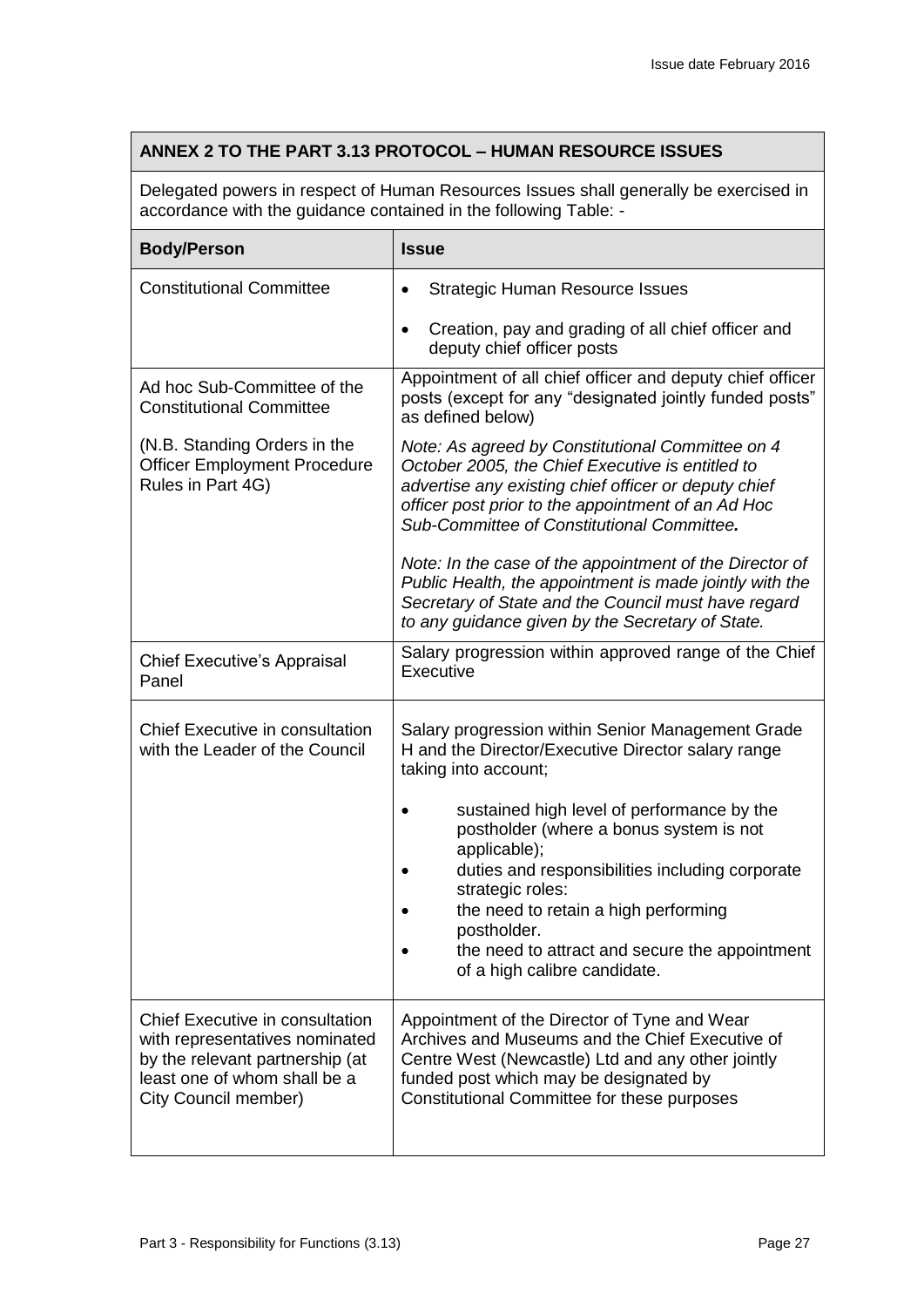| Head of HR and Organisational<br>Improvement after consultation                                                                                                           | Human Resources policies<br>$\bullet$                                                                                                                |
|---------------------------------------------------------------------------------------------------------------------------------------------------------------------------|------------------------------------------------------------------------------------------------------------------------------------------------------|
| with the Chair of Constitutional<br><b>Committee and Corporate</b><br><b>Management Team</b>                                                                              | Response to consultation exercises from national<br>$\bullet$<br>bodies such as the DfEE, LGA, and EO                                                |
| Head of HR and Organisational<br>Improvement after consultation<br>with Executive Director of<br><b>Children's Services and Cabinet</b><br>member for Children's Services | <b>Schools Human Resources Policies</b><br>$\bullet$                                                                                                 |
| Head of HR and Organisational<br>Improvement after consultation<br>with Corporate Management<br>Team                                                                      | Pay and conditions variations within the pay and<br>$\bullet$<br>grading structure determined by the Cabinet                                         |
| Chief Executive as advised by<br>the Head of HR and<br>Organisational Improvement                                                                                         | Creation and grading of senior management grade<br>$\bullet$<br>posts below deputy chief officer level                                               |
|                                                                                                                                                                           | Approval of block facility time for directorate trade<br>$\bullet$<br>union officers for periods beyond six months                                   |
|                                                                                                                                                                           | Employer discretions on special leave (if<br>$\bullet$<br>exceeding chief officer's powers set out in the<br>personnel manual)                       |
|                                                                                                                                                                           | Extension of sick pay                                                                                                                                |
| Chief Executive, Director of<br>Resources and Head of HR<br>and Organisational<br>Improvement                                                                             | Early release of pension benefits under the 85 year<br>$\bullet$<br>rule and, on compassionate grounds,<br>augmentation of pension scheme membership |
|                                                                                                                                                                           | Approval of applications for severance and early<br>$\bullet$<br>retirement on efficiency grounds that do not meet<br>financial vetting criteria     |
| Director of Resources, Head of<br>HR and Organisational<br>Improvement and appropriate<br>chief officer                                                                   | Approval of applications for severance and early<br>$\bullet$<br>retirement on efficiency grounds that satisfy<br>financial vetting criteria         |
| Head of HR and Organisational<br>Improvement and chief officer                                                                                                            | Honoraria payments (if exceeding chief officer's<br>$\bullet$<br>powers set out in the manual)                                                       |
| <b>Chief Executive or officer</b><br>nominated by the Chief<br>executive                                                                                                  | Appointments to posts below deputy chief officer.                                                                                                    |
| Note: The Chief Executive has<br>nominated all chief officers and<br>officers nominated by chief<br>officers                                                              |                                                                                                                                                      |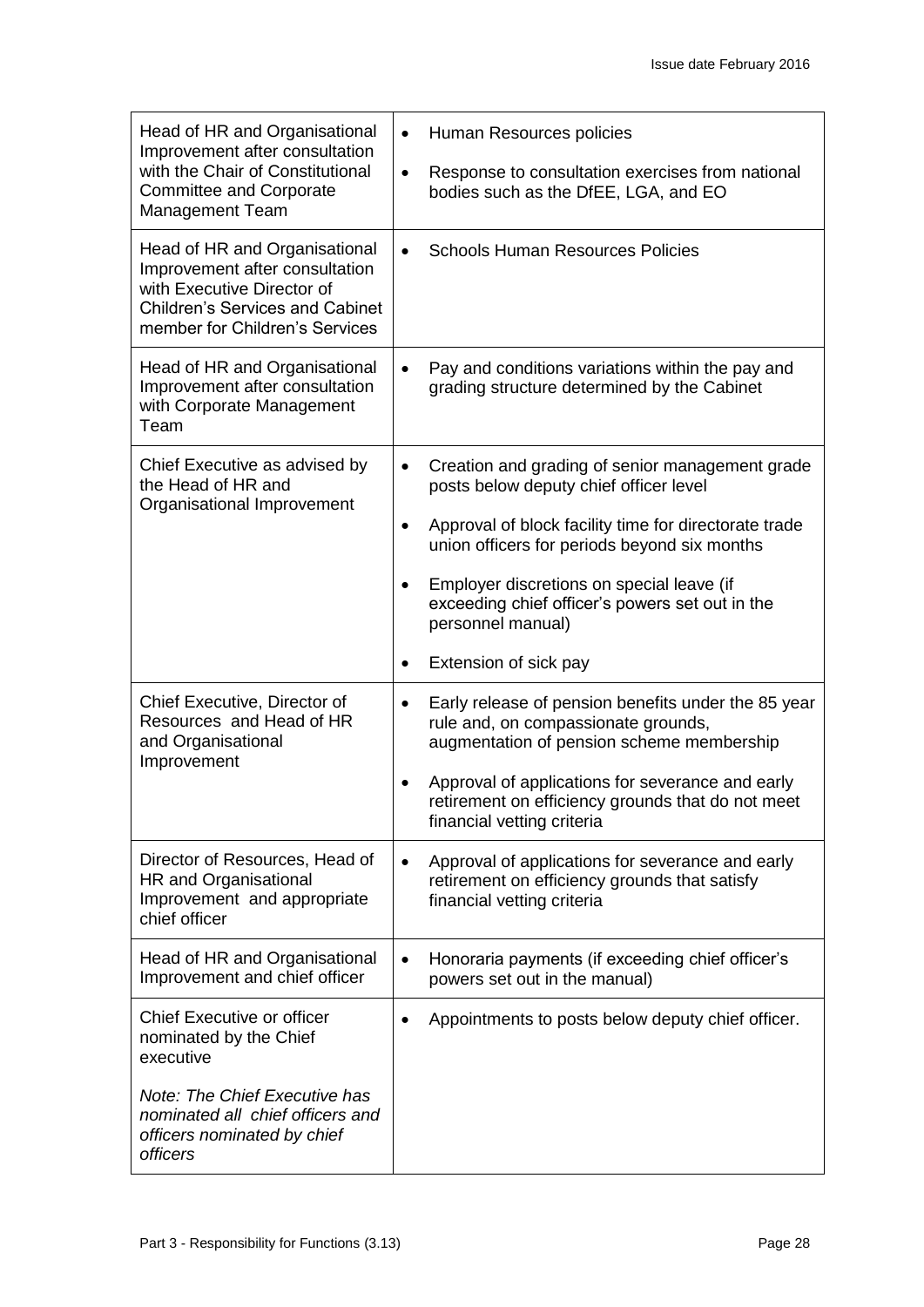| <b>Chief Officers</b> | Creation and grading of posts below senior<br>management grades in consultation with their<br>Human Resources (HR) Manager (subject to the<br>post being fully funded and the grade being<br>determined in accordance with the Council's<br>framework for assessing grades). If the HR<br>Manager is not satisfied that the grade has been<br>assessed in accordance with the framework he or<br>she can refer the matter to the Head of HR and<br>Organisational Improvement whose additional<br>approval will then be required. |
|-----------------------|-----------------------------------------------------------------------------------------------------------------------------------------------------------------------------------------------------------------------------------------------------------------------------------------------------------------------------------------------------------------------------------------------------------------------------------------------------------------------------------------------------------------------------------|
|                       | Honoraria payments (if exceeding chief officer's<br>powers set out in the personnel manual).                                                                                                                                                                                                                                                                                                                                                                                                                                      |
|                       | All other powers as set out in the personnel<br>$\bullet$<br>manual including starting salaries, special leave<br>requests, car allowances, planned overtime, carry<br>forward of leave, approval to fill posts, etc.                                                                                                                                                                                                                                                                                                             |

# **Definitions**

In this Annex,

"chief officer" means:

- (a) the head of paid service
- (b) the Monitoring Officer
- (c) any statutory chief officer which means
	- the director of children's services or director of social services
	- the chief education officer
	- the section 151 officer responsible for financial administration
	- the director of public health
- (d) any non-statutory chief officer which means
	- any person for whom the head of paid service is directly responsible
	- any person who, as respects all or most of the duties of his or her post, is required to report directly or is directly accountable to the head of paid service or to the authority itself or any committee or subcommittee of the authority.

"deputy chief officer" means any person who as respects all or most of the duties of his post, is required to report directly or is directly accountable to one or more statutory or nor-

#### Note: The above definitions

(i) are taken from the Local Authorities (Standing Orders) Regulations 1993 and section 2 Local Government and Housing Act 1989.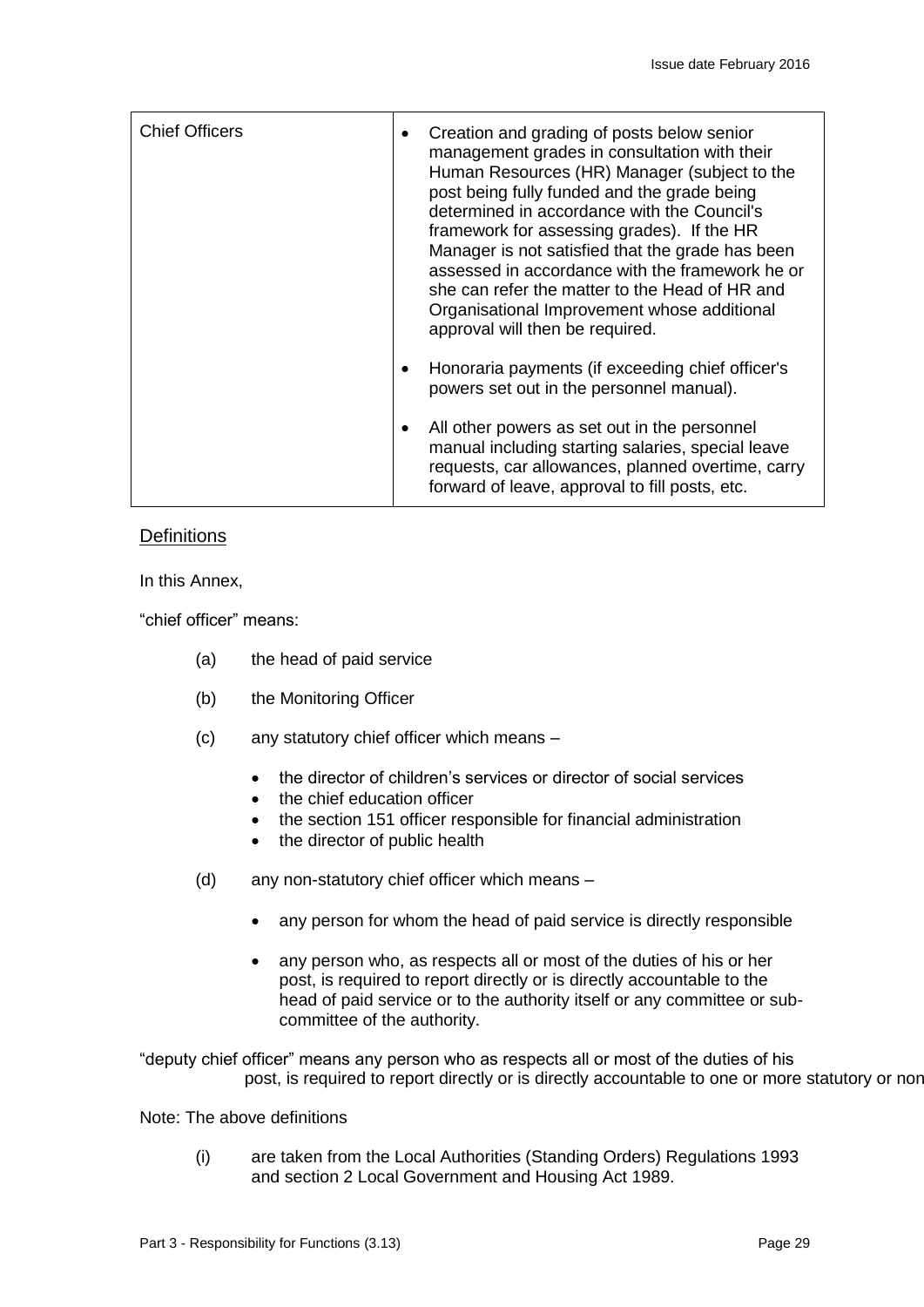(ii) do not include any person whose duties are solely secretarial or clerical or otherwise in the nature of support services

"designated jointly funded post" means the posts of the Director of Tyne and Wear Archives and Museums and the Chief Executive of Centre West (Newcastle) Ltd and any other jointly funded post which may from time to time be designated for these purposes by Constitutional Committee.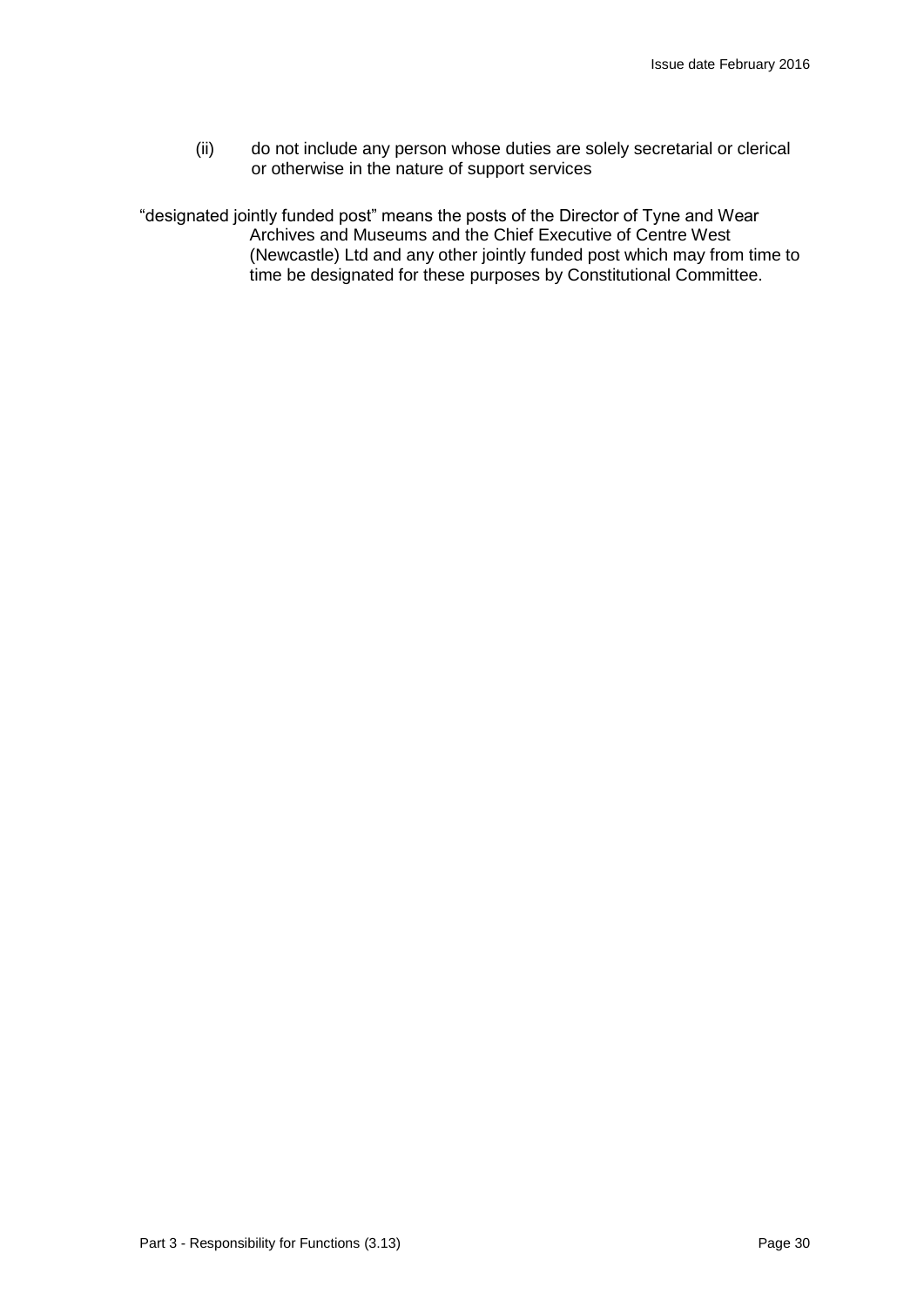# **ANNEX 3 TO THE PART 3.13 PROTOCOL - GOOD PRACTICE IN DECISION MAKING**

#### **A. Scrutiny of Decisions**

All decisions made on behalf of the Council are subject to scrutiny by various bodies. These include: -

- Councillors both on an individual basis and through Scrutiny Committees (in accordance with the Scrutiny Committee Procedure Rules (Part 4E) and at full **Council**
- Officers particularly the statutory functions of the Chief Finance Officer and the Monitoring Officer
- \* The public through councillors and exercising their rights under the Council's complaint procedures and the Access to Information Procedure Rules (Part 4B)
- ❖ The District Auditor
- ❖ The Local Government Ombudsman
- Central Government and the European Commission
- Courts and Tribunals through statutory appeals and judicial review.

#### **B. Good Practice**

Proper administrative decision making requires that: -

- Decisions are properly made
- ❖ Appropriate reasons are given to those affected
- Decisions are fully recorded

#### **C. Key Considerations**

- 1. In many cases, scrutiny of decisions concentrates on the **process** of making the decision rather than whether or not the actual decision was **right**. Even where there is a right of appeal on the merits of a decision, appeal bodies frequently concentrate on the **process**. If the **process** is right, decisions can better withstand scrutiny.
- 2. The courts and the Ombudsman are expecting ever-higher standards of decision making from local authorities. The implementation of the Human Rights Act 1998 will continue this process of requiring higher standards and providing for additional grounds for challenge.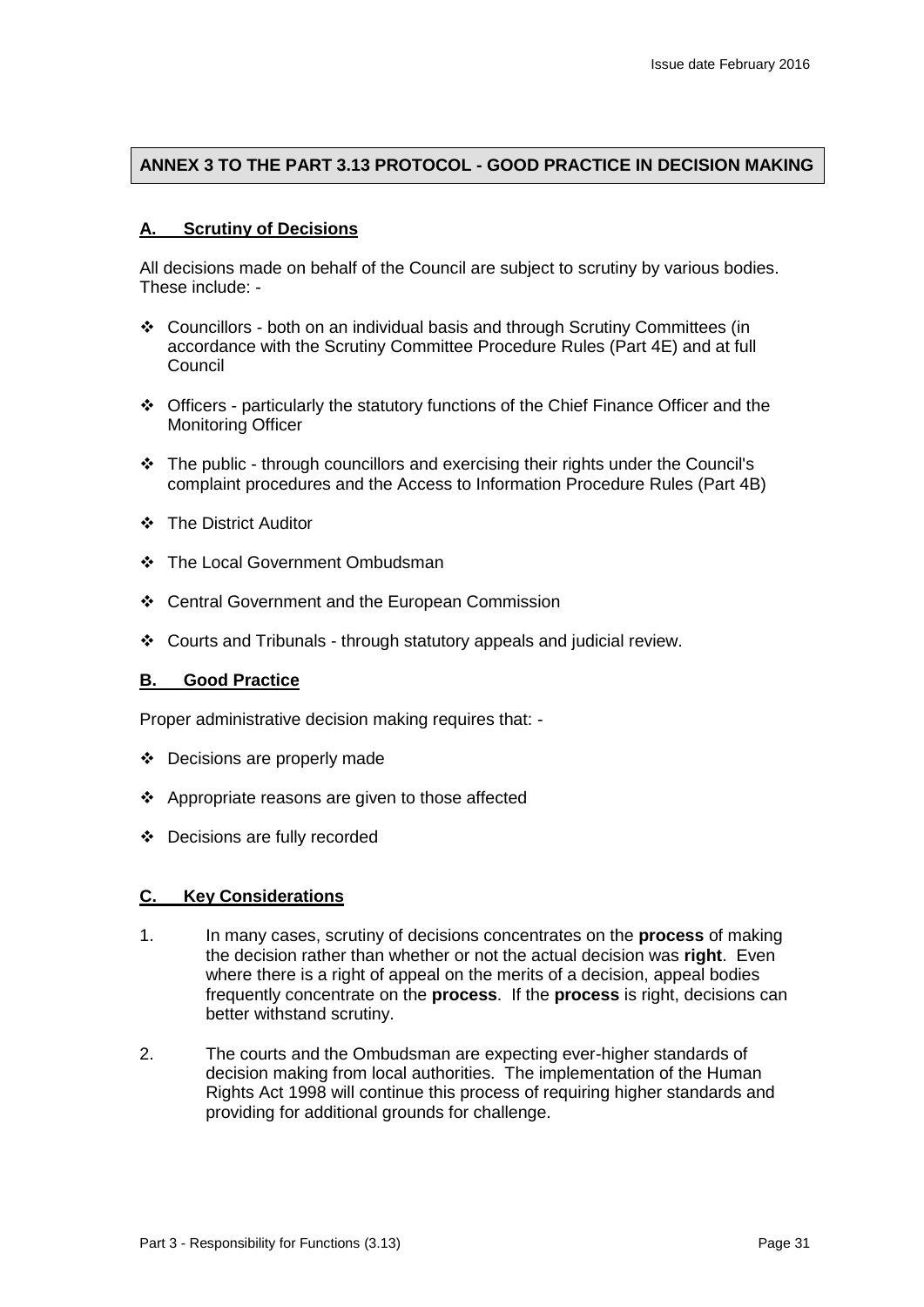- 3. Decisions can only be made by the person or body to whom the Council has delegated a function:-
	- 3.1. Under this Constitution, members of the Council (other than the Leader and the members of Cabinet) can only make decisions at full Council or at a legally constituted committee or sub-committee or at Cabinet or Cabinet committees.
	- 3.2. Delegated Officers must neither act nor give the impression of acting under the direction of another. While Delegated Officers may (and in some cases should) consult with members and other officers, the decision (and responsibility for it) rests with the Delegated Officer.

Where the danger of creating such an impression exists: -

In the case of consultation with a member, the Delegated Officer should refer the matter to the Cabinet or appropriate Committee;

In the case of consultation with another Delegated Officer, the Delegated Officer should leave the decision to that other Officer.

- 3.3. Where a Delegated Officer permits other officers to make decisions in his or her name, a formal scheme should be established clarifying precisely the extent of the authority of such officers in accordance with paragraph 10 of this Protocol.
- 3.4. It is important that proper consultation takes place with Cabinet Members, Chairs, Ward Members, the Director of Resources and the Assistant Director Legal Services before decisions are made in accordance with the Protocol.

### **D. Proper Decision Making**

In many cases, existing office procedures will exist to ensure proper decision making.

Where they do not exist, Delegated Officers are encouraged to use the attached Checklist. It may be adapted to apply to specific decisions.

You should identify the Council's powers relevant to the decision. Legislation may provide that the Council should have regard to certain matters. You must also consider relevant Council policies, standing orders and financial regulations. You should identify the financial implications of the decision. You should identify the risks of your decision. You must ensure that all material considerations are considered and you must ensure that immaterial considerations are not considered. What is material or immaterial will depend on the particular circumstances. Implications of other legislation such as the Human Rights Act 1998 must also be considered. In this way you will be complying with the so-called "Wednesbury rules" and will ensure that the decision cannot be challenged. Decisions must be reasonable and proportionate and must not be irrational.

The application of the "Wednesbury rules" is not always easy. Both the Assistant Director Legal Services (as the Council's Monitoring Officer) and the Director of Resources (as the Council's Chief Finance Officer) may be consulted before decisions are made. Their views should be included in the records of decisions.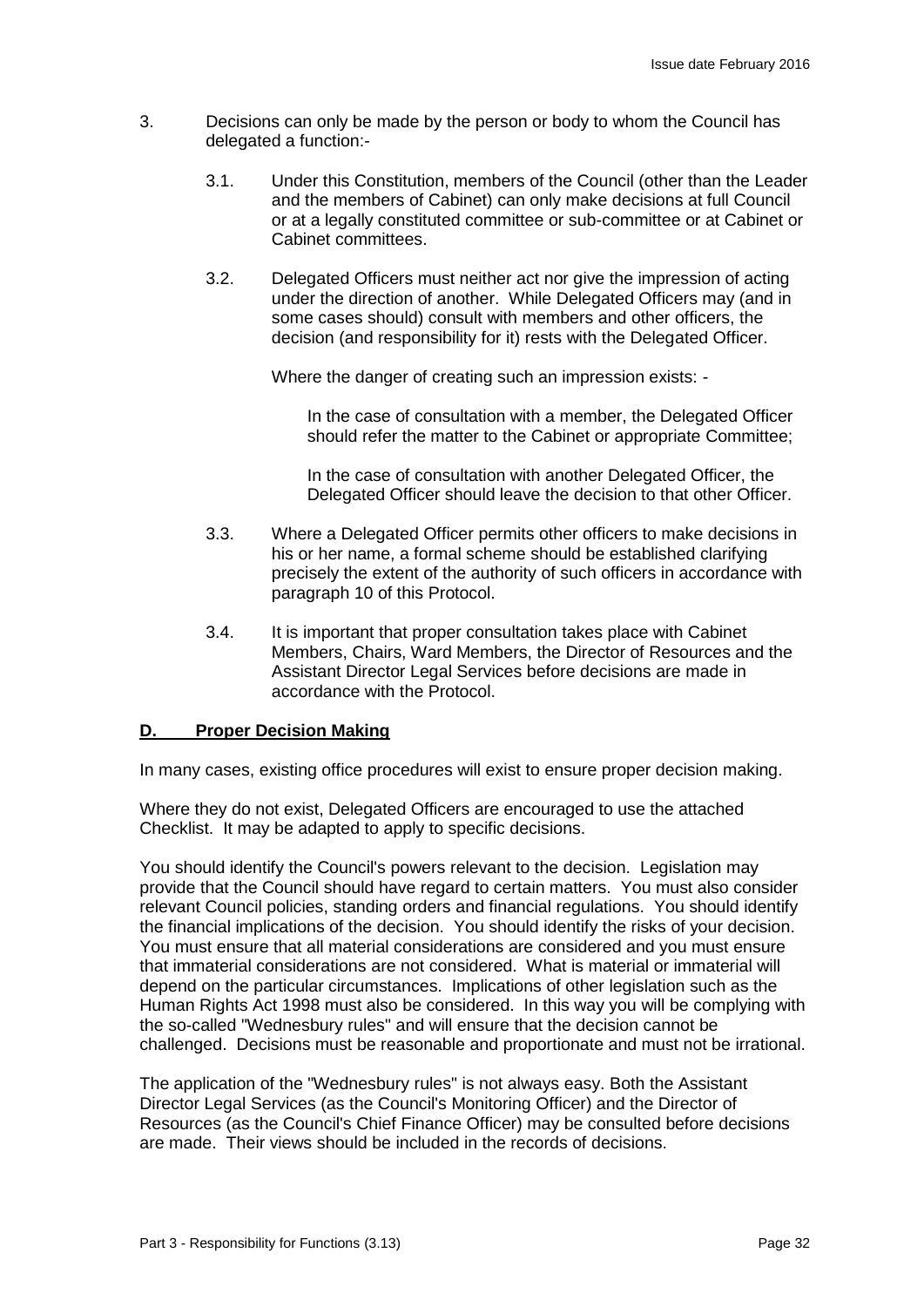#### **E. Giving Reasons and Access to Information**

In many cases, the Council is required by law to give reasons for the decisions that it makes.

Although, there is no general obligation to give reasons in other cases, the law in this area is developing and the Human Rights Act 1998 is likely to have a great impact.

Good practice suggests that persons affected by decisions should be given reasons for decisions.

Delegated Officers are encouraged to give reasons for decisions and access to information taken into account in reaching decisions except where there are good sustainable reasons for not doing so (e.g. where to do so would involve the disclosure of exempt or confidential information).

Decisions made by Committees are subject to the provisions of the Local Government (Access to Information) Act 1985. Decisions made by Cabinet, by individual Cabinet members and by Delegated Officers making key decisions are subject to similar provisions. (See the Access to Information Rules in Part 4B of the Council's Constitution). While the Act and rules do not apply to non-key decisions made by Delegated Officers, they should operate within the spirit of the Act and rules and, in particular, should only refuse access to information, when requested by persons who can show a legitimate need for access, where there would be grounds for declining access under the Act if the decision had been made by a Committee.

#### **F. Recording of Officer Decisions**

The proper recording of decisions is crucial.

Delegated Officers should keep a written record of all delegated decisions.

#### **CMIS System**

Most officer decisions must be made using the standard report template for officer decisions which must be lodged, along with a completed checklist (see Annex 6 of this Protocol for copies of these documents), with the Service Manager Democratic Services for recording on the CMIS System (see G below). Only then will the decision be deemed effective. Preferably each Directorate will nominate a lead officer responsible for coordinating all Delegated Officer decisions in that directorate, at least those which must be recorded on the CMIS System.

The only exceptions to the requirement to record on the CMIS System are:

(a) decisions of a type which the Assistant Director Legal Services has agreed to exempt from such recording because they are adequately recorded elsewhere and are inappropriate for the CMIS System. These are:

- Orders through POPS
- Appointment and dismissal of staff
- Housing possession cases
- Decisions by the Head of Strategic Property and Asset Management within agreed financial values.
- Decisions by the Director of Regulatory Services and Public Protection in regulatory/licensing/car parking and traffic enforcement matters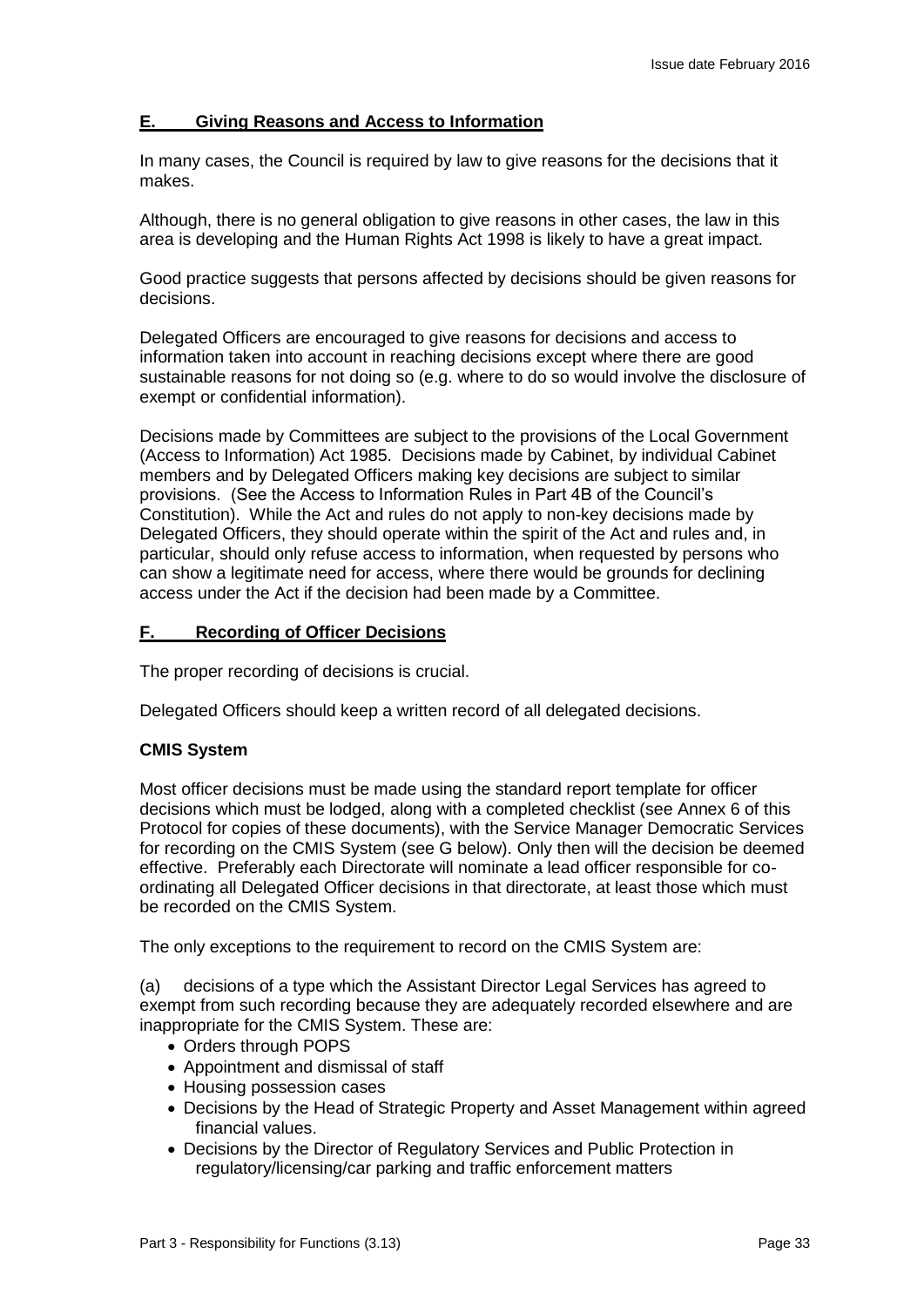- Adult Services and Children's Services casework decisions
- Decisions to award grants of less than £10k, on the basis they will instead be reported quarterly to the Service Manager Democratic Services to publish as a group on the CMIS system

(b) any purely administrative or operational decision i.e. one which (i) does not directly affect any person outside the Council and (ii) does not commit expenditure above £100k.

(c) any decision which the Assistant Director Legal Services agrees, because of exceptional circumstances such as extreme urgency, can take effect without being recorded on the CMIS System.

#### **G. Notification of Decisions**

It is important that arrangements exist to ensure that members and the public can find out about decisions made by Delegated Officers in the interests of proper accountability.

As explained in section F. above, most delegated officer decisions must be recorded on the CMIS System.

In addition, Delegated Officers should also specifically notify individual members of decisions that are of particular interest to them e.g.:-

- $\triangleright$  Cabinet Members in respect of matters within their Portfolio
- $\triangleright$  Chairs in respect of matters within the terms of reference of their committees
- $\triangleright$  Ward Members in respect of Ward matters.

#### **H. Key Decisions**

Delegated Officers may make executive key decisions. That is a decision defined in Article 14.03 of this Constitution.

There are special rules about making key decisions. These are set out in the Access to Information Procedure Rules in Part 4B of this Constitution. **Delegated Officers must follow these rules**.

**Key decisions must be recorded on the CMIS System and (unless exempted from call-in) must not be implemented until the call-in period has expired, and, if a callin is made, until the call-in procedure has been completed.** (See Scrutiny Committee Procedure Rules in Part 4E of the Constitution)

#### **I. Budget and Policy Framework**

All decisions must be made in accordance with the Council's budget and policy framework. Article 4.01 of the Constitution sets out policy framework.

Executive decisions that do not accord with the budget and policy framework **must be referred to full Council for decision**. Neither Delegated Officers nor Cabinet can make these decisions.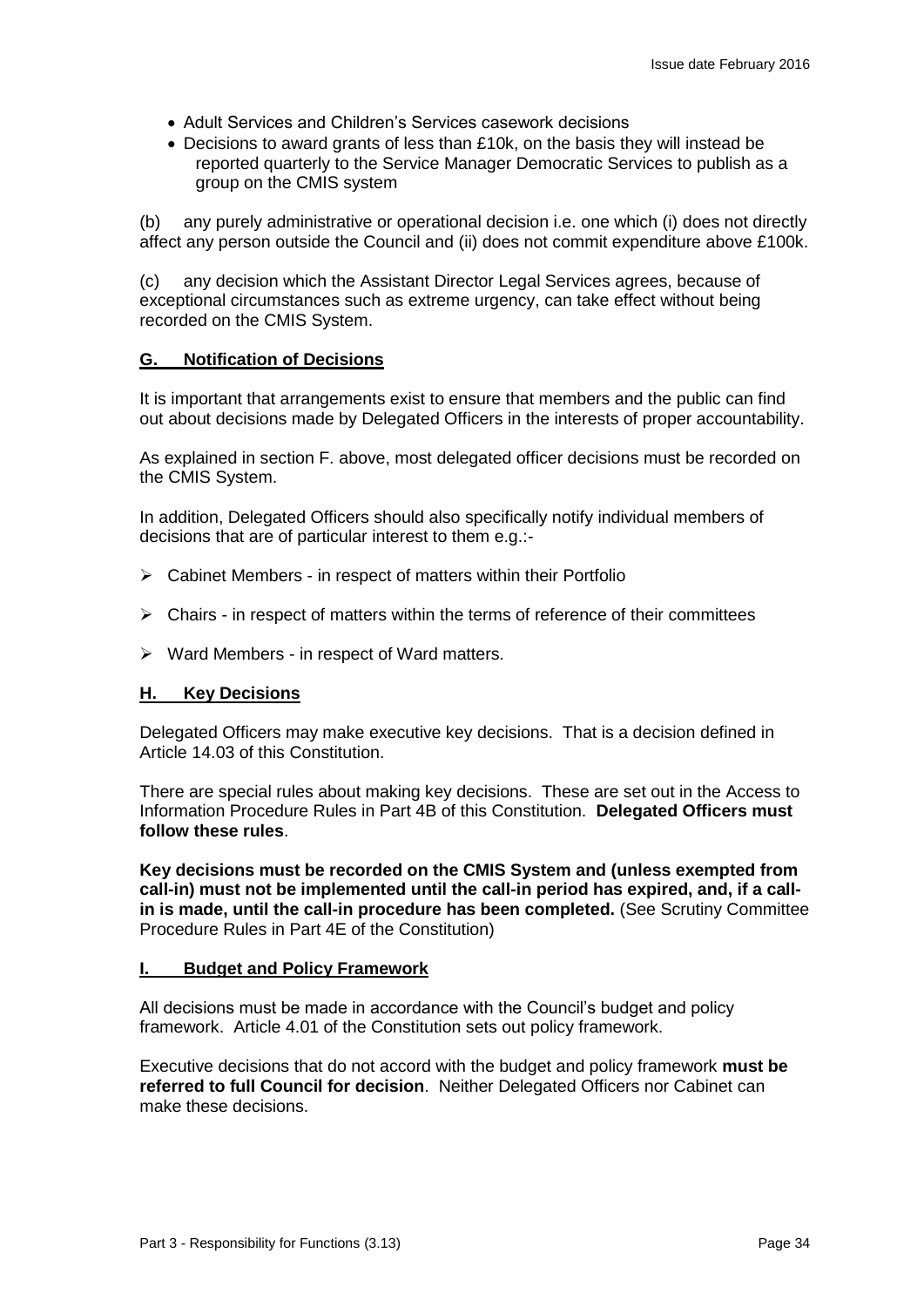| <b>CHECKLIST FOR DECISION MAKING</b>                                                           |  |
|------------------------------------------------------------------------------------------------|--|
| <b>MAKING THE DECISION</b>                                                                     |  |
| Is it an executive or non-executive decision?                                                  |  |
| If executive, is the decision in accordance with the Council's budget and<br>policy framework? |  |
| If not, does it need to be referred to City Council?                                           |  |
|                                                                                                |  |
| Is this a KEY DECISION?<br>Has it been included in the forward plan?                           |  |
| If not, has the special procedure for such decisions been followed?                            |  |
| Is the decision subject to call-in by a scrutiny committee?                                    |  |
| If so, which is the appropriate scrutiny committee?                                            |  |
|                                                                                                |  |
| Do I have delegated power to make the decision?                                                |  |
| Should I refer the decision to another Officer/Committee/Cabinet/Individual                    |  |
| Cabinet member?                                                                                |  |
| Have I to consult with a Cabinet member/Chair? If not, why not?                                |  |
| Have I to consult with Ward Members? If not, why not?                                          |  |
|                                                                                                |  |
| Have I complied with any statutory provisions relating to the decision?                        |  |
| Have I obtained all the relevant information and facts relating to the matter?                 |  |
| Have I consulted with everyone who might expect to be consulted?                               |  |
| Have I sought advice from the (and if not, why not):-                                          |  |
| Head of Strategic Property and Asset Management?<br>➤                                          |  |
| <b>Director of Resources?</b><br>➤                                                             |  |
| Head of HR and Organisational Improvement<br>➤                                                 |  |
| $\triangleright$ Assistant Director Legal Services                                             |  |
| Have I carried out a risk analysis?                                                            |  |
|                                                                                                |  |
| Have I complied with Standing Orders/Financial Regulations and other                           |  |
| provisions of the Council's constitution?                                                      |  |
|                                                                                                |  |
| Have I or any other persons involved complied with the provisions relating to                  |  |
| the declaration of interests?                                                                  |  |
| Does the decision avoid discrimination against any individual or group or                      |  |
| section of society?                                                                            |  |
| Is the decision proportionate to the effect it may have?                                       |  |
| Is my decision compatible with the European Convention of Human Rights as                      |  |
| provided by the Human Rights Act 1998?                                                         |  |
| <b>RECORDING AND NOTIFICATION</b>                                                              |  |
| Have I recorded the decision?                                                                  |  |
| Have I notified persons affected of the decision?                                              |  |
| Ought I to give reasons?                                                                       |  |
| Ought I to record the decision on the Delegated Decisions system on the                        |  |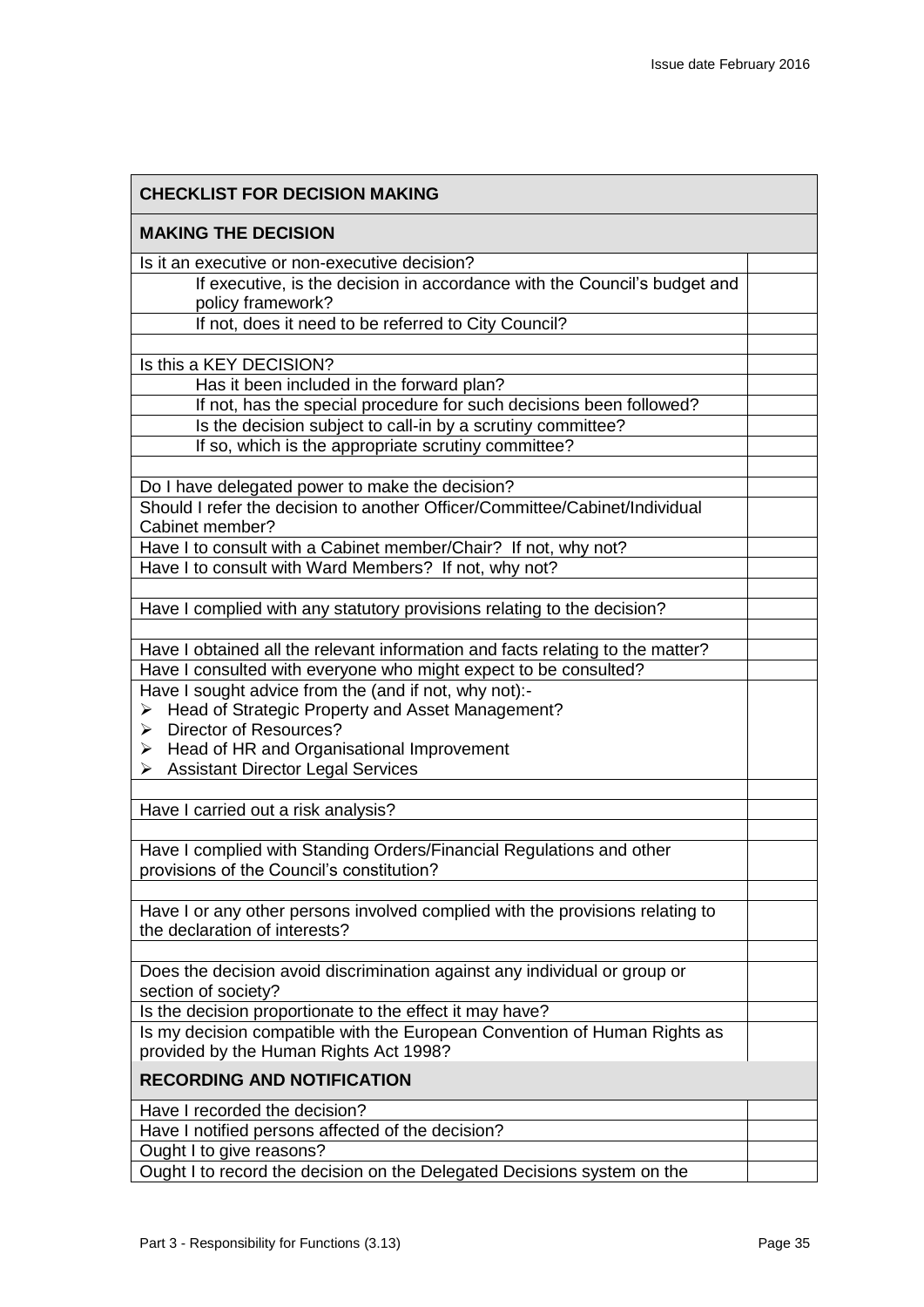| Council's Intranet? [You must if it is a key decision.]         |  |
|-----------------------------------------------------------------|--|
| Ought I to notify ward members?                                 |  |
| Ought I to notify any other members e.g. Cabinet Members/Chairs |  |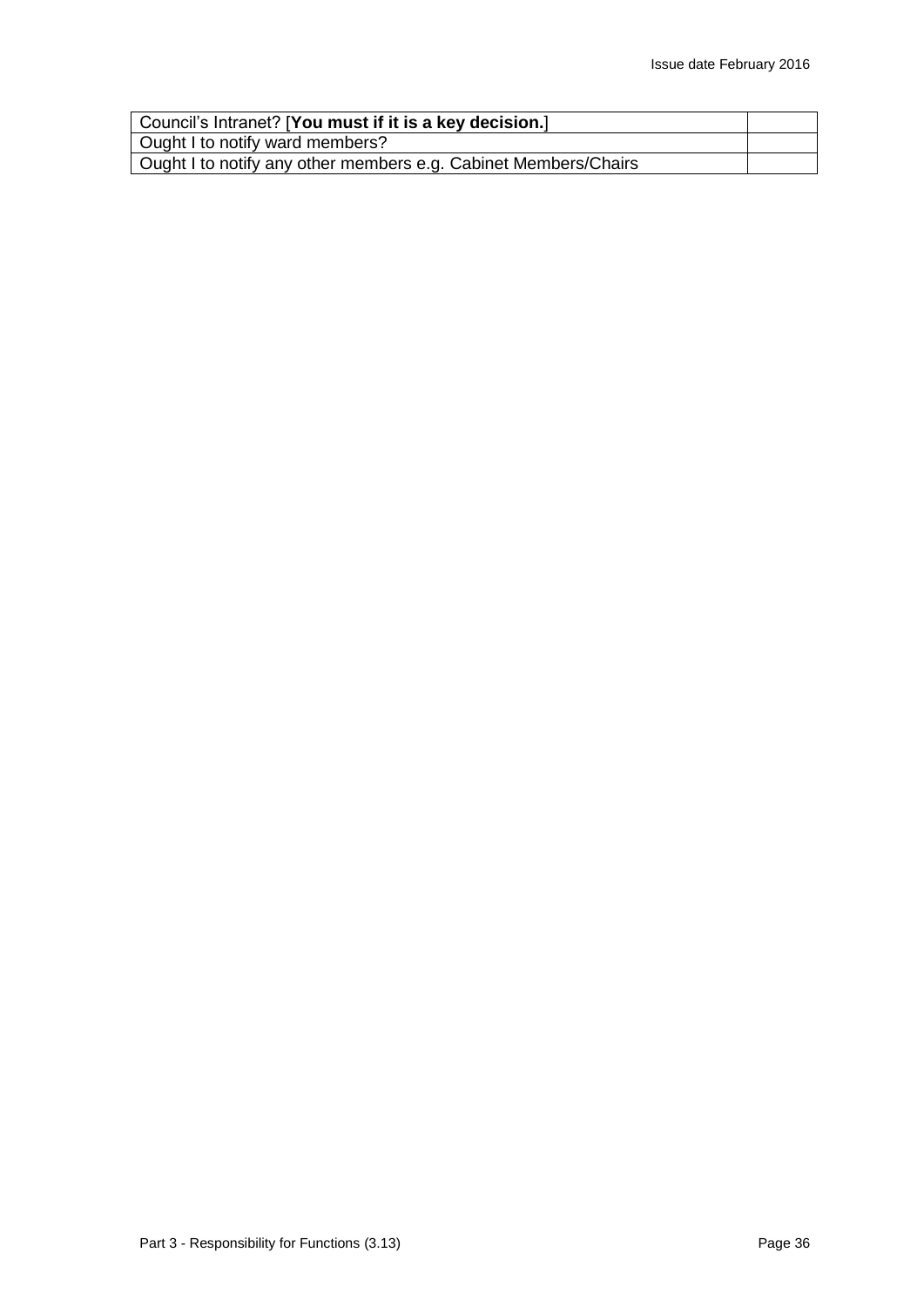# **ANNEX 4 TO THE PART 3.13 PROTOCOL - OMBUDSMAN MATTERS**

#### Receipt of Ombudsman Reports

- A. Delegated Officers shall deal with Ombudsman Reports in accordance with this guidance.
- B. Where an Ombudsman Report is received, a copy shall be sent to the relevant Cabinet member/Chair and the Chair of the relevant Scrutiny Committee. All other members of the Council should be told of the receipt (such as via the Chief Executive's newsletter).
- C. The Cabinet Member/Chair or the Chair of the Scrutiny Committee may decide that Cabinet/Committee or a Scrutiny committee should consider the report.
- D. Where an Ombudsman makes a finding of maladministration causing injustice and a Delegated Officer considers that the Council should not accept any recommendation as to how the injustice should be remedied, the decision shall not be made under delegated power but shall be referred to Cabinet/Committee of the Council which has delegated power in respect of the subject of the report.
- E. In other cases, Delegated Officers may act under delegated powers subject to the other provisions of this Protocol (in particular regarding consultation with members). The Service Manager Democratic Services should also be consulted.

#### Local Settlements and Payments in cases of maladministration

- F. Delegated Officers may exercise their delegated powers to agree local settlements with the Ombudsman. They may also exercise their delegated powers to make payments or provide other benefits under section 92 of the Local Government Act 2000.
- G. This is subject to the other provisions of this Protocol (in particular regarding consultation with members). The Service Manager Democratic Services and Assistant Director Legal Services should also be consulted. The Delegated Officer must also be satisfied that financial provision exists and comply with the provisions of Financial Regulations.

#### Second Reports

H. Second reports must be dealt with in accordance with the provisions of the Local Government Act 1974 which limits the power to delegate consideration of these reports.

#### Recording Decisions

I. Decisions made by Delegated Officers in respect of these matters should be recorded on the Delegated Decisions system on the Council's Intranet.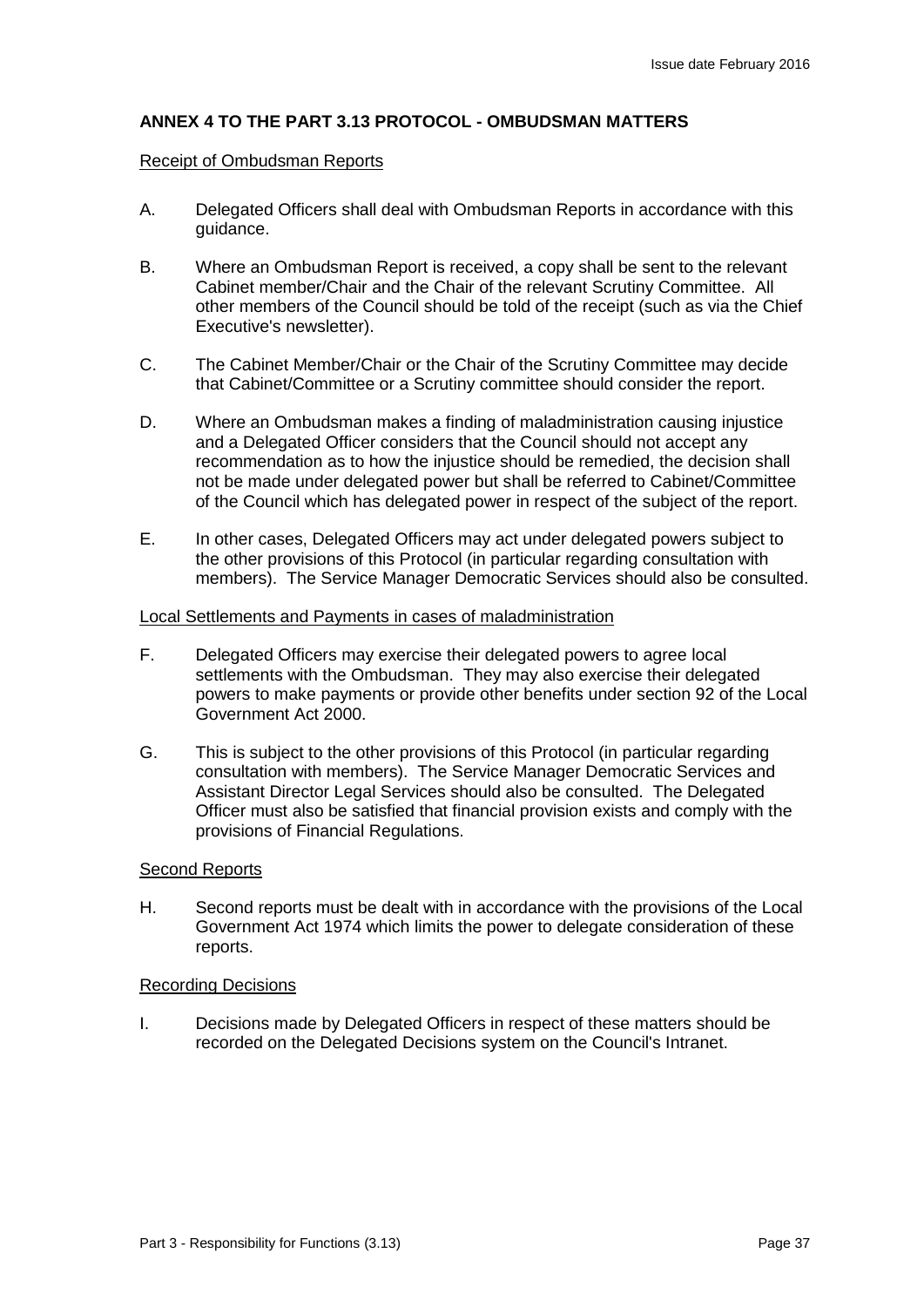# **ANNEX 5 TO THE PART 3.13 PROTOCOL - DRAFTING REPORTS**

Officers should have regard to this Protocol when drafting reports.

### **CITY COUNCIL, CABINET AND CONSTITUTIONAL COMMITTEE**

- 1. All reports to Council, Cabinet or any of their committees should be concise and to the point. Detailed information should be included in Appendices or background papers. There are templates available for reports to Council, Cabinet and Constitutional Committee (as well as other non-executive committees, Audit Committee and Procurement Committee) which should be used. A copy of the templates can be found on the Council's intranet and obtained from the Service Manager Democratic Services.
- 2. Reports must contain sufficient information to allow City Council, Cabinet or the relevant Committee to reach a proper decision. It must be possible to justify the basis for the decision from the face of the report.
- 3. To do this, Annex 3 and its attached Checklist for Decision Making is a good starting point. You should identify the Council's powers relevant to the decision. Legislation may provide that the Council should have regard to certain matters. You must also refer to relevant Council policies, standing orders and financial regulations. You should identify the financial implications of the report. You should identify the risks of the decision. You must ensure that all material considerations are referred to and you must ensure that immaterial considerations are not referred to. What is material or immaterial will depend on the particular circumstances. Implications of other legislation such as the Human Rights Act 1998 must also be considered. In this way you will be complying with the so-called "Wednesbury rules" and will ensure that the decision cannot be challenged. Decisions must be reasonable and proportionate and must not be irrational.
- 4. The application of the "Wednesbury rules" is not always easy. The Assistant Director Legal Services and the Director of Resources (as the Council's Chief Finance Officer) should be consulted on draft reports. Their views should be included in the reports in a separate section of the report except where they are also authors of the report.

### **OTHER COMMITTEES**

5. This guidance also applies to reports to other committees except that paragraph 4 will not apply unless the author of the report considers that the officers referred to in paragraph 4 should be consulted.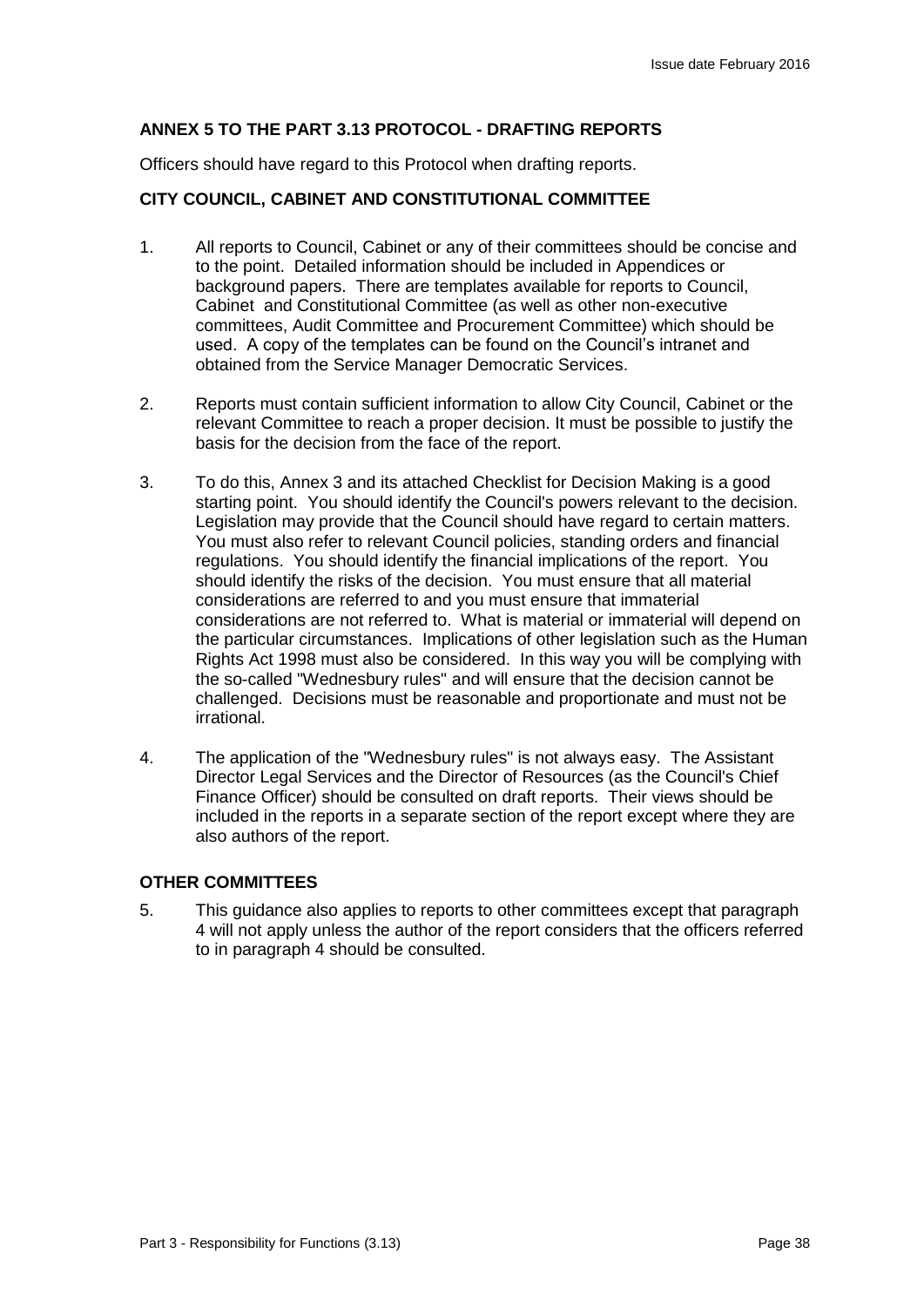# **ANNEX 6 TO THE PART 3.13 PROTOCOL -DELEGATED DECISION CHECKLIST AND REPORT TEMPLATE**

# **Explanatory Notes**:

1. The following checklist and attached template report should be completed for any delegated decision to be made by either (a) an individual Cabinet member or (b) a Delegated Officer ("the Decision-Maker"). Only some categories of minor officer decisions have been specifically exempted from these requirements - the Assistant Director Legal Services can advise further on such exemptions and also the procedure in cases of extreme urgency.

2. The Reporting Officer should prepare the report and the checklist. Once the Decision-Maker has made the decision, and signed off the report, a copy of both completed documents should be sent electronically to the Service Manager Democratic Services. If he is satisfied that proper process has been followed, he will immediately arrange publication of the decision (and the report) on the Council's Corporate Management Information System 'CMIS'). He will notify both the Reporting Officer and the Decision-Maker when this has been done.

3. If the decision is made by a Delegated Officer, and is **not** a 'key decision', it can be acted upon as soon as notification is received that it has been published on CMIS.

4. Other decisions will be subject to possible call-in. The Service Manager Democratic Services will notify all Council members of the decision at the same time as it is published on CMIS. If no call-in request is made within 7 days, the decision can then be acted on.

5. If any proposed decision is a 'key decision', then a copy of the report and any background papers must also be made available for public inspection, and sent to the relevant scrutiny committee chair, at least 5 clear days before the decision is made. In such a case, the Reporting Officer should send the completed report and checklist to the Service Manager Democratic Services sufficiently ahead of the decision being made for him to arrange this. He will then advise the Reporting Officer when the 5 day period has elapsed.

6. A 'key decision' means any executive decision which is likely to (a) result in the Council incurring expenditure, or making savings, which are significant having regard to the budget for the relevant function or (b) have a significant effect on communities living or working in two or more wards in the city. Revenue expenditure of less than £250k or capital expenditure of less than £1m will not normally be considered significant in this context. Further advice in any particular case can be sought from the Assistant Director Legal Services or Service Manager Democratic Services.

7. If a report is marked 'Not for Publication' because it contains exempt or confidential information, an abridged version of the decision and report will be prepared by the Service Manager Democratic Services to ensure such information is not made public. He may well liaise with the Reporting Officer to ensure such information is correctly identified.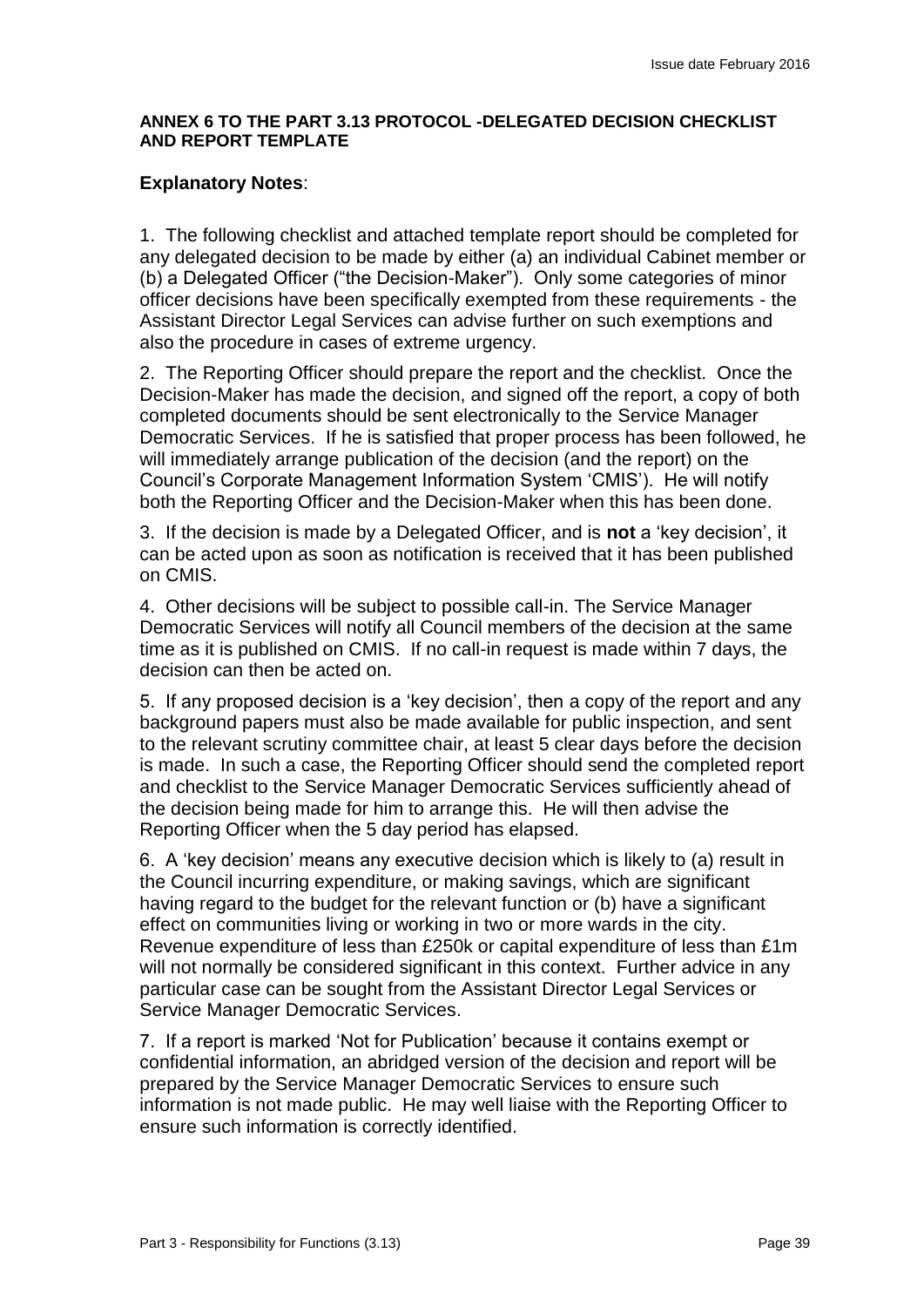8. A delegated decision can be made in the name of a Delegated Officer by another officer duly authorised in writing by the Delegated Officer to do so ('an Authorised Officer')

9. A delegated decision by an individual Cabinet member can only be made by a Cabinet Member, and not by a Deputy Cabinet member.

The checklist starts on the next page: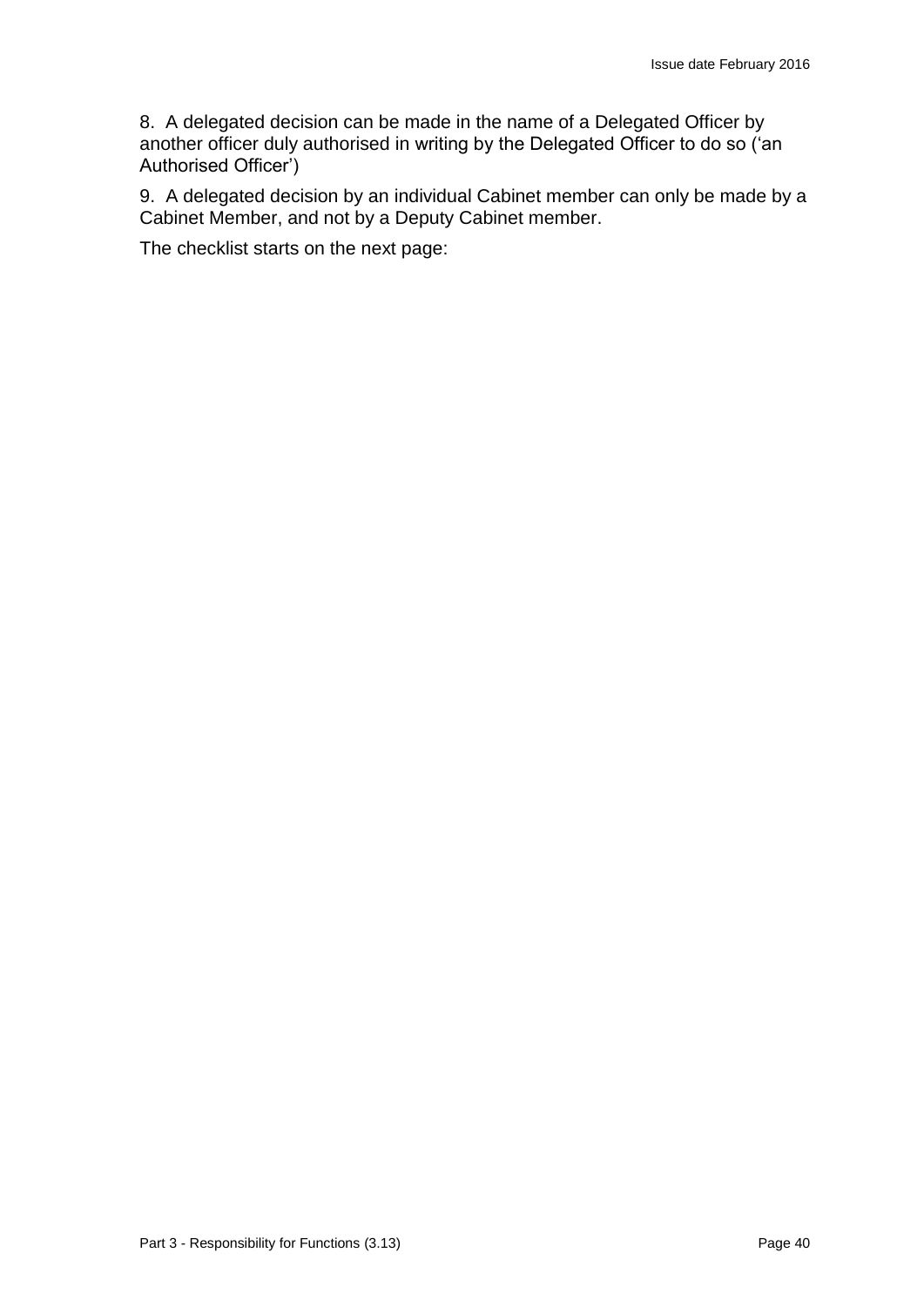# **Checklist for Delegated Decision by either individual Cabinet Member or Delegated Officer**

| <b>Reporting Officer</b>                     | Tel. No. |  |
|----------------------------------------------|----------|--|
| <b>Directorate</b>                           | E-mail   |  |
| <b>Reporting Officer</b><br>Directorate Ref. | DD Ref.  |  |

|                  | <b>Name of Decision</b><br><b>Maker</b>                                                                                     |                                                      | Tel. No.                            |  |
|------------------|-----------------------------------------------------------------------------------------------------------------------------|------------------------------------------------------|-------------------------------------|--|
|                  | <b>Position of</b><br><b>Decision-Maker</b>                                                                                 |                                                      | E-mail                              |  |
| <b>Checklist</b> |                                                                                                                             | [ Yes, No,<br>$N/A$ ]                                | <b>Complete Further Information</b> |  |
| 1.               | by the Decision-Maker?                                                                                                      | Is the DD Report complete and attached and signed    |                                     |  |
| 2.               | Is the decision a Key Decision?                                                                                             |                                                      |                                     |  |
| 3.               |                                                                                                                             | If a Key Decision, is it on the Forward Plan?        |                                     |  |
| 4.               | If a Key Decision, was the report published for at<br>least 5 clear days before the decision was made?                      |                                                      |                                     |  |
| 5.               | Has there been member consultation? (Enter details<br>in section 6 of the attached report).                                 |                                                      |                                     |  |
| 6.               | Is a Project Appraisal Form required and completed?<br>If so please attach. (Required for all capital<br>expenditure).      |                                                      |                                     |  |
| 7.               | I confirm financial advice has been sought (state<br>officer) and section 4.2 of the attached report has<br>been completed. |                                                      |                                     |  |
| 8.               |                                                                                                                             | The following financial issues have been considered: |                                     |  |
|                  | 8.1.                                                                                                                        | A funding source been identified and secured.        |                                     |  |
|                  |                                                                                                                             | 8.2. There is written confirmation of funding.       |                                     |  |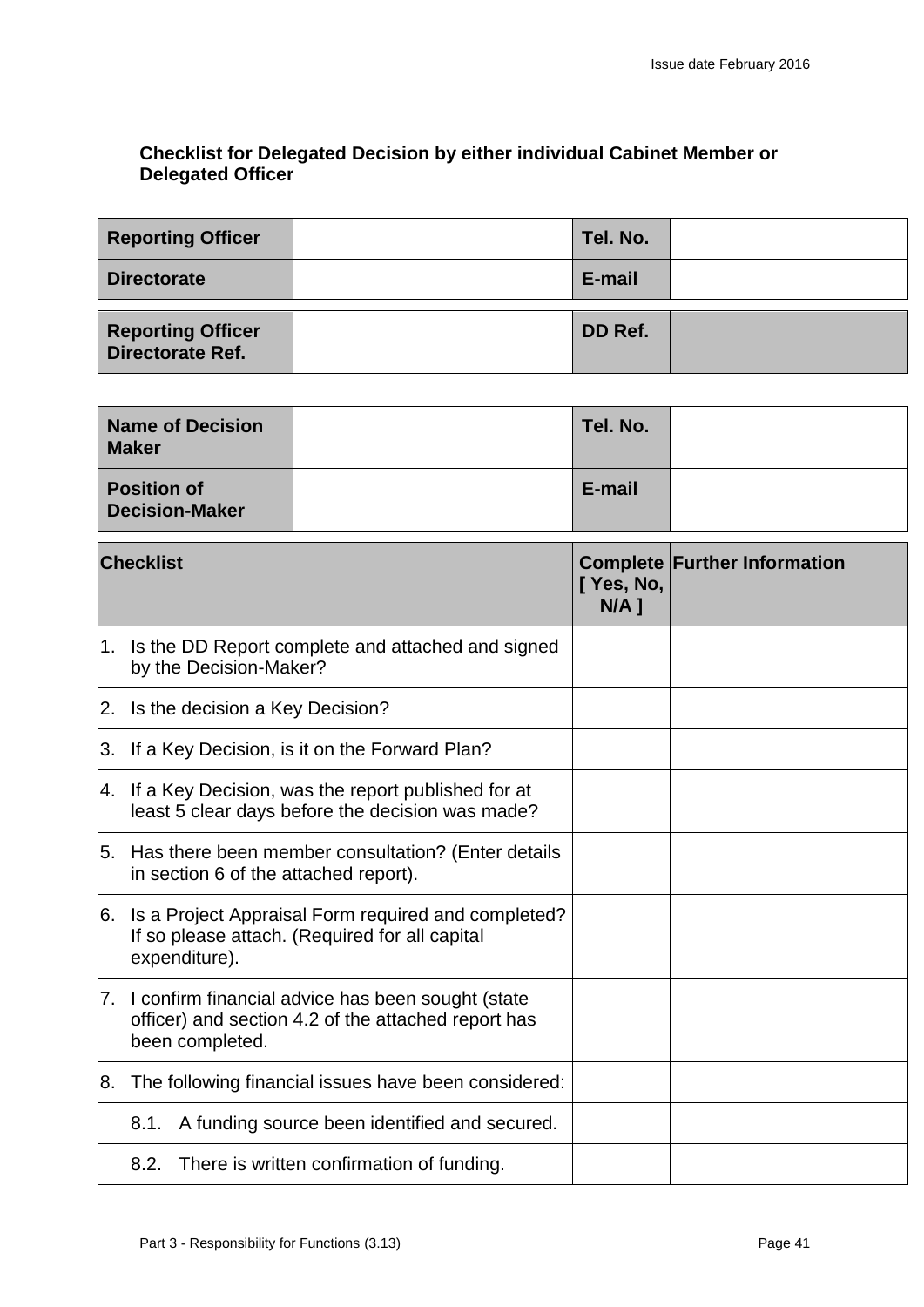|    |      | 8.3. The conditions of funding have been identified<br>(State what is being put in place to ensure<br>conditions of funding can be met).                                                                                                                     |  |
|----|------|--------------------------------------------------------------------------------------------------------------------------------------------------------------------------------------------------------------------------------------------------------------|--|
|    |      | 8.4. The risks of not meeting the funding conditions<br>have been assessed.                                                                                                                                                                                  |  |
|    | 8.5. | If a scheme is time limited, has a budget been<br>identified to pick up any termination costs e.g.<br>redundancy payments or on-going lease<br>agreements etc? (if so, state budget manager<br>and revenue cost centre).                                     |  |
|    | 8.6. | Have the revenue consequences of capital<br>expenditure been identified and agreed with<br>the Budget Manager (if so state, budget<br>manager and revenue cost centre).                                                                                      |  |
|    |      | 8.7. A full breakdown of the Revenue and Capital<br>costs and budget provisions for this decision,<br>as summarised in section 4.2 of the attached<br>report, are available (state location of the<br>evidence).                                             |  |
|    | 8.8. | Capital Expenditure - has the scheme been<br>entered onto the capital programme?                                                                                                                                                                             |  |
| 9. |      | If applicable, have the Council's procurement<br>processes been followed, and those of any relevant<br>funding bodies (if external funding is involved)?                                                                                                     |  |
|    |      | 10. Have any Tax and VAT implications been assessed?<br>(If so, state officer and outcome)                                                                                                                                                                   |  |
|    |      | 11. Has legal advice been sought? If so, state officer and<br>ensure section 5.2 of report is completed                                                                                                                                                      |  |
|    |      | 12. Has HR advice been sought? If so, state officer and<br>nature of advice (if not included in report).                                                                                                                                                     |  |
|    |      | 13. Please indicate what legal agreements (if any) are<br>proposed as a result of this delegated decision                                                                                                                                                    |  |
|    |      | 14. Please indicate if the Decision-Maker, or any Cabinet<br>Member who has been consulted about this decision,<br>has declared any personal or prejudicial interest in it<br>and if so, if any dispensation has been granted by the<br>Standards Committee. |  |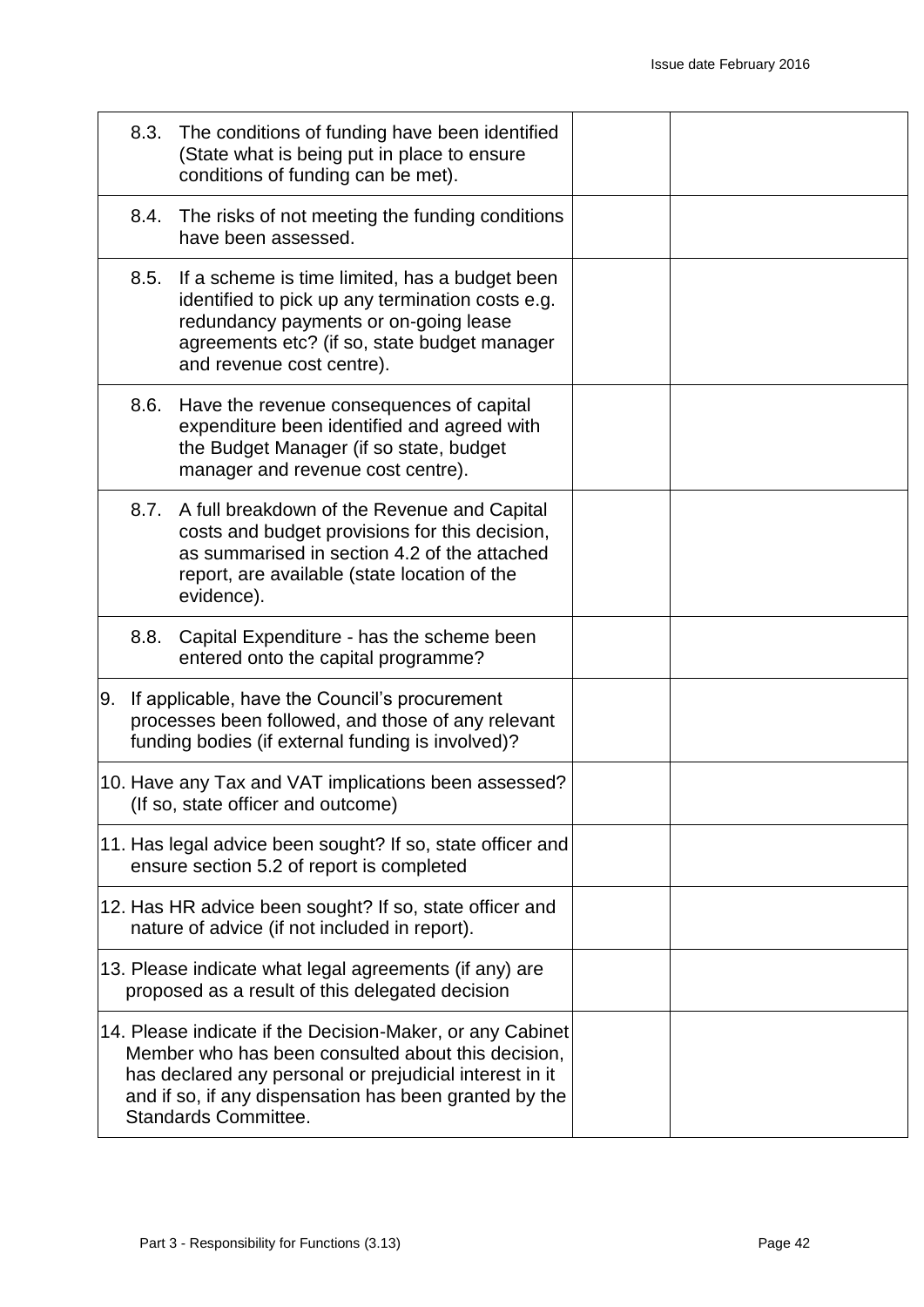| 15. Is the report marked 'Not for Publication'? (If so,<br>please explain why and clarify which parts of it<br>contain exempt or confidential information) |  |  |
|------------------------------------------------------------------------------------------------------------------------------------------------------------|--|--|
|                                                                                                                                                            |  |  |

**Dated ……………………………………**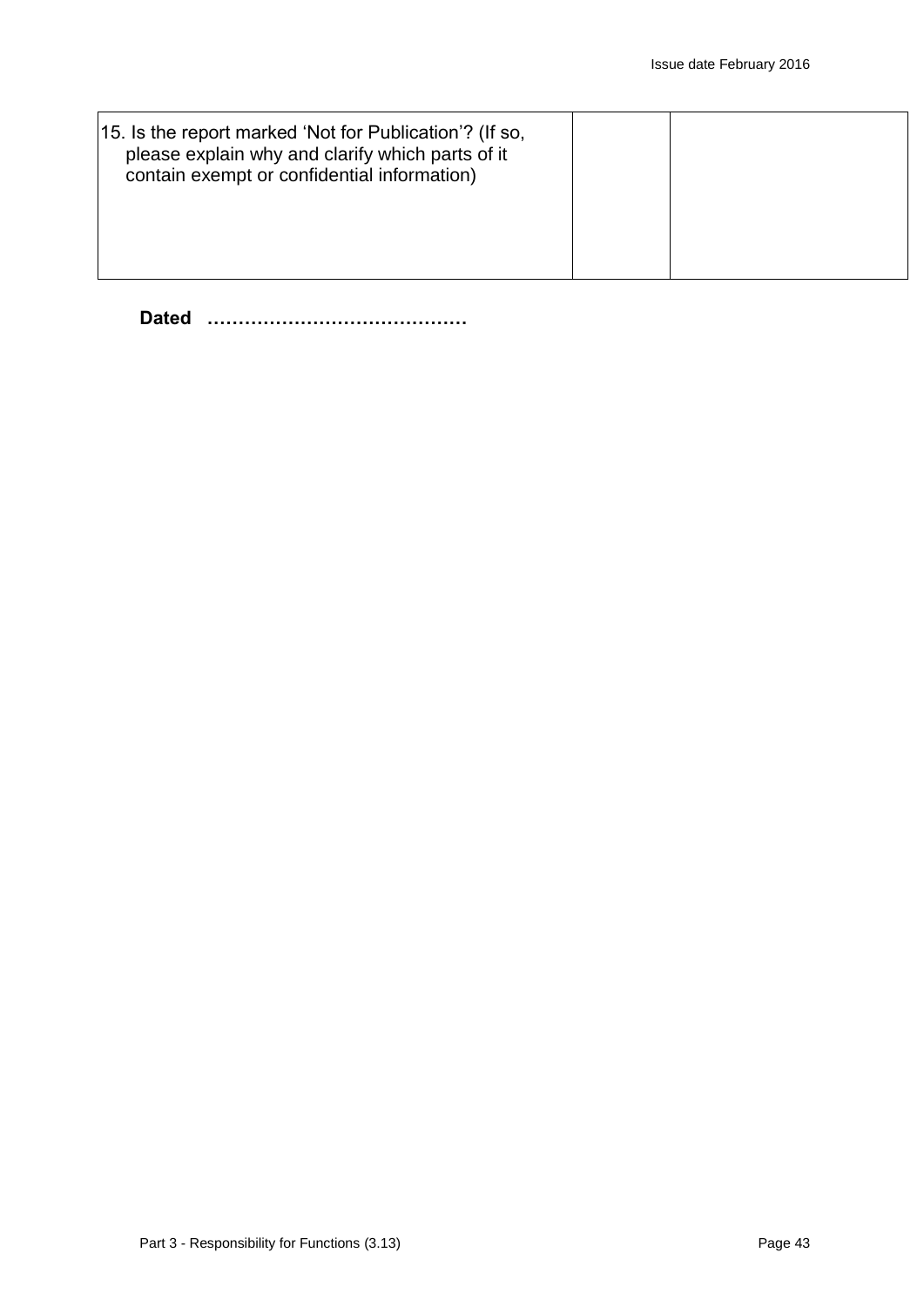

**Portfolio:**

# *[Report Name]*

**Report by:**

[Name and title of reporting officer

**Report to:**

[Name and title of Decision- Maker i.e. Delegated Officer or Cabinet **Memberl** 

Ward Implications:

**[***Ward or Wards]*

**Please indicate**  For Decision **or** Information *If confidential insert:* Not for Publication

*If confidential insert: The reason*

# **1.** *Purpose*

1.1 *Use one sentence to outline the purpose of the report.*

# **2.** *Recommendations*

2.1 *Numbered Bullet points listing the recommended decision(s).*

# **3. Background**

3.1 *Provide a short summary outlining the background to the subject and the issues which give rise to this report.*

# **4. Proposals and Reasons**

4.1 *Explain as succinctly as possible what is being proposed and why the recommendations are being made, with the arguments and evidence for and against. Include here any other relevant options which you think the Decision-Maker should be aware of and why they are not being recommended.*

# 4.2 **Financial Summary**:

*For all decisions provide a concise narrative with costs and budget provision relating to this decision.* 

| <b>Budget provision</b>                                   |  |
|-----------------------------------------------------------|--|
| Expenditure Narrative (insert additional lines and total) |  |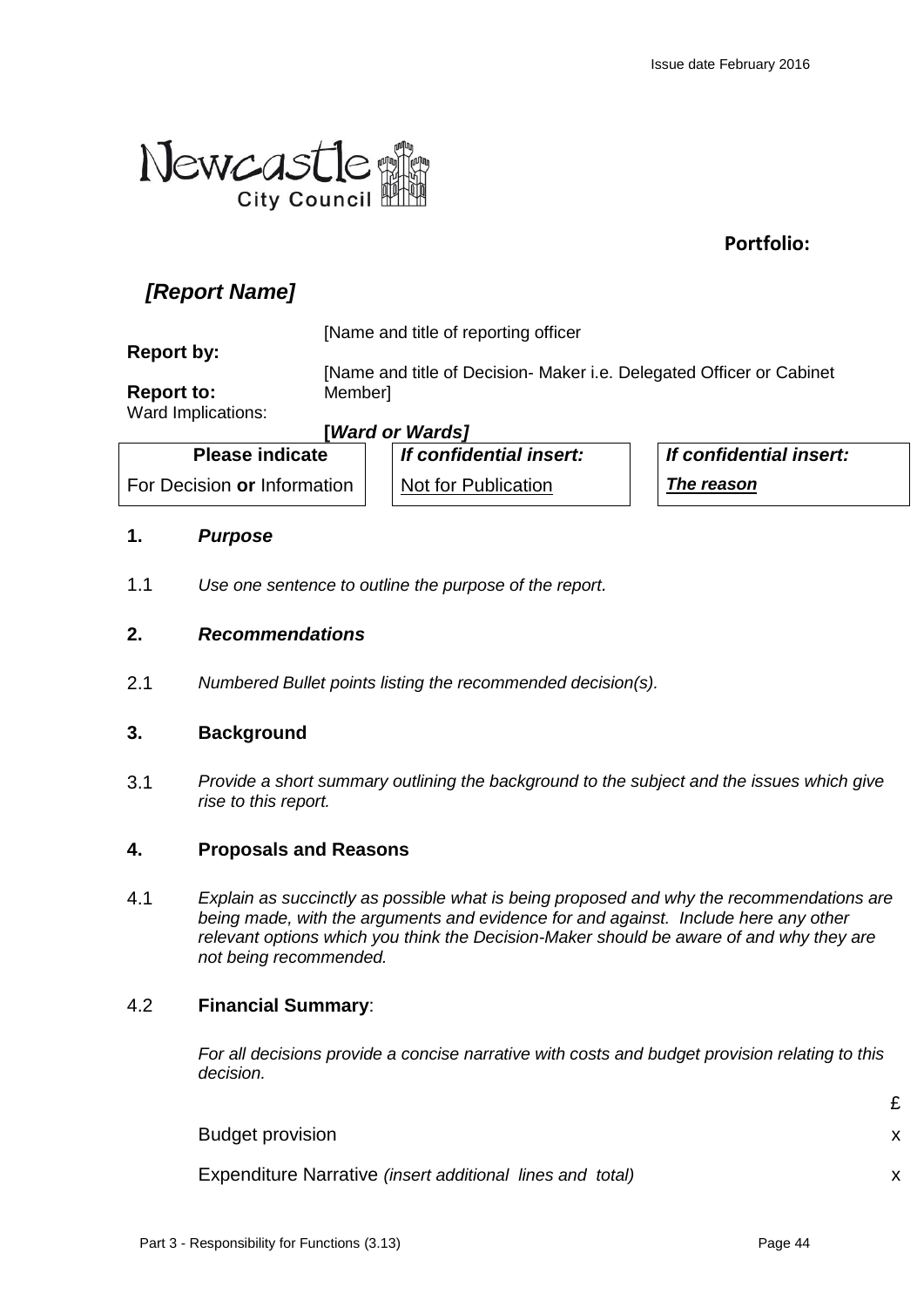*For Capital decisions provide a concise narrative with costs and budget provision relating to this decision.* 

| <b>Capital Budget</b>                                             | X |
|-------------------------------------------------------------------|---|
| Capital Expenditure Narrative (insert additional lines and total) | X |
| Revenue Implications: year 1                                      | X |
| Revenue Implications: year 2                                      | X |
| Revenue Implications: year 3                                      | X |

# **5. Resource and Legal Implications**

5.1 **Views of the Director of Resources** *(this section to be completed by Director of Resources' representative)*

*Enter any views or comments of the Director of Resources' representative (either Principal Accountant or Head of Finance)*

# 5.2 **Views of the Assistant Director Legal Services**

*If legal advice on this report has been sought, enter any legal text as agreed with the Assistant Director Legal Services or their representative*

### 5.3 **Other Implications**

The Annex to this report sets out any other potentially significant implications or consequences of the recommendations being agreed (or not agreed) which it is considered important that the decision-maker should take into account

# **6. Consultation**

6.1 *Outline who has been consulted and when and what feedback was received. This needs to include any Scrutiny, work with partners and ward planning issues. Where ward members are consulted individually, all the members in the ward should be consulted unless the ward members have jointly indicated that it is not necessary to do so*

*Delegated Officers should proceed on the basis that they should consult with Cabinet members/chairs and ward members unless they have good reasons for not doing so and/or are satisfied that the decision has no implications about which the Cabinet member/chair or ward member may be concerned. If Delegated Officers decide not to consult at all, they should record their reasons on the record of the decision.* 

*Every decision by an individual Cabinet Member is likely to be of sufficient importance to justify some degree of consultation*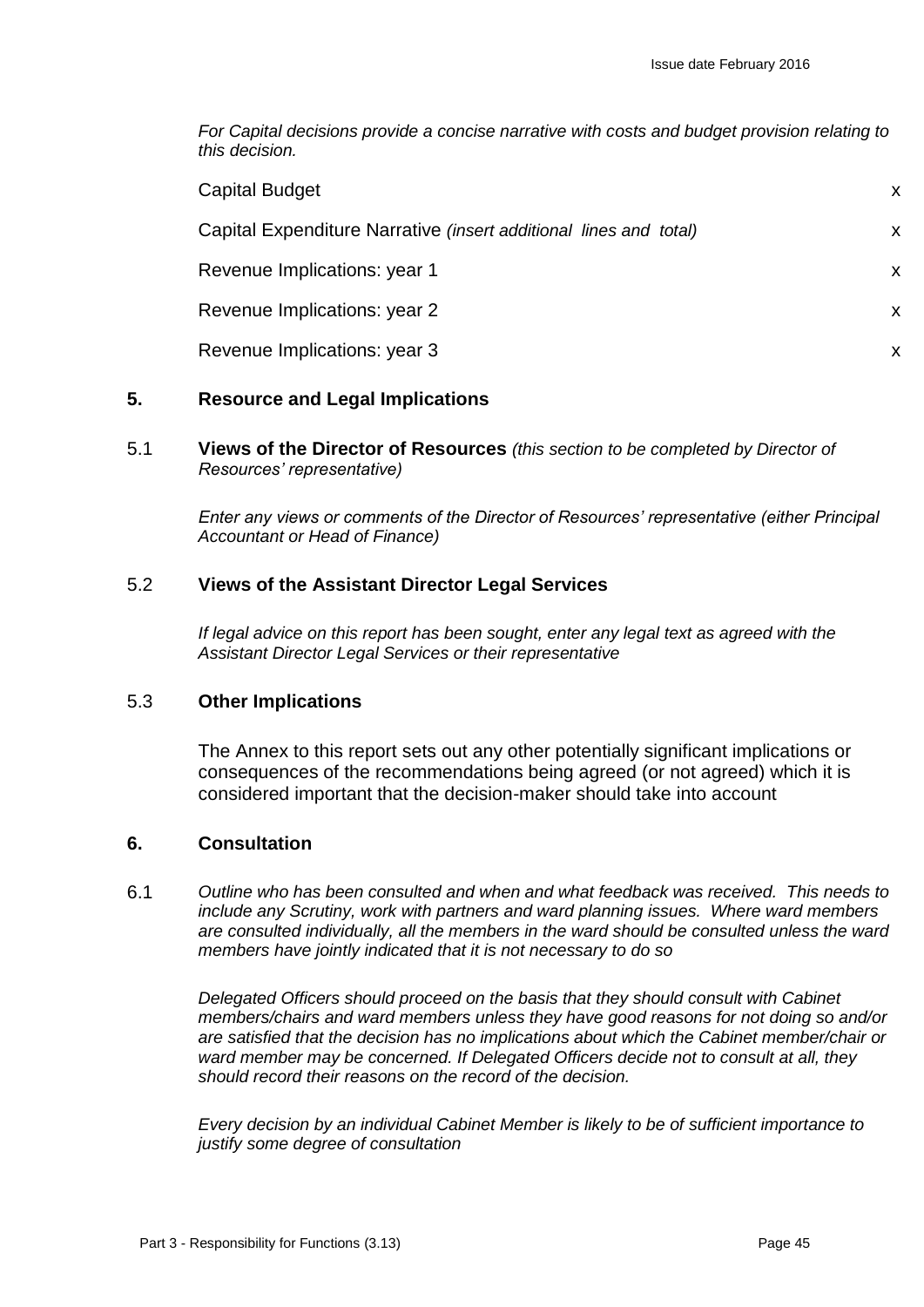# **7. What happens next**

7.1 *List the activity and expected outcomes if the report is approved, including timescales.*

# **8. Contact Officers and Background Papers**

8.1 *Name, phone number and email address of relevant officers and list any background papers relating to this report..*

# **Annex to Report - Any other significant implications**

*Please insert here any potentially significant implications or consequences of the recommendations being agreed (or not agreed) which are not already dealt with in the body of the report. These are any implications which you think it is important the Decision-Maker should understand and take into account before making the decision. If there are none, please insert 'None' or 'Not applicable' in the appropriate paragraph*

# **(a) Risk Management**

# Any Key Risks Mitigating Actions

# **(b) Equality**

*If appropriate, confirm that an EINA has been carried out, the key outcomes of the EINA and any actions that will be taken to minimise any impacts.*

# **(c) Environmental and Sustainability**

*List any significant implications for our strategic objectives to promote environmental and sustainability issues.*

# **(d) Partnership**

*If the recommendations will lead to a new significant partnership, confirm that this partnership has been through the Council's Partnership Approval Process. Outline if there are any significant implications for existing partnerships.*

# **(e) Community Safety**

*Summarise any significant community safety issues and how these will be addressed.*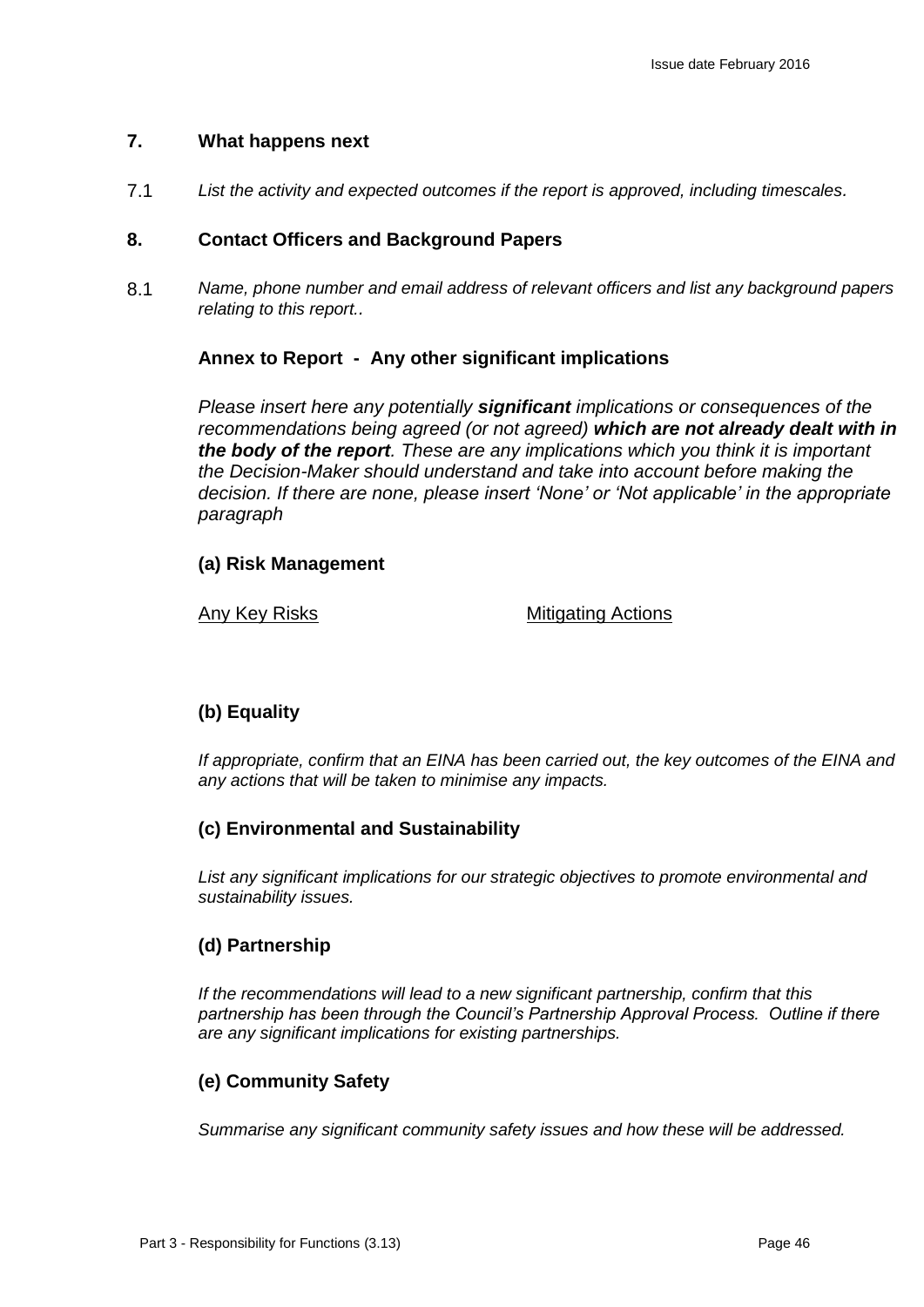# **(f) Any Other Significant Implications**